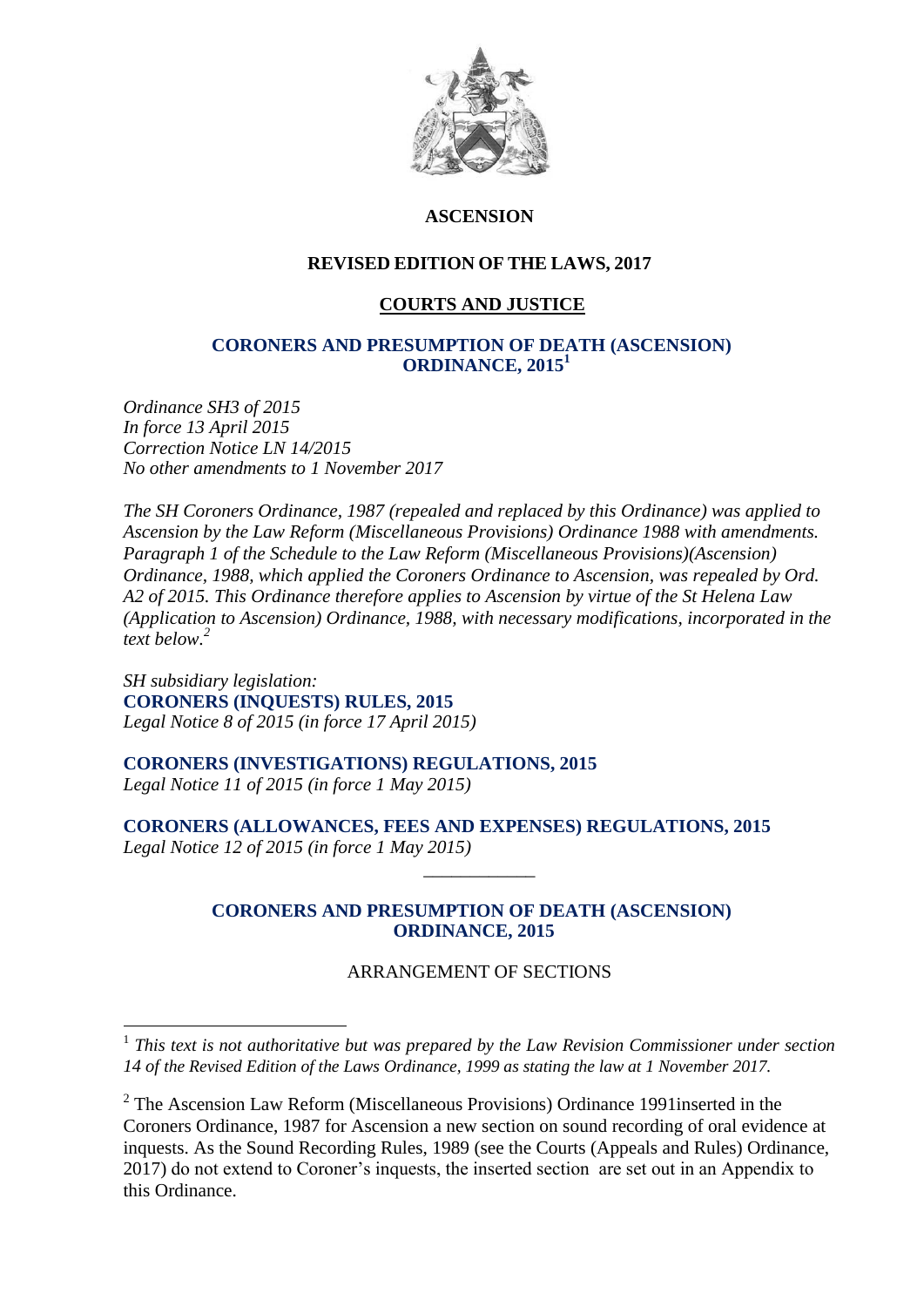#### *Preliminary*

- 1. Short title and commencement
- 2. Interpretation

#### *Coroners*

- 3. Duty to investigate certain deaths
- 4. Direction for other Coroner to conduct investigation
- 5. Discontinuance where cause of death revealed by post-mortem examination
- 6. Matters to be ascertained
- 7. Juries
- 8. Determinations and findings to be made
- 9. Duty or power to suspend or resume investigations
- 10. Post-mortem examinations
- 11. Power to remove body
- 12. Notification by medical practitioner to Coroner
- 13. Medical examiners
- 14. Medical certificate of cause of death
- 15. Appointment etc of Coroners
- 16. Powers of Coroners
- 17. Offences
- 18. Allowances, fees and expenses
- 19. Investigation by Chief Coroner
- 20. Coroners' regulations
- 21. Coroners' rules

#### *Presumption of death*

- 22. Meaning of "interested person"
- 23. Applying for declaration of presumed death
- 24. Making declaration
- 25. Effect of declaration
- 26. Other powers of court making declaration
- 27. Varying and revoking declaration
- 28. Effect of variation order
- 29. Other functions of Supreme Court making variation order
- 30. Principles
- 31. Giving notice of application
- 32. Attorney General
- 33. Right to intervene
- 34. Information
- 35. Insurance against claims: trustees
- 36. Insurance against claims: insurers paying capital sums
- 37. Register of Presumed Deaths
- 38. Other determinations about death of missing person

#### *Miscellaneous provisions*

39. Chief Coroner as judge of the Supreme Court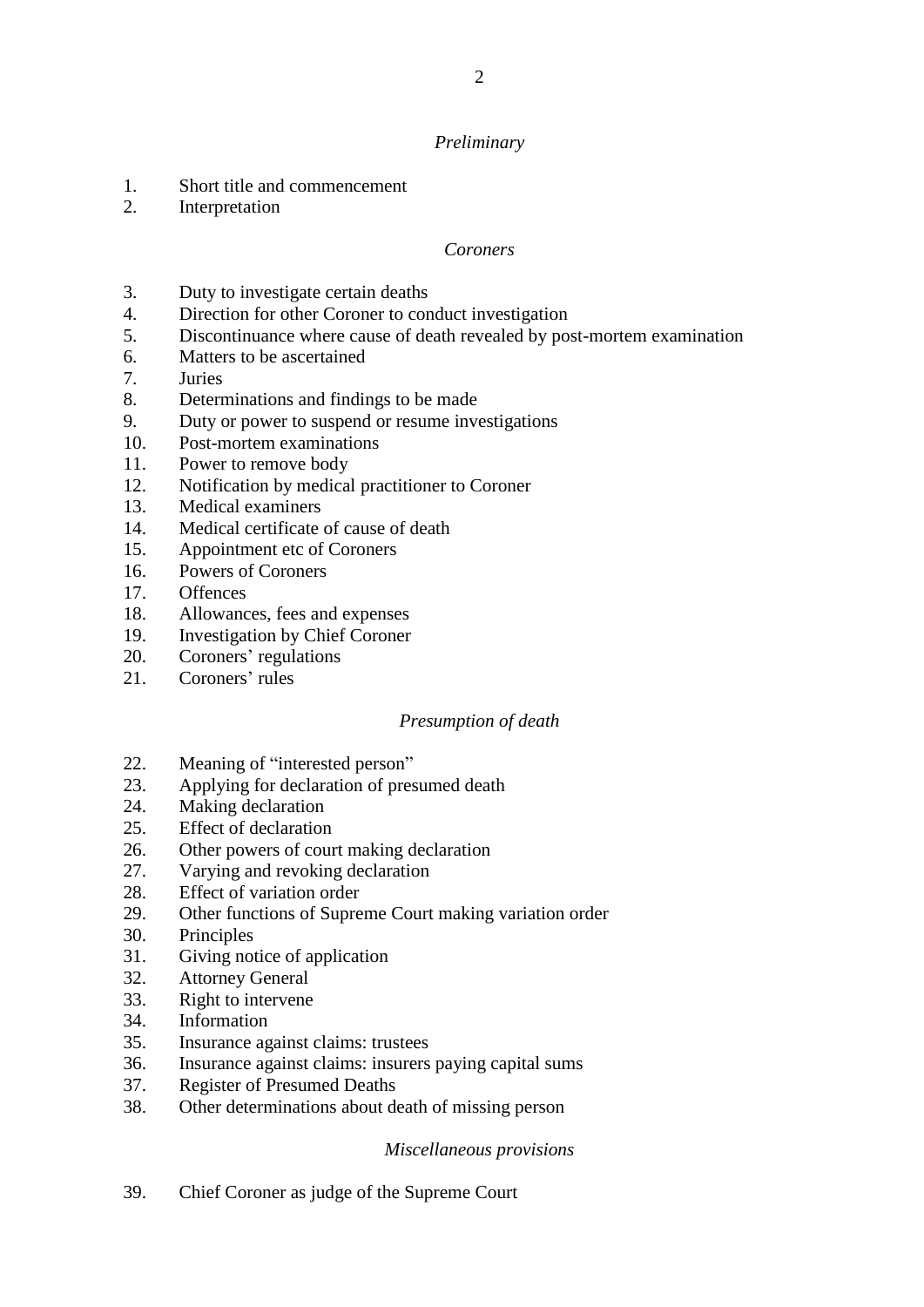- 40. Power to amend periods of time<br>41 Consequential and supplementar
- Consequential and supplementary etc provision
- 42. Application to Crown
- 43. Repeal and amendment of legislation
- Schedule 1: Duty or power to suspend or resume investigations
- Schedule 2: Powers of coroners
- Schedule 3: Offences
- Schedule 4: Allowances, fees and expenses
- Schedule 5: Register of presumed deaths

# **CORONERS AND PRESUMPTION OF DEATH ORDINANCE, 2015**

\_\_\_\_\_\_\_\_\_\_\_\_\_\_\_\_\_\_\_\_\_\_\_

AN ORDINANCE to make provision for the appointment and duties of Chief Coroner and Coroners and for matters relating to Coroners' investigations and in relation to the presumed death of missing persons; and for connected or incidental purposes.

## *Preliminary*

#### **Short title and commencement**

**1. (1)** This Ordinance may be cited as the Coroners and Presumption of Death (Ascension) Ordinance, 2015, and comes into force on a date the Governor appoints by notice in the *Gazette.<sup>3</sup>*

**(2)** A notice or notices issued under subsection (1) may appoint different dates for the purposes of different provisions or for different purposes of the same provision.

# **Interpretation**

**2. (1)** In this Ordinance, unless the context otherwise requires— **"body"** includes body parts;

**"Chief Coroner"** means the person so designated by or appointed under section 15(1);

**"Clerk to the Coroner"** means the person appointed as such under section 15(5);

**"Coroner"** means a person appointed as such under section 15(2);

**"Coroners' regulations"** means regulations made under section 20;

**"Coroners' rules"** means rules made under section 21;

**"court of trial"** means the court by which the offence is tried;

**"Deputy Chief Coroner"** means a person appointed as such under section 15(4);

**"document"** includes information stored in an electronic form and any reference to producing or providing a document, in relation to information stored in an electronic form, is to be read as a reference to producing or providing a copy of the information in a legible form;

# **"functions"** includes powers and duties;

# **"homicide offence"** means—

- *(a)* murder, manslaughter or infanticide;
- *(b)* any other offence of causing, allowing, encouraging or assisting death under any of

 **3** *In force 13 April 2015*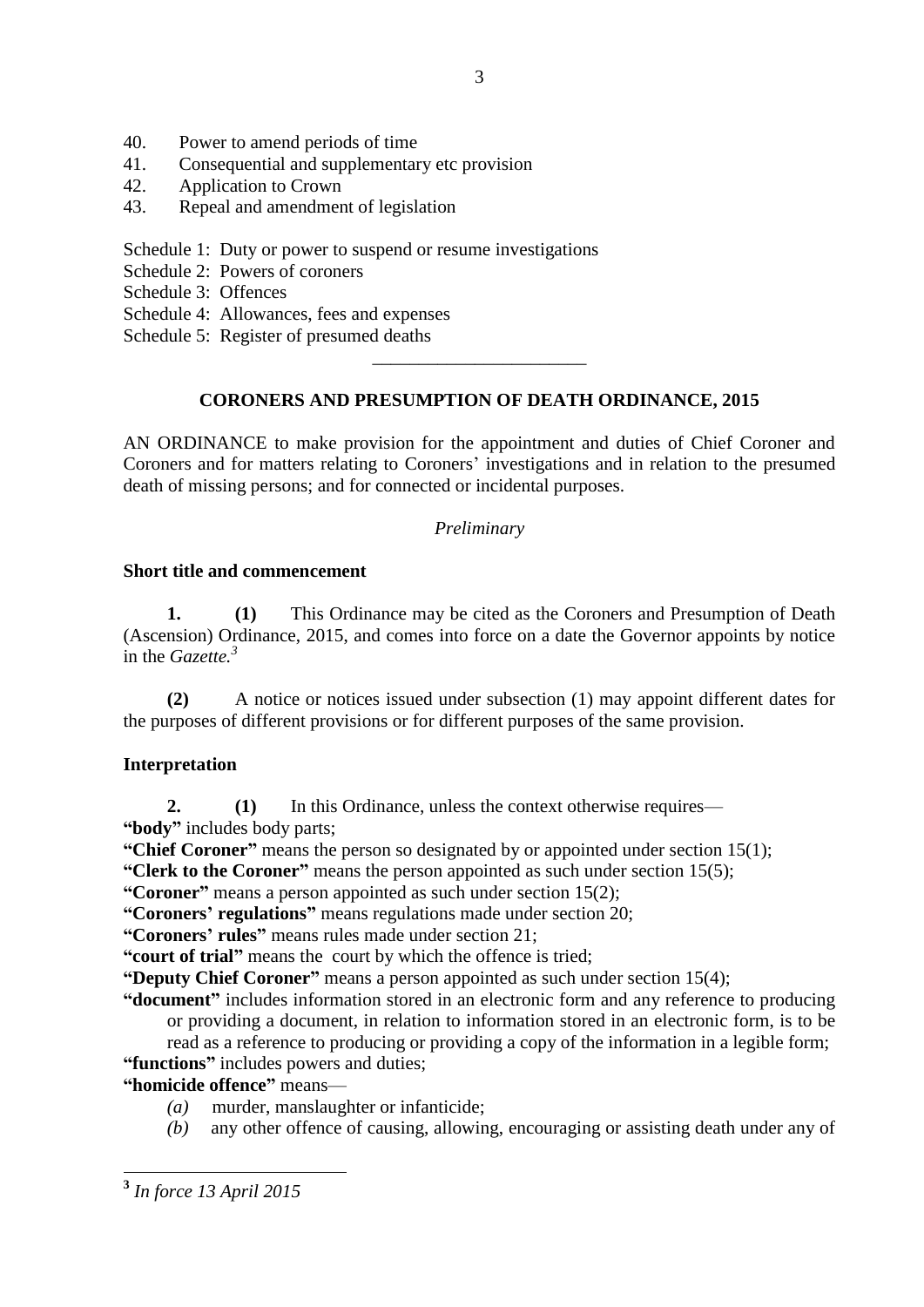the provisions of the laws of Ascension;

- **"interest in property"** means an interest in property of any description, including an estate in land and a right over property;
- **"interested person"** is to be read in accordance with section 22;
- **"land"** includes premises;

**"medical examiner"** means a person appointed under section 13;

**"missing person"**, in relation to a declaration under this Ordinance or an application, determination or order made in connection with such a declaration, means the person who is or would be the subject of the declaration;

**"public authority"** includes—

- *(a)* a court, tribunal or commission; and
- *(b)* any person some of whose functions are of a public nature;
- **"Registrar-General"** means the Registrar-General appointed under section 2 of the Births and Deaths (Registration) Ordinance, 1853 (SH);

**"related offence"**, in relation to homicide, means an offence that—

- *(a)* involves the death of the deceased, but is not a homicide offence; or
- *(b)* involves the death of a person other than the deceased (whether or not it is a homicide offence) and is committed in circumstances connected with the death of the deceased;

**"sibling"** means a sibling of the full blood or the half-blood;

- **"state detention"** refers to a person is being compulsorily detained by or on the authority of a public authority;
- **"statutory provision"** means provision contained in, or in an instrument made under, any Ordinance (including this Ordinance);

**"trustee"** includes an executor, administrator or personal representative;

**"variation order"** has the meaning assigned to it in section 27.

**(2)** References in this Ordinance to a party to proceedings include a person intervening in the proceedings in accordance with section 33.

#### *Coroners*

#### **Duty to investigate certain deaths**

**3. (1)** Subject to sections 4 and 5, a Coroner who is made aware that the body of a deceased person is within Ascension must as soon as practicable conduct an investigation into the person's death if subsection (2) applies.

- **(2)** This section applies if the Coroner has reason to suspect that—
- *(a)* the deceased died a violent or unnatural death;
- *(b)* the cause of death is unknown; or
- *(c)* the deceased died while in custody or otherwise in state detention.

**(3)** A Coroner must report to the Chief Coroner any case in which the Coroner has reason to believe that—

- *(a)* a death has occurred in or near Ascension;
- *(b)* the circumstances of the death are such that there should be an investigation into it; and
- *(c)* the duty to conduct an investigation into the death under subsection (1) does not arise because of the destruction, loss or absence of the body.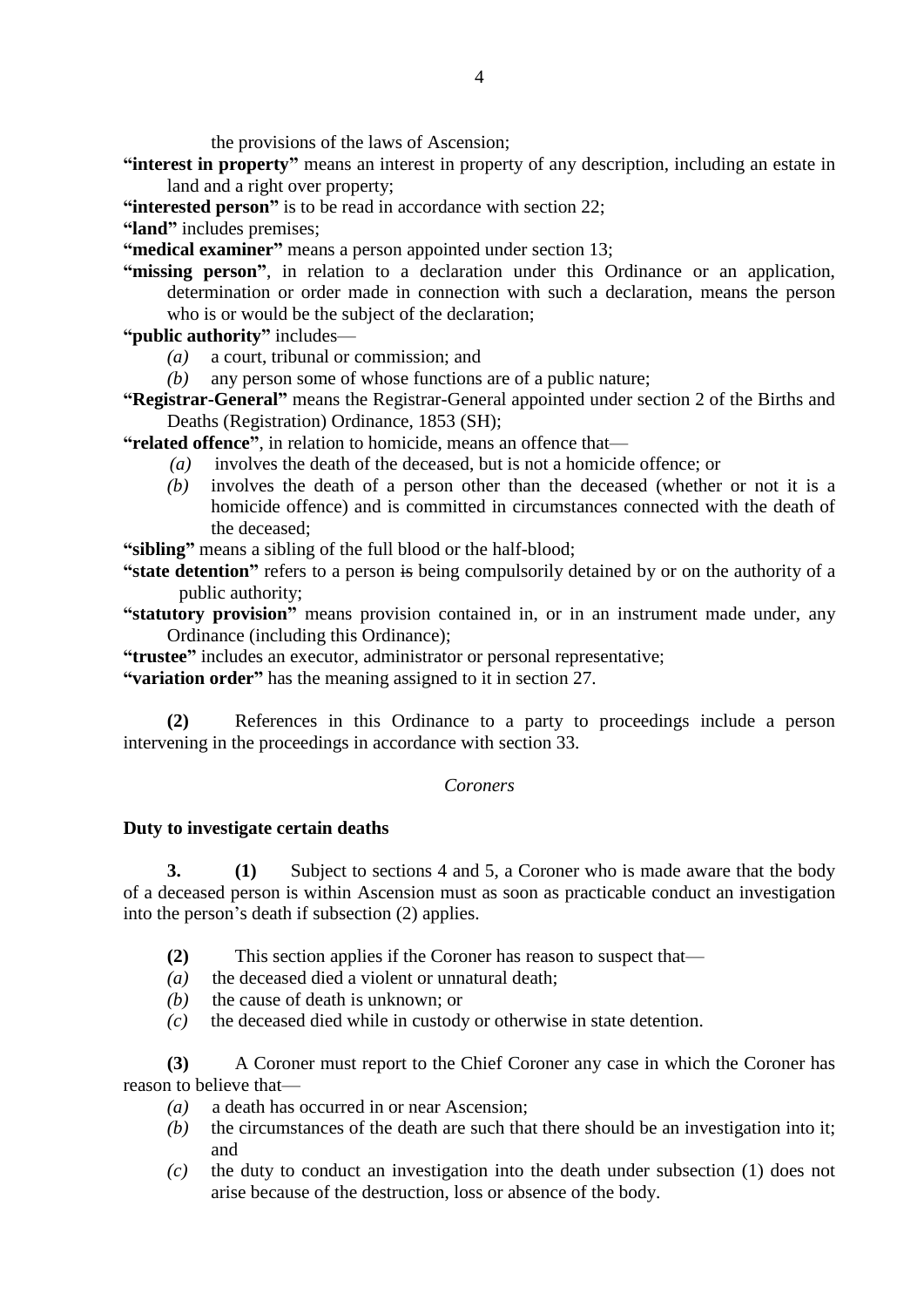**(4)** On receiving a report under subsection (3), the Chief Coroner may direct a Coroner (who does not have to be the one who made the report) to conduct an investigation into the death.

**(5)** The Coroner to whom a direction is given under subsection (4) must, subject to section 5, conduct an investigation into the death as soon as practicable.

**(6)** A Coroner may make whatever investigations the Coroner considers necessary in order to decide whether—

- *(a)* the duty under subsection (1) arises;
- *(b)* the duty to report under subsection (3) arises.

## **Direction for other Coroner to conduct investigation**

**4. (1)** The Chief Coroner may direct a Coroner to conduct an investigation into a person's death even though, apart from such direction, another Coroner would be under a duty to conduct it.

**(2)** If a direction is given under this section, the Coroner so directed (and not the other Coroner) must, subject to section 5 and any subsequent direction concerning the investigation given under this section, conduct the investigation as soon as practicable.

**(3)** A reference in this section to conducting an investigation, in the case of an investigation that has already begun, is to be read as a reference to continuing to conduct the investigation.

#### **Discontinuance where cause of death revealed by post-mortem examination**

**5. (1)** A Coroner who is responsible for conducting an investigation into a person's death may discontinue the investigation if—

- *(a)* an examination under section 10 reveals the cause of death; and
- *(b)* the Coroner considers that it is not necessary to continue the investigation.

**(2)** Subsection (1) does not apply if the Coroner has reason to suspect that the deceased—

- *(a)* died a violent or unnatural death; or
- *(b)* died while in custody or otherwise in state detention.
- **(3)** If a Coroner discontinues an investigation into a death under this section—
- *(a)* the Coroner need not hold an inquest into the death; and
- *(b)* no determination or finding under section 8(1) need be made in respect of the death.

**(3A)** Subsection (2) does not prevent a fresh investigation from being conducted into the death.

**(4)** A Coroner who discontinues an investigation into a death under this section must, if requested by an interested person in writing to do so, give to that person a written explanation as soon as practicable as to why the investigation was discontinued.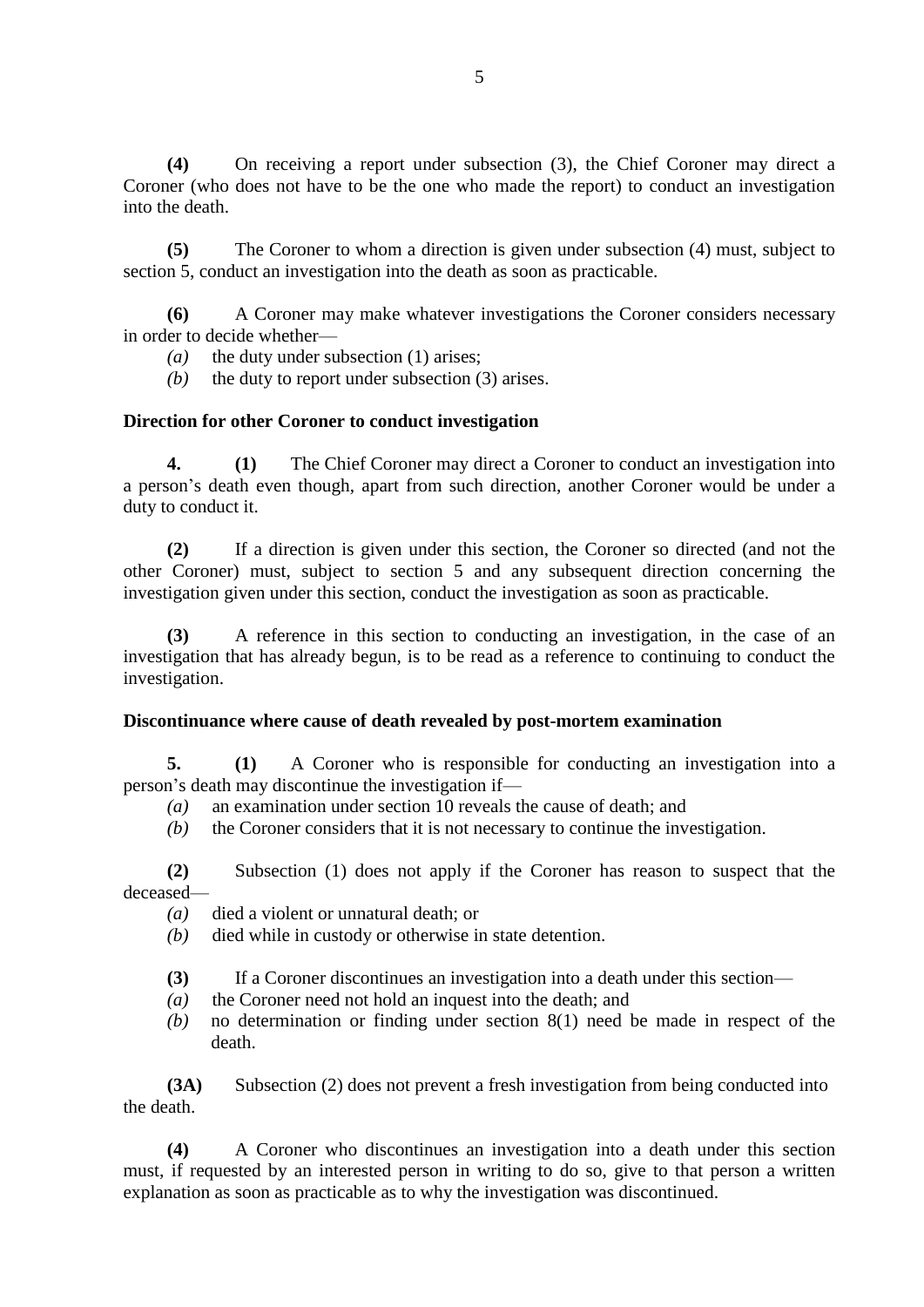#### **Matters to be ascertained**

- **6. (1)** The purpose of an investigation into a person's death is to ascertain—
- *(a)* who the deceased was;
- *(b)* how, when and where the deceased came by his or her death; and
- *(c)* the particulars (if any) required by the Births and Deaths (Registration) Ordinance, (Ascension) 1853, to be registered concerning the death.

**(2)** If necessary in order to avoid a breach of any fundamental rights and freedoms of the individual within the meaning of the Constitution, the purpose mentioned in subsection  $(1)(b)$  is to be construed as including the purpose of ascertaining in what circumstances the deceased came by his or her death.

**(3)** Subject to paragraph 7 of Schedule 2, the Coroner conducting an investigation into a person's death must not express any opinion on any matter other than—

- (a) the questions mentioned in subsection  $(1)(a)$  and  $(b)$ , read with subsection  $(2)$ where applicable; and
- *(b)* the particulars mentioned in subsection  $(1)(c)$ .

**(4)** A Coroner who conducts an investigation into a person's death may, but need not, hold an inquest into the death as part of the investigation.

## **Juries**

**7.** An inquest into a death must be held without a jury.

# **Determinations and findings to be made**

- **8. (1)** After concluding an investigation into a death, the Coroner must—
- *(a)* make a determination as to the questions mentioned in section 6(1)*(a)* and *(b)*, read with section 6(2) where applicable; and
- *(b)* if particulars are required by the Births and Deaths (Registration) (Ascension) Ordinance, 1853 to be registered concerning the death, make a finding as to those particulars.

**(2)** A determination under subsection (1)*(a)* must not be framed in such a way as to appear to determine any question of—

- *(a)* criminal liability on the part of a named person; or
- *(b)* civil liability.

#### **Duty or power to suspend or resume investigations**

**9.** Schedule 1 makes provision about suspension and resumption of investigations.

#### **Post-mortem examinations**

**10. (1)** A Coroner may require a suitable practitioner to make a post-mortem examination of a body if—

*(a)* the Coroner is responsible for conducting an investigation into the death of the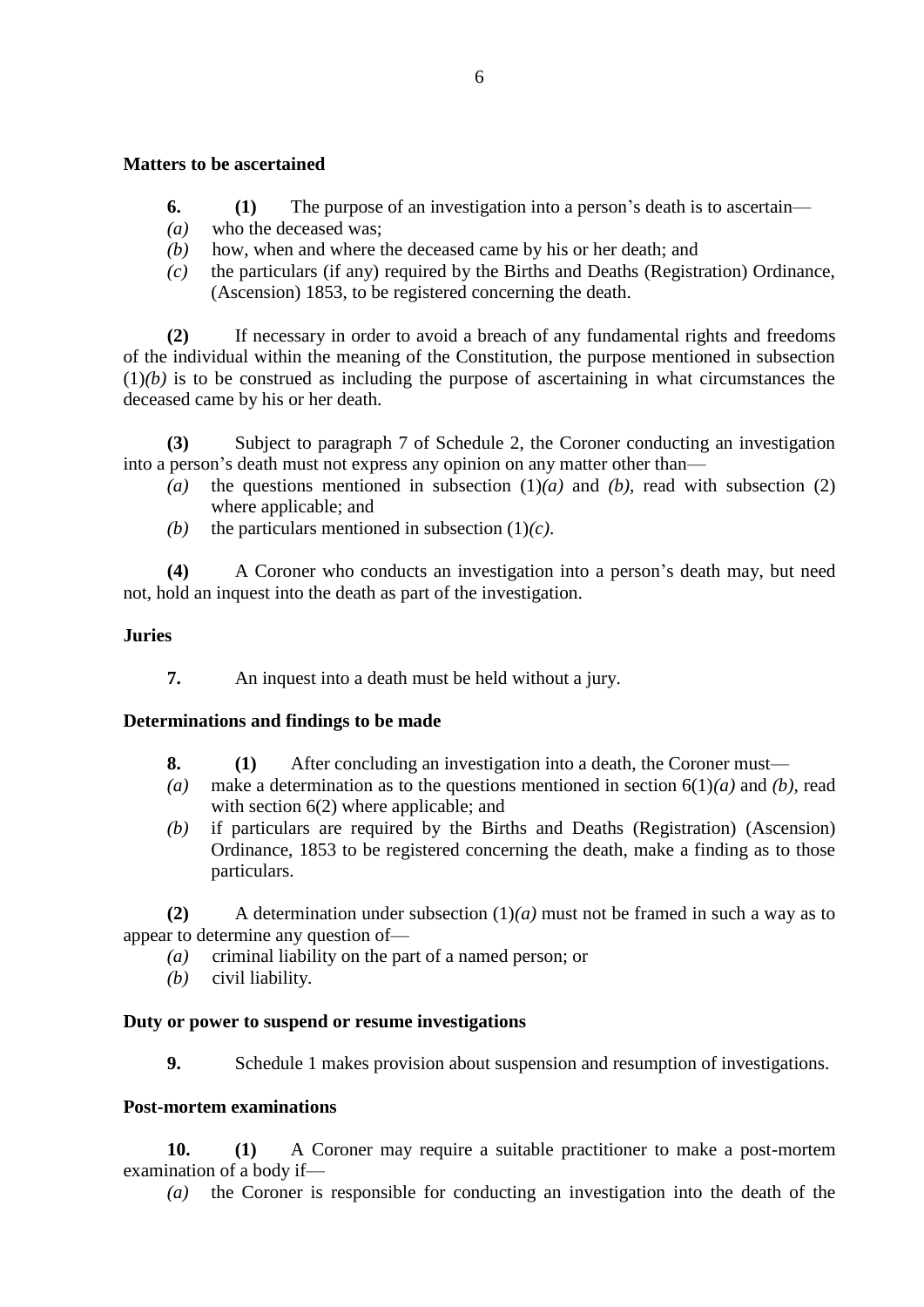person in question; or

*(b)* a post-mortem examination is necessary to enable the Coroner to decide whether the death is one into which the Coroner has a duty under section 3(1) to conduct an investigation.

**(2)** A requirement under subsection (1) may specify the kind of examination to be made.

**(3)** For the purposes of subsection (1) a person is a **"suitable practitioner"** if the person is—

- *(a)* a medical practitioner ; or
- *(b)* designated by the Chief Coroner as suitable to make examinations of the kind contemplated by subsection (1).

**(4)** If the Coroner has reasonable grounds to suspect that a death was caused wholly or partly by improper or negligent treatment by a medical practitioner or other person, that practitioner or other person must not make, or assist at, an examination of the body under this section, but is entitled to be represented at such an examination.

**(5)** A person who makes a post-mortem examination under this section must, as soon as practicable, report the result of the examination to the Coroner in a form the Coroner requires.

**(5A)** Subsection (4) has no effect as regards a post-mortem examination already made.

#### **Power to remove body**

**11. (1)** A Coroner may order a body to be removed to any suitable place (within Ascension or elsewhere), if that Coroner—

- *(a)* is responsible for conducting an investigation into a person's death; or
- *(b)* needs to request a post-mortem examination under section 10 in order to decide whether the death is one into which the Coroner has a duty under section 3(1) to conduct an investigation.

**(2)** The Coroner may not order the removal of a body under this section to a place provided by a person who has not consented to such body being removed there.

**(3)** Subsection (2) does not apply to a place within Ascension that is provided for the purpose by the Government of Ascension.

#### **Notification by medical practitioner to Coroner**

**12.** A medical practitioner or police officer must notify a Coroner of all deaths in Ascension of which the practitioner or officer is aware.

#### **Medical examiners**

**13. (1)** The Governor, after consultation with the Chief Coroner, must appoint suitably qualified and experienced persons as medical examiners to discharge the functions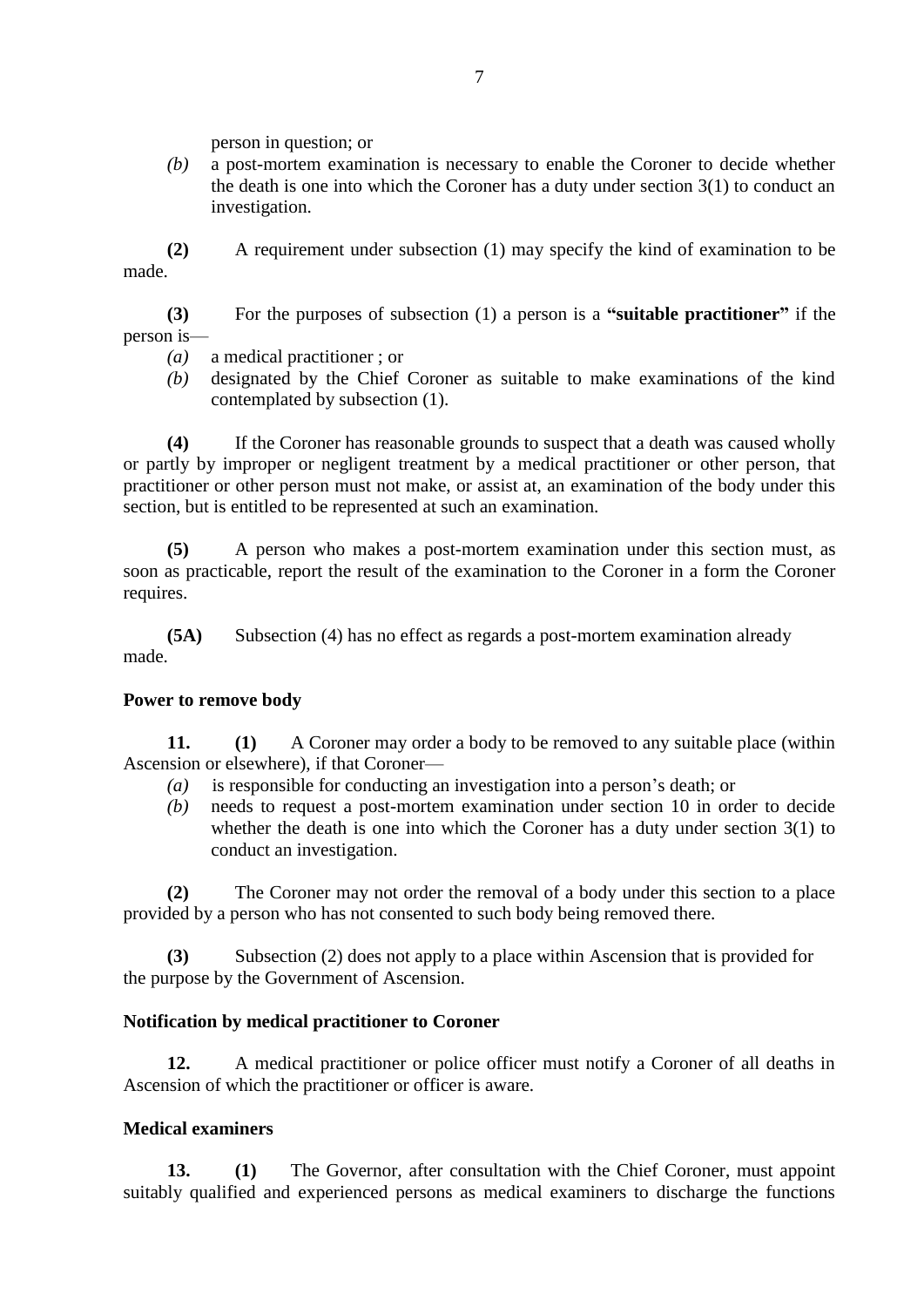conferred on medical examiners by or under this Ordinance.

- **(2)** The Governor in Council may by regulations make provision—
- *(a)* about the terms of appointment of medical examiners and about termination of such appointments;
- *(b)* for the payment to medical examiners of remuneration, expenses and fees;
- *(c)* about the procedure to be followed in connection with the exercise of functions by medical examiners;
- *(d)* conferring functions on medical examiners.

**(3)** Nothing in this section, or in regulations under this section, gives the Governor in Council any role in relation to the way in which medical examiners exercise their professional judgment.

# **Medical certificate of cause of death**

- **14. (1)** The Governor in Council may by regulations make provision—
- *(a)* requiring a medical practitioner to prepare a certificate stating the cause of death to the best of the practitioner's knowledge and belief (referred to as a **"medical practitioner's certificate"**);
- *(b)* requiring a copy of a medical practitioner's certificate to be given to a Coroner;
- *(c)* allowing a medical practitioner, if invited to do so by the Coroner, to issue a fresh certificate superseding the existing one;
- *(d)* allowing a Coroner to refer a case to a medical examiner;
- *(e)* requiring a medical examiner to make whatever enquiries appear to be necessary in order to confirm or establish the cause of death;
- *(f)* requiring a medical examiner to whom a copy of a medical practitioner's certificate has been given—
	- (i) to confirm the cause of death stated on the certificate and to notify a Coroner that the cause of death has been confirmed; or
	- (ii) if the examiner is unable to confirm the cause of death, to refer the case to a Coroner;
- *(g)* requiring a medical examiner to whom a case has been referred by a Coroner to issue a certificate stating the cause of death to the best of the examiner's knowledge and belief (a "medical examiner's certificate") and for a medical examiner's certificate to be given to the Coroner;
- *(h)* allowing a medical examiner, if invited to do so by the Coroner, to issue a fresh medical examiner's certificate superseding the existing one;
- *(i)* requiring a medical examiner or someone acting on behalf of a medical examiner—
	- (i) to discuss the cause of death with some other person whom the medical examiner considers appropriate; and
	- (ii) to give some other person the opportunity to mention any matter that might cause a Coroner to think that the death should be investigated under section 3;
- *(j)* prescribing forms (including the form of a medical practitioner's certificate and of a medical examiner's certificate) for use by persons exercising functions under the regulations, and requiring the forms to be made available to those persons;
- *(k)* provision requiring the Coroner to issue guidance as to how certificates and other forms under the regulations are to be completed;
- *(l)* provision for certificates or other forms under the regulations to be signed or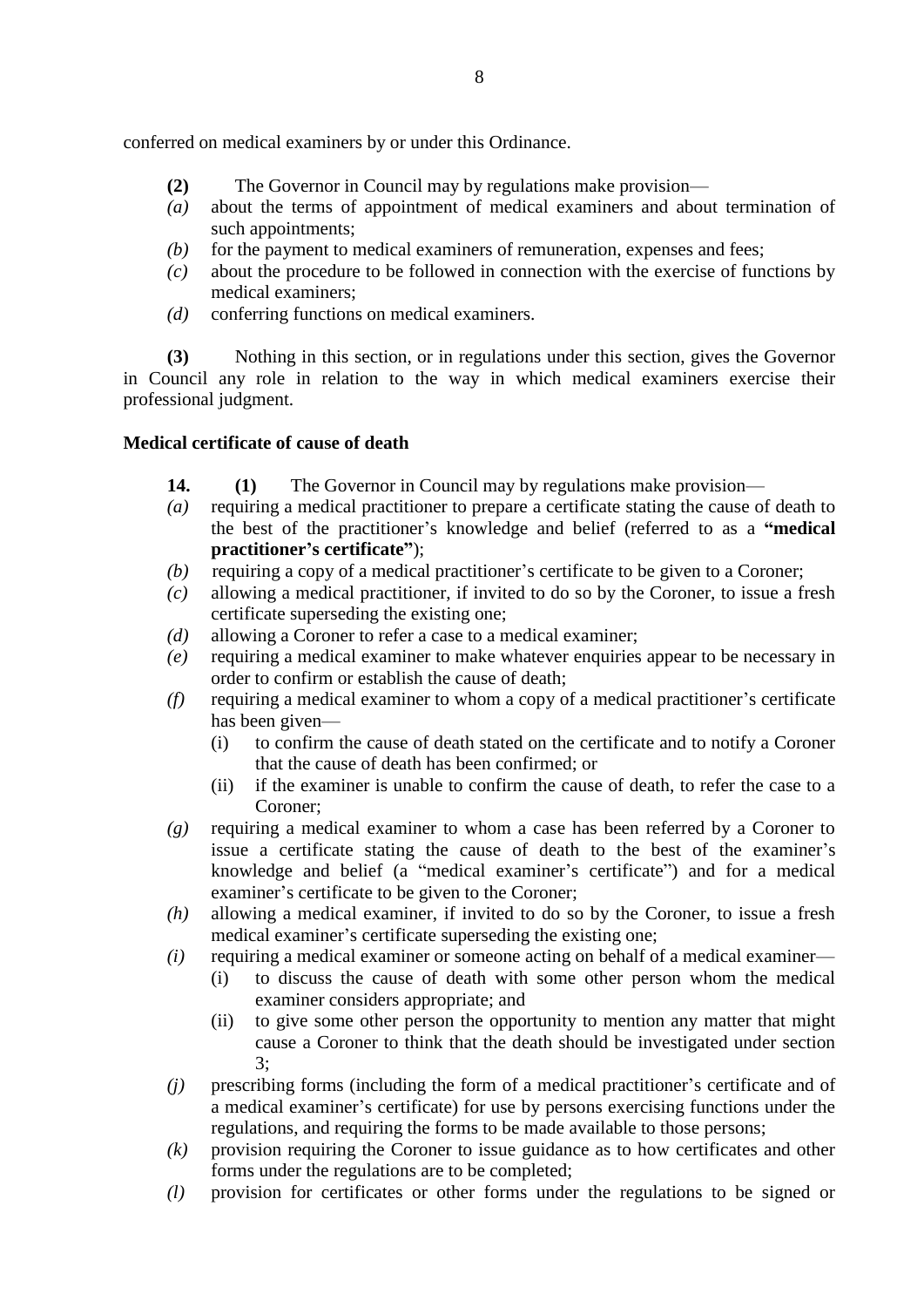otherwise authenticated.

- **(2)** Regulations under subsection (1) imposing a requirement may prescribe—
- *(a)* a period within which the requirement is to be complied with;
- *(b)* cases or circumstances in which the requirement does, or does not, apply.

**(3)** Regulations under subsection (1) may provide for functions that would otherwise be exercisable by a specific medical practitioner to be performed by another medical practitioner.

#### **Appointment etc of Coroners**

**15. (1)** The Chief Magistrate is by virtue of office the Chief Coroner, but if the office of Chief Magistrate is vacant, or the Chief Magistrate is otherwise unable to act, the Governor may, subject to section 90(4) of the Constitution, appoint a suitable person to act as Chief Coroner.

**(2)** The Governor may, subject to the provisions of section 90(4) of the Constitution, appoint any person to be a Coroner in and for Ascension.

**(3)** The Governor may appoint an officer of the public service to be a Coroner if, but only if—

- *(a)* the Judicial Service Commission has certified that it is satisfied that such appointment would be consistent with the independence of the judiciary; and
- *(b)* the Governor is satisfied that such appointment would be consistent with the efficiency of the public service.

**(3A)** A person appointed as a Coroner under subsection (3) is (unless the Governor, on the advice of the Judicial Service Commission, orders otherwise) deemed to have resigned as a Coroner if he or she is appointed to a public office different from that which he or she held at the time of the appointment as a Coroner.

**(4)** The Chief Coroner may appoint any Coroner appointed under subsection (2) as Deputy Chief Coroner who may perform any functions of the Chief Coroner (except the functions conferred by section 39)—

*(a)* during a period when the Chief Coroner is absent or unavailable;

*(b)* at any other time, with the consent of the Chief Coroner,

and any reference to the Chief Coroner (excluding section 39) is to be construed, where appropriate, as including reference to a Deputy Chief Coroner.

**(5)** The Governor, acting in his or her discretion, may appoint a person to act as Clerk or Deputy Clerk to the Coroner.

**(6)** Whenever there is no subsisting appointment of a Clerk or Deputy Clerk, the duties of the Clerk may be performed by the Clerk of the Peace.

#### **Powers of Coroners**

**16.** Schedule 2 makes provision about powers of Coroners.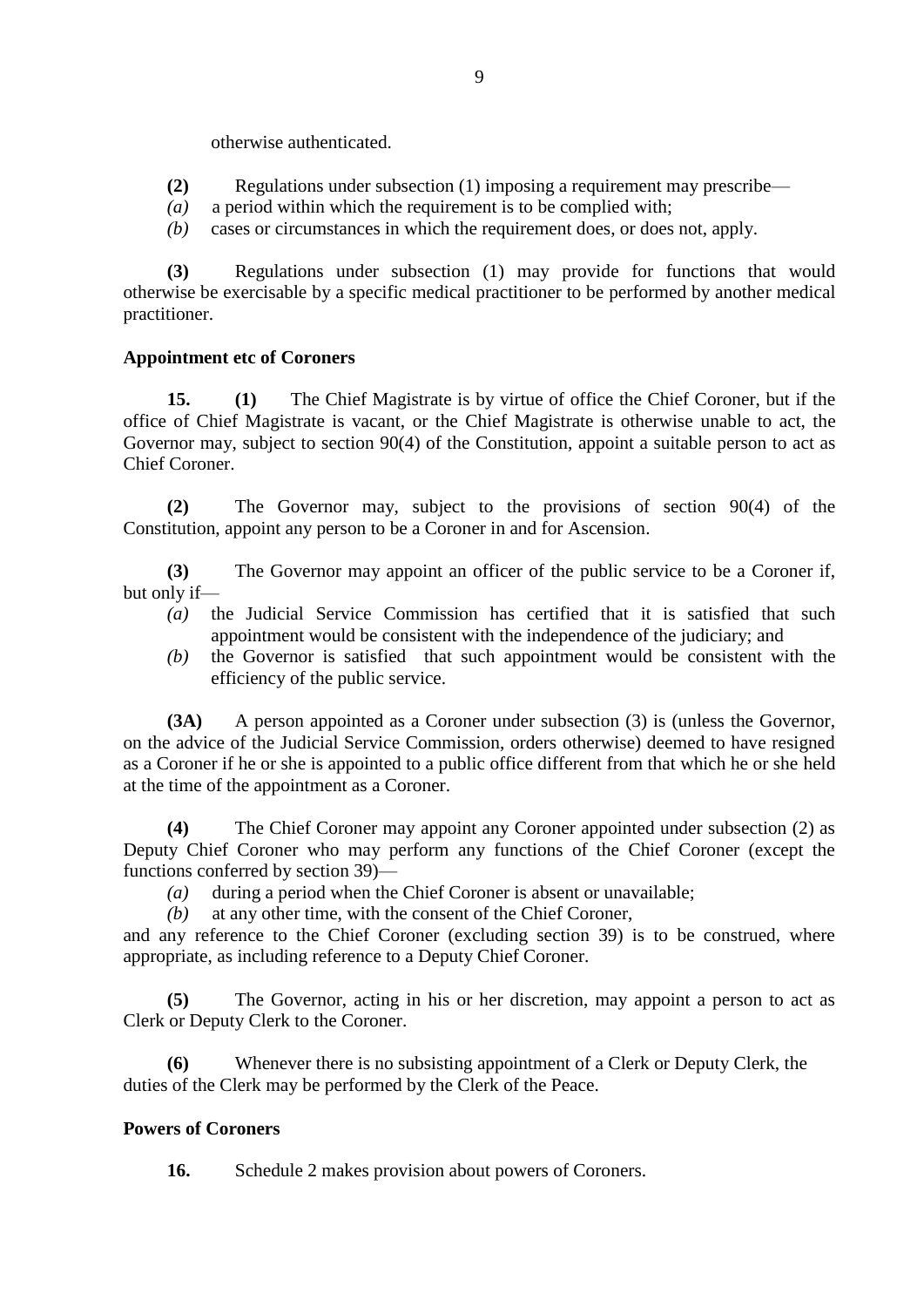## **Offences**

**17.** Schedule 3 makes provision about offences relating to witnesses and evidence.

## **Allowances, fees and expenses**

**18.** Schedule 4 makes provision about allowances, fees and expenses.

## **Investigation by Chief Coroner**

**19. (1)** The Chief Coroner may conduct an investigation into a person's death.

**(2)** If the Chief Coroner is responsible for conducting an investigation by virtue of this section, the Chief Coroner has the same functions in relation to the body and the investigation as would be the case if he or she were a Coroner; and any reference in a statutory provision (whenever made) to a Coroner is to be construed, where appropriate, as including a reference to the Chief Coroner exercising functions by virtue of this section.

# **Coroners' regulations**

**20. (1)** The Governor in Council may make regulations (referred to as **"Coroners' regulations"**) for regulating the practice and procedure at or in connection with — *(a)* investigations under this Ordinance;

- *(b)* examinations under section 10;
- *(c)* exhumations under paragraph 6 of Schedule 2.

**(2)** Without limiting the power in subsection (1), Coroners' regulations may make provision—

- *(a)* for the discharge of an investigation (including as to fresh investigations following discharge);
- *(b)* for or in connection with the suspension or resumption of investigations;
- *(c)* for the delegation by a Coroner of any of his or her functions;
- *(d)* allowing information to be disclosed or requiring information to be given;
- *(e)* giving to the Chief Coroner power to require information from Coroners;
- *(f)* with respect to the preservation, retention, release or disposal of bodies (including provision with respect to reinterment and with respect to the issue of orders authorising burial);
- *(g)* in relation to authorisations under paragraph 3 of Schedule 2 or entry and search under such authorisations;
- *(h)* in relation to the power of seizure conferred by paragraph  $3(4)(a)$  of that Schedule;
- *(i)* about reports under paragraph 7 of that Schedule.
- **(3)** Coroners' regulations may apply any provisions of the Coroners' rules.

**(4)** If Coroners' regulations apply any provisions of the Coroners' rules, those provisions may be applied—

- (*a*) to any extent;
- *(b)* with or without modifications; and
- *(c)* as amended from time to time.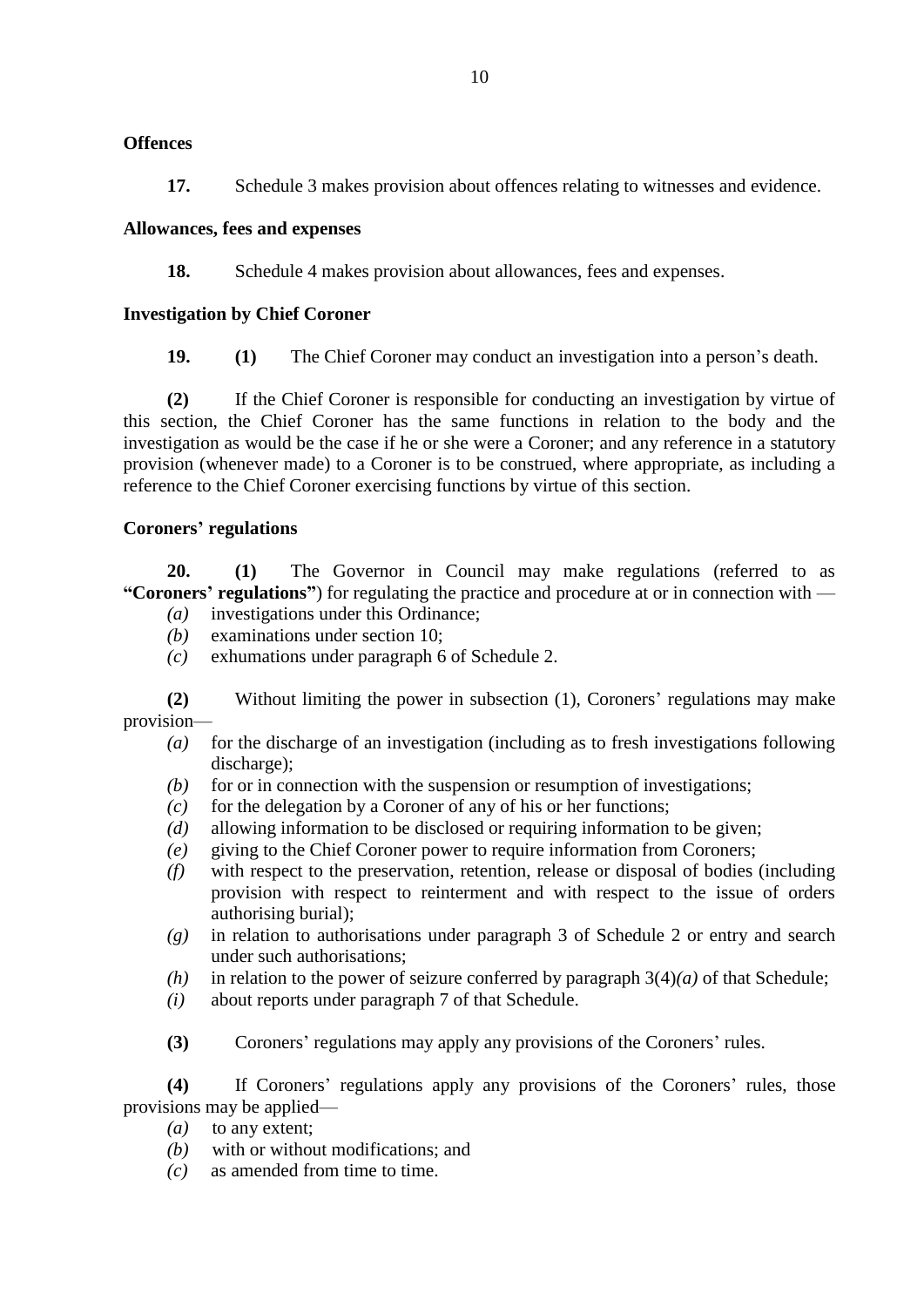#### **Coroners' rules**

**21. (1)** The Chief Coroner may make rules (referred to as "Coroners' rules") for regulating the practice and procedure at or in connection with inquests.

- **(2)** Coroners' rules may make provision—
- *(a)* about evidence (including requiring evidence to be given on oath except in prescribed cases);
- *(b)* for the discharge of an inquest;
- *(c)* for or in connection with the adjournment or resumption of inquests;
- *(d)* for a Coroner to have power to give a direction, in proceedings at an inquest, allowing or requiring a name or other matter not to be disclosed except to persons specified in the direction;
- *(e)* for the delegation by a Coroner of any of his or her functions, except for functions that involve making judicial decisions or exercising any judicial discretion;
- *(f)* with respect to the disclosure of information;
- $(g)$  for a Coroner to hold inquests when outside Ascension, if satisfied that—
	- (i) every party to the proceeding is able to participate, in person or through a legal representative, by teleconference or other means of electronic, oral or written communication;
	- (ii) no injustice will result; and
	- (iii) the course proposed is in the public interest, and
- *(h)* for evidence to be provided by teleconference or other means of electronic, oral or written communication (including prerecorded video).

**(3)** Coroners' rules may make provision conferring power on a Coroner to give a direction excluding specified persons—

- *(a)* from an inquest, or part of an inquest, if the Coroner is of the opinion that the interests of national security so require;
- *(b)* from an inquest during the giving of evidence by a witness under the age of 16, if the Coroner is of the opinion that doing so would be likely to improve the quality of the witness's evidence.

**(3A)** In subsection (3), **"specified persons"** means persons of a description specified in the direction or all persons except those of a description specified in the direction.

**(4)** Subsections (2) and (3) are not to be construed as limiting the power in subsection  $(1)$ .

- **(5)** Coroners' rules may apply—
- *(a)* any provisions of the Coroners' regulations; and
- *(b)* any other rules of court applicable in Ascension that relate to proceedings other than inquests.

**(6)** If any provisions or rules are applied by virtue of subsection (5), they may be applied—

- *(a)* to any extent;
- *(b)* with or without modifications; and
- *(c)* as amended from time to time.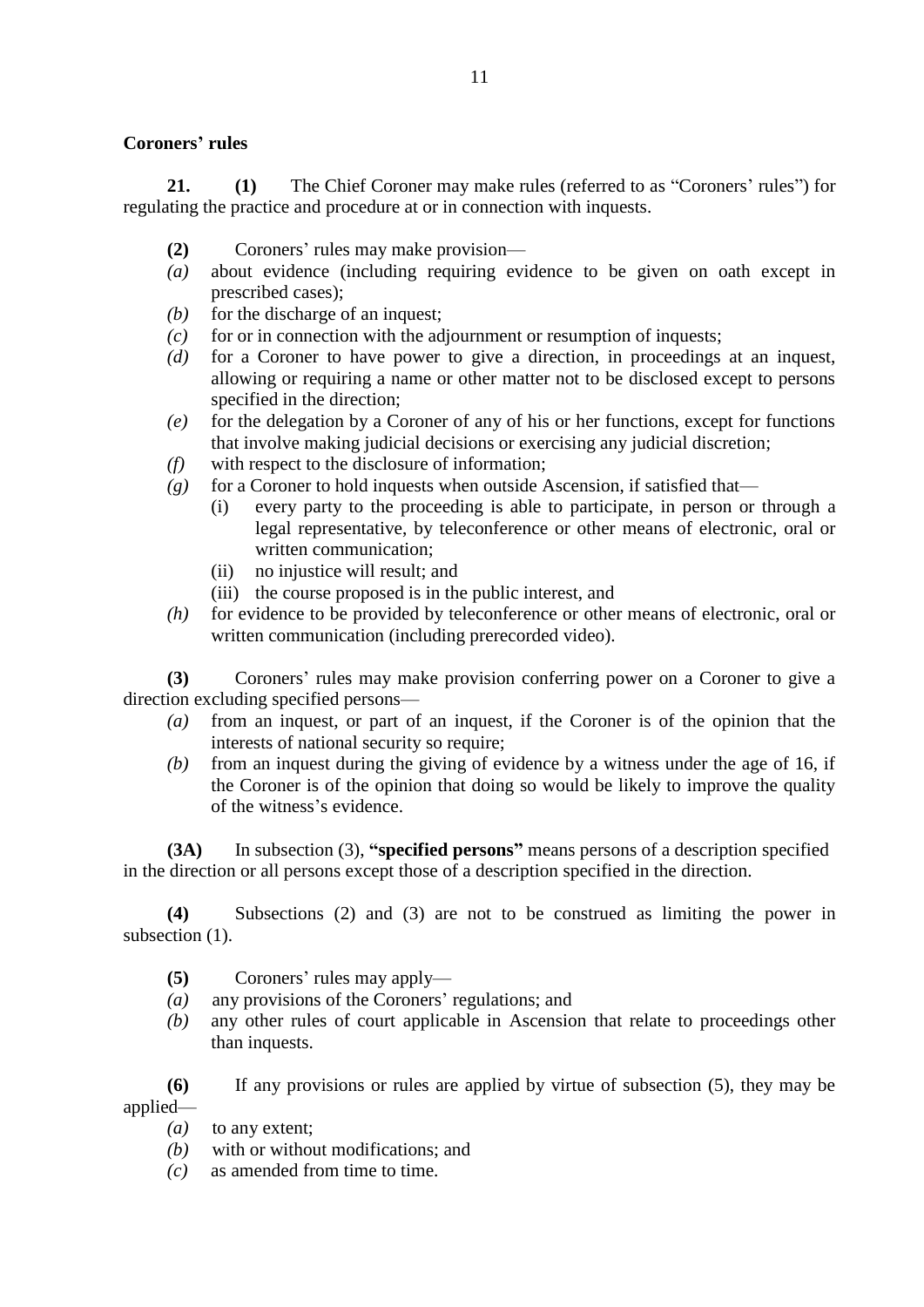**(7)** Practice directions may be given by the Chief Coroner on any matter that could otherwise be included in the Coroners' rules.

The Coroners' rules may, instead of providing for a matter, refer to provision made or to be made by practice directions under subsection (7).

In this section **"rules of court"** include any provision governing the practice and procedure of a court that is made by or under an enactment.

#### *Presumption of death*

#### **Meaning of "interested person"**

**22. (1)** In this Ordinance, **"interested person"**, in relation to an investigation into a person's death, means—

- *(a)* a spouse, life partner, parent or guardian, child, brother, sister, grandparent, grandchild, child of a brother or sister, stepfather, stepmother, half-brother or halfsister;
- *(b)* a personal representative of the deceased;
- *(c)* a beneficiary under a policy of insurance issued on the life of the deceased;
- *(d)* the insurer who issued such a policy of insurance;
- *(e)* a person who might by any act or omission have caused or contributed to the death of the deceased, or whose employee or agent might have done so;
- *(f)* in a case where the death may have been caused by an injury or disease received in the course of an employment a representative of a trade union of which the deceased was a member at the time of death;
- *(g)* if subsection (2) applies, the Chief of Police;
- *(h)* a person appointed by the Government of Ascension to attend an inquest into the death or to assist in, or provide evidence for the purposes of, an investigation into the death;
- *(i)* any other person whom the Coroner considers has a sufficient interest.
- **(2)** This subsection applies if it appears that a person has or may have committed—
- *(a)* a homicide offence involving the death of the deceased; or
- *(b)* a related offence.

#### **Applying for declaration of presumed death**

- **23. (1)** This section applies where a person who is missing—
- *(a)* is thought to have died; or
- *(b)* has not been known to be alive for a period of at least 7 years.

**(2)** Any person may apply to the Supreme Court for a declaration that the missing person is presumed to be dead.

**(3)** The Supreme Court has jurisdiction to hear and determine an application under this section only if—

- *(a)* the missing person was domiciled in Ascension on the day on which he or she was last known to be alive;
- *(b)* the missing person had been habitually resident in Ascension throughout the period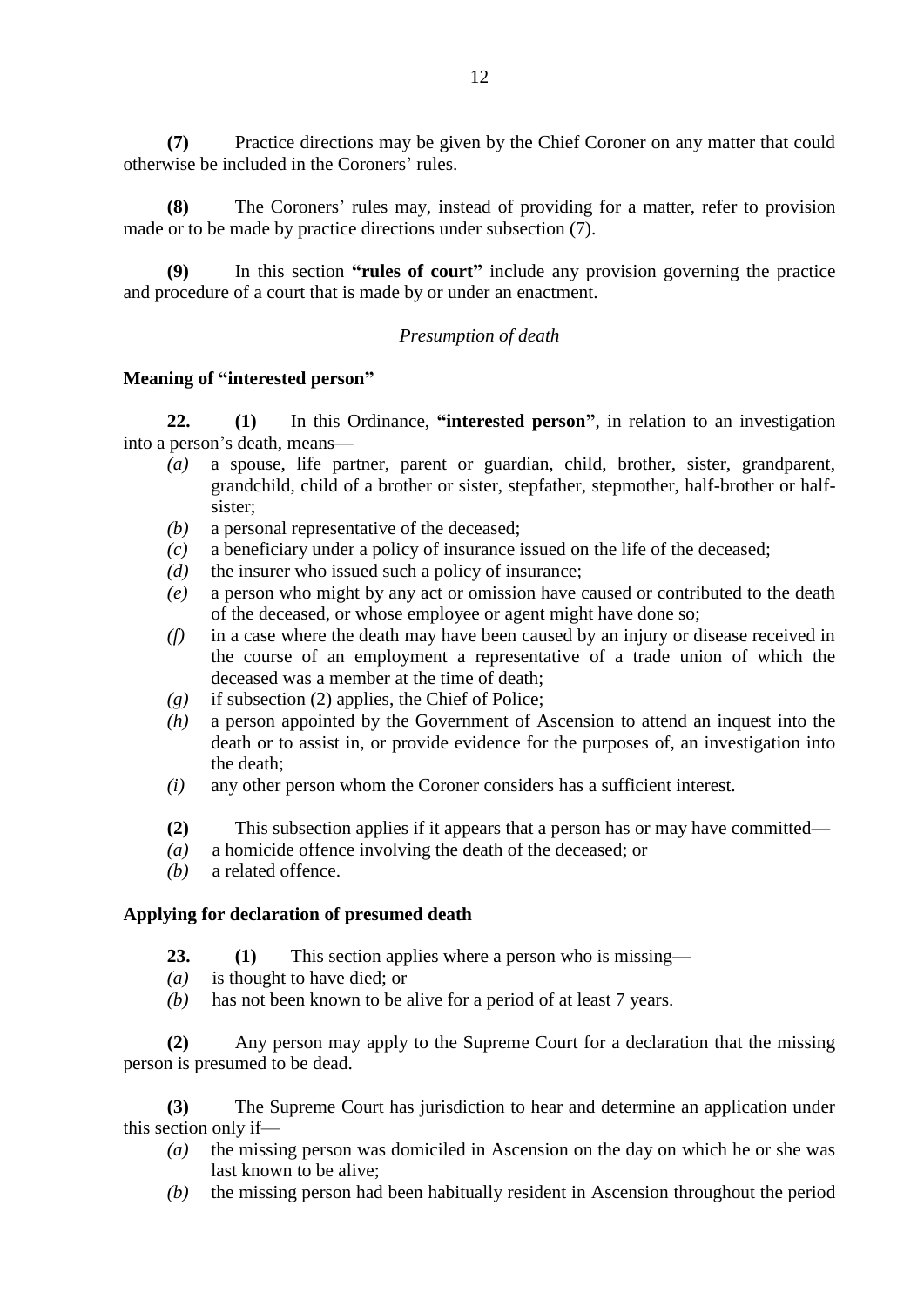of one year ending with that day; or

- *(c)* subsection (4) is satisfied.
- **(4)** This subsection is satisfied if the application is made by—
- *(a)* a person whom the court considers to have a sufficient interest in the determination of the application; and
- *(b)* the court considers such interest to have sufficient connection with Ascension.

# **Making declaration**

**24. (1)** On an application under section 23, the Supreme Court must make the declaration if satisfied that the missing person—

- *(a)* has died; or
- *(b)* has not been known to be alive for a period of at least 7 years.

**(2)** The Supreme Court must include in the declaration a finding as to the date and time of the missing person's death.

- **(3)** If the Supreme Court—
- *(a)* is satisfied that the missing person has died; but
- *(b)* is uncertain at which moment during a period the missing person died,

the finding must be that the missing person is presumed to have died at the end of that period.

- **(4)** If the Supreme Court—
- *(a)* is satisfied that the missing person has not been known to be alive for a period of at least 7 years; but
- *(b)* is not satisfied that the missing person has died,

the finding must be that the missing person is presumed to have died at the end of the period of 7 years beginning with the day after the day on which he or she was last known to be alive.

# **Effect of declaration**

- **25. (1)** A declaration under this Ordinance is conclusive of—
- *(a)* the missing person's presumed death; and
- *(b)* the date and time of the death.

**(2)** A declaration under this Ordinance is effective against all persons and for all purposes, including for the purposes of—

- *(a)* the acquisition of an interest in any property; and
- *(b)* the ending of a marriage or civil partnership to which the missing person is a party.
- **(3)** Subsections (1) and (2) apply to a declaration only if—
- *(a)* it has not been appealed against and the period for bringing an appeal has ended; or
- *(b)* it has been appealed against and the appeal (and any further appeal) has been unsuccessful.
- **(4)** For the purposes of subsection (3), an appeal has been unsuccessful if—
- *(a)* it has been dismissed or withdrawn; and
- *(b)* any period for bringing a further appeal has ended.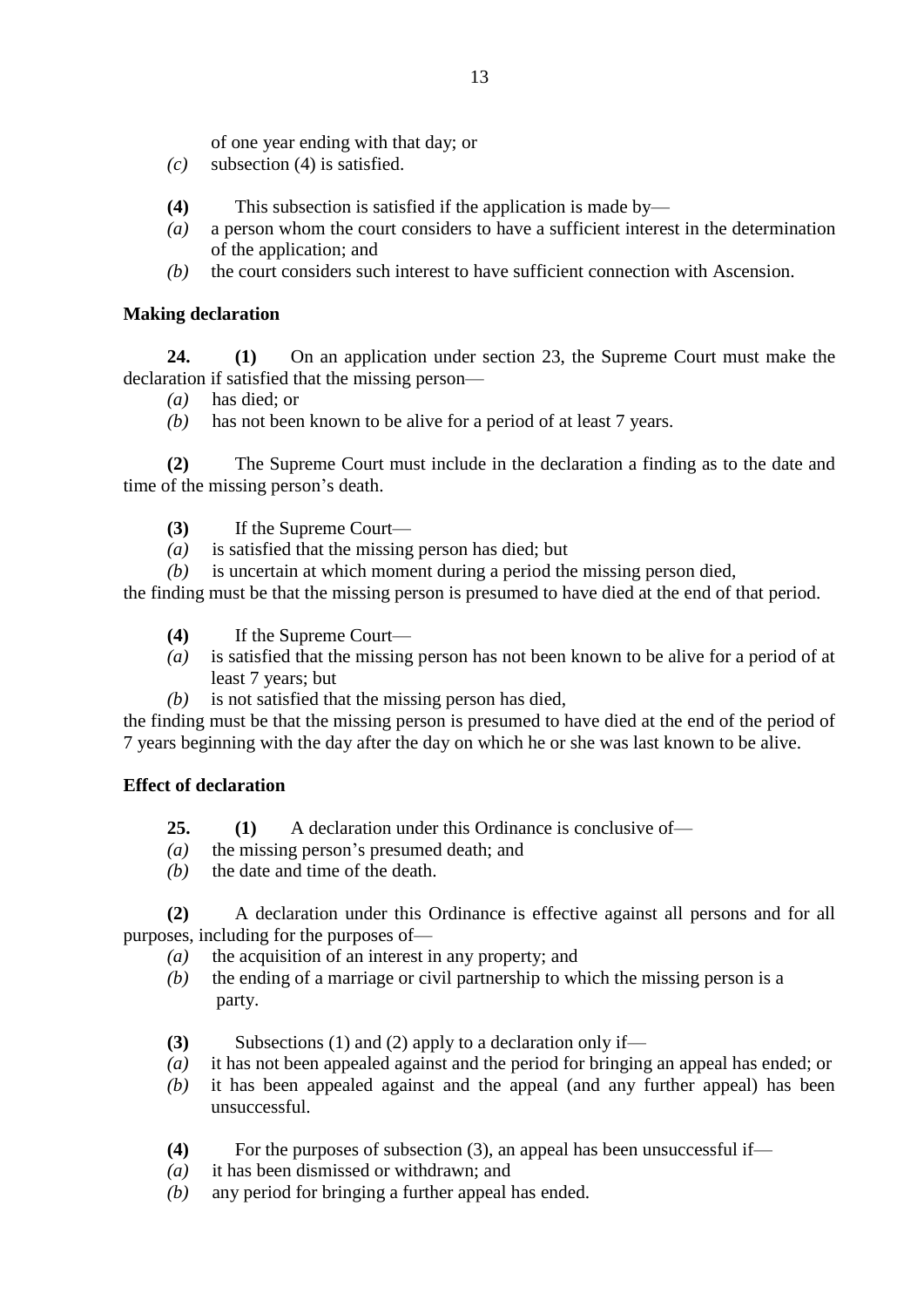#### **Other powers of court making declaration**

**26. (1)** When making a declaration under this Ordinance, the Supreme Court

may—

- *(a)* determine any question which relates to an interest in property and arises as a result of the declaration; and
- *(b)* determine the domicile of the missing person at the time of his or her presumed death.

**(2)** When making a declaration under this Ordinance, the Supreme Court may make any order it considers reasonable in relation to any interest in property acquired as a result of the declaration.

**(3)** An order under subsection (2) may direct that the value of any interest in property acquired as a result of the declaration is not to be recoverable by virtue of an order made under section 29(2).

**(4)** An order may, in particular, direct that the value of the interest is not to be recoverable —

- *(a)* in any circumstances; or
- *(b)* if conditions specified in the order are met.

## **Varying and revoking declaration**

**27. (1)** On an application by any person, a declaration under this Ordinance may be varied or revoked by an order of the Supreme Court (a "variation order").

**(2)** The Supreme Court must refuse to hear an application for a variation order if the court considers that the applicant does not have a sufficient interest in the determination of the application.

#### **Effect of variation order**

**28. (1)** Subject to section 29, a variation order does not affect an interest in property acquired as a result of a declaration under this Ordinance.

**(2)** A variation order does not revive a marriage or civil partnership that was brought to an end by virtue of a declaration under this Ordinance.

- **(3)** Except as otherwise required by subsection (1) or (2)—
- *(a)* if a variation order varies a declaration, section 25(1) and (2) have effect in relation to the declaration as varied by the order; and
- *(b)* if a variation order revokes a declaration, those subsections cease to have effect in relation to the declaration.
- **(4)** Subsection (3) applies only if—
- *(a)* the variation order has not been appealed against and the period for bringing an appeal has ended; or
- *(b)* the variation order has been appealed against and the appeal (and any further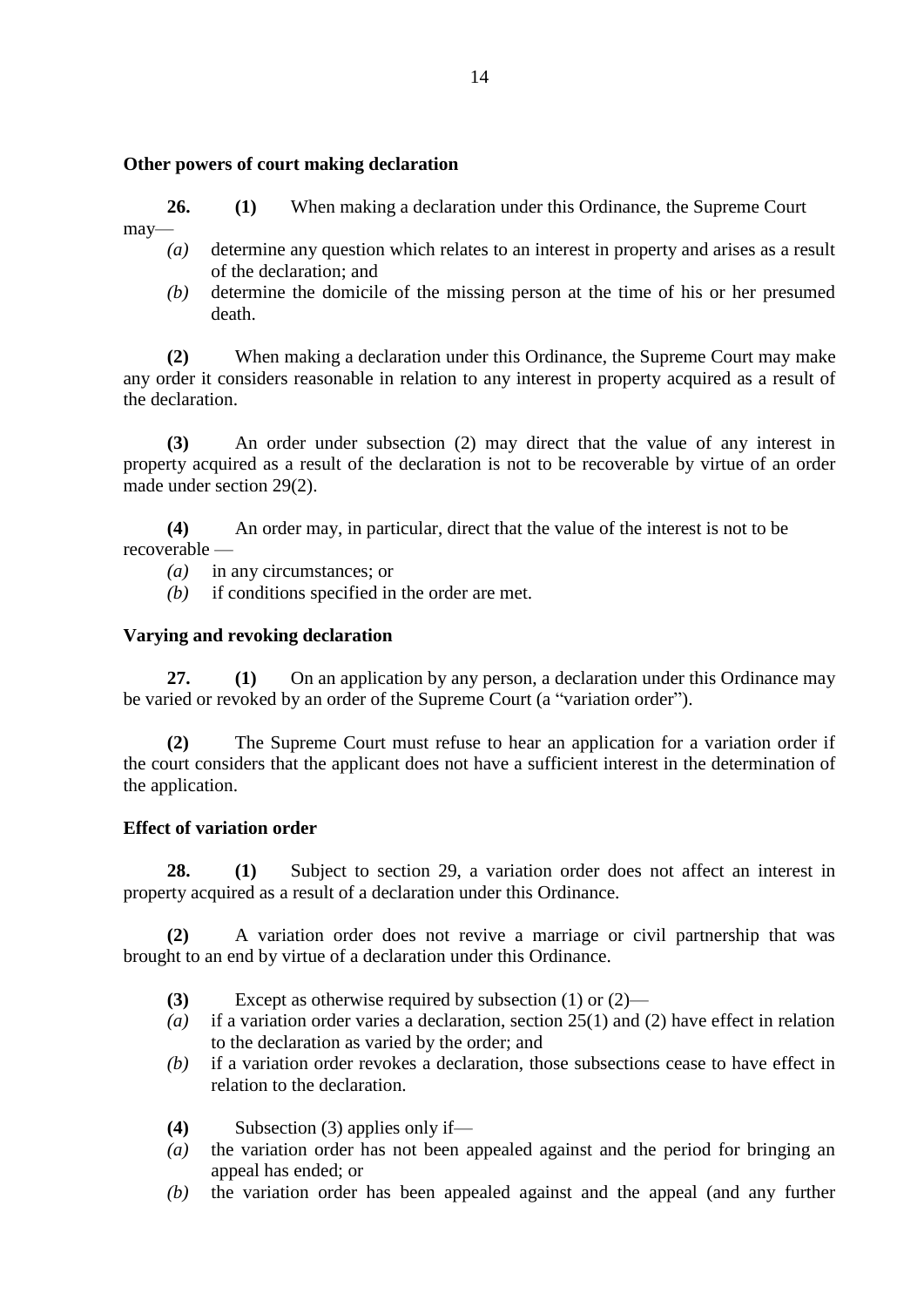appeal) has been unsuccessful.

- **(5)** For the purposes of subsection (4), an appeal has been unsuccessful if—
- *(a)* it has been dismissed or withdrawn; and
- *(b)* any period for bringing a further appeal has ended.

#### **Other functions of Supreme Court making variation order**

- **29. (1)** When making a variation order, the Supreme Court may—
- *(a)* determine any question which relates to an interest in property and arises as a result of the variation order; and
- *(b)* determine the domicile of the missing person at the time of his or her presumed death.

**(2)** When making a variation order, the Supreme Court must make such further order (if any) as it considers reasonable in relation to any interest in property acquired as a result of the declaration varied or revoked by the order ("the original declaration") (but see subsections  $(3)$ ,  $(5)$  and  $(6)$ ).

**(3)** The Supreme Court must not make an order under subsection (2) if the application for the variation order was made more than 5 years after the day on which the original declaration was made, unless the Supreme Court considers that there are exceptional circumstances which make it appropriate to do so.

**(4)** In considering what order to make under subsection (2), the Supreme Court must, as far as practicable, have regard to the principles in section 30.

**(5)** An order under subsection (2) does not affect income that accrued in the period—

- *(a)* beginning with the day on which the original declaration was made; and
- *(b)* ending with the day on which the variation order was made.
- **(6)** An order under subsection (2) does not affect or provide grounds to challenge—
- *(a)* a related good faith transaction; or
- *(b)* an interest in property acquired under such a transaction.

**(7)** A "related good faith transaction" is a transaction under which a person acquires an interest in the property that is the subject of the order (or any part of it) in good faith and for value from—

- *(a)* a person who acquired an interest in the property (or any part of it) as a result of the original declaration; or
- *(b)* a person who acquired an interest in the property (or any part of it) from a person described in paragraph (a), whether directly or indirectly.

**(8)** If a person has entitlement under a trust by virtue of an order under subsection (2), the trustee is liable to that person for any loss suffered by that person on account of any breach of trust by the trustee in the administration or distribution of all or part of the property that is the subject of the order.

**(9)** Subsection (8) does not apply to the extent that the trustee's liability is restricted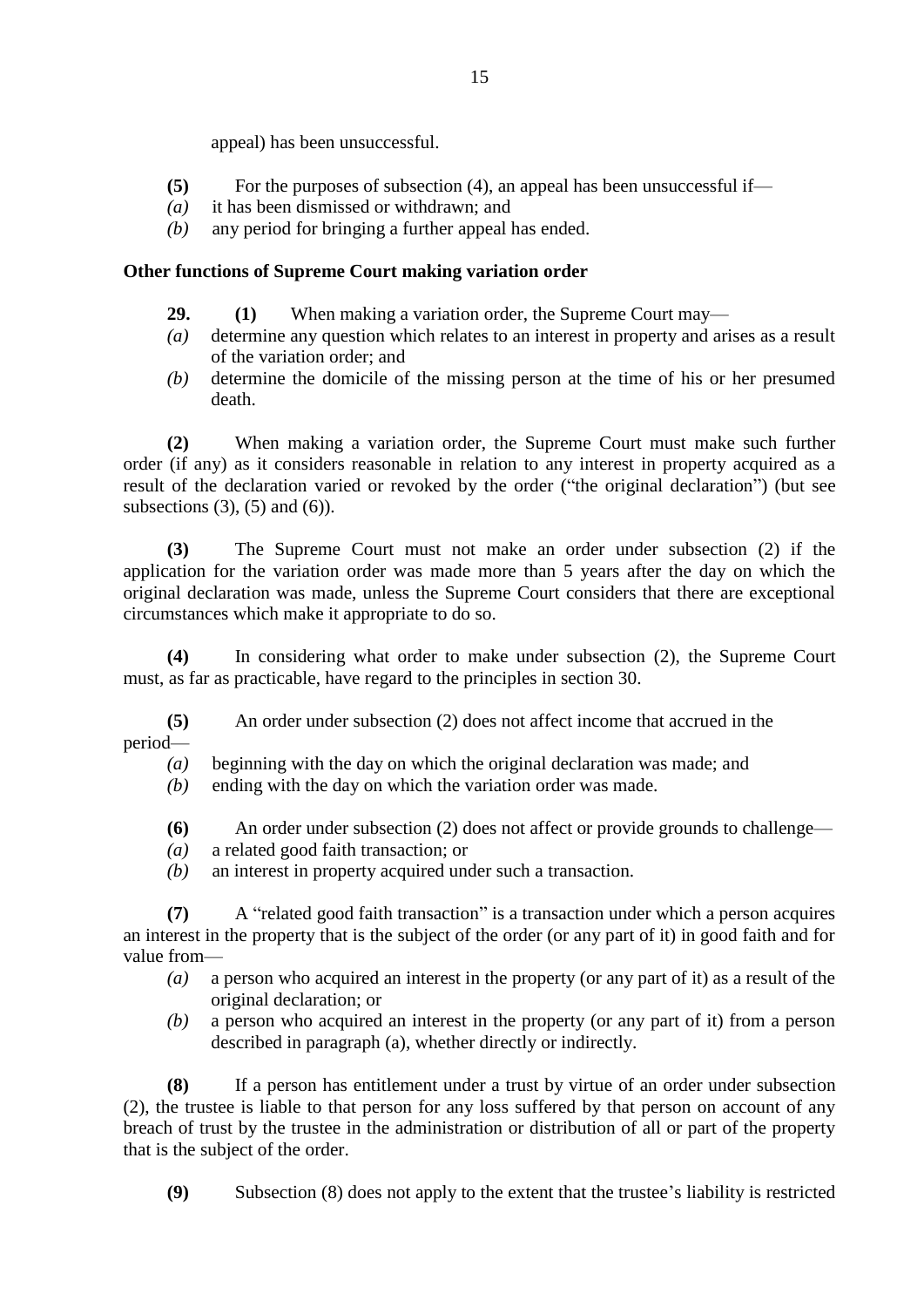under any enactment or by any provision in a deed regulating the administration of the trust.

**(10)** In subsection (9) "enactment" includes an enactment contained in an instrument made under an Act or Ordinance.

## **Principles**

**30. (1)** These are the principles referred to in section 29(4).

**(2)** The first principle is relevant where property ("the relevant property") is being or has been administered under a trust.

- **(3)** The first principle is that—
- *(a)* a person who, but for section 28(1), would have an interest in the relevant property by virtue of a variation order; and
- *(b)* a person who, but for section 28(1), would have acquired an interest in the relevant property from a person described in paragraph *(a)*,

should be entitled to have made over to him or her by the trustee in full satisfaction of that interest the things listed in subsection (4).

- **(4)** For purposes of subsection (3), the things are—
- *(a)* the interest in the relevant property or an equivalent interest in property representing the relevant property, to the extent that such property is still in the hands of the trustee when the variation order is made; and
- *(b)* the value of the interest in the relevant property, to the extent that such property has been distributed.

**(5)** The second principle is relevant where an insurer has paid a capital sum as a result of a declaration varied or revoked by a variation order.

**(6)** The second principle is that the capital sum, or any part of the capital sum, should be repaid to the insurer if the facts in respect of which the variation order was made justify such repayment.

**(7)** The references in subsections (5) and (6) to a capital sum do not include a capital sum distributed by way of an annuity or other periodical payment.

#### **Giving notice of application**

**31. (1)** A person who makes an application under this Ordinance for a declaration or a variation order must send to the persons specified by the Supreme Court—

*(a)* notice of the application; and

*(b)* any other information specified by the Supreme Court.

**(2)** An application under this Ordinance for a declaration or a variation order must be advertised as specified by the Supreme Court.

**(3)** The Supreme Court must refuse to hear an application under this Ordinance for a declaration or a variation order if the requirements in this section have not been met.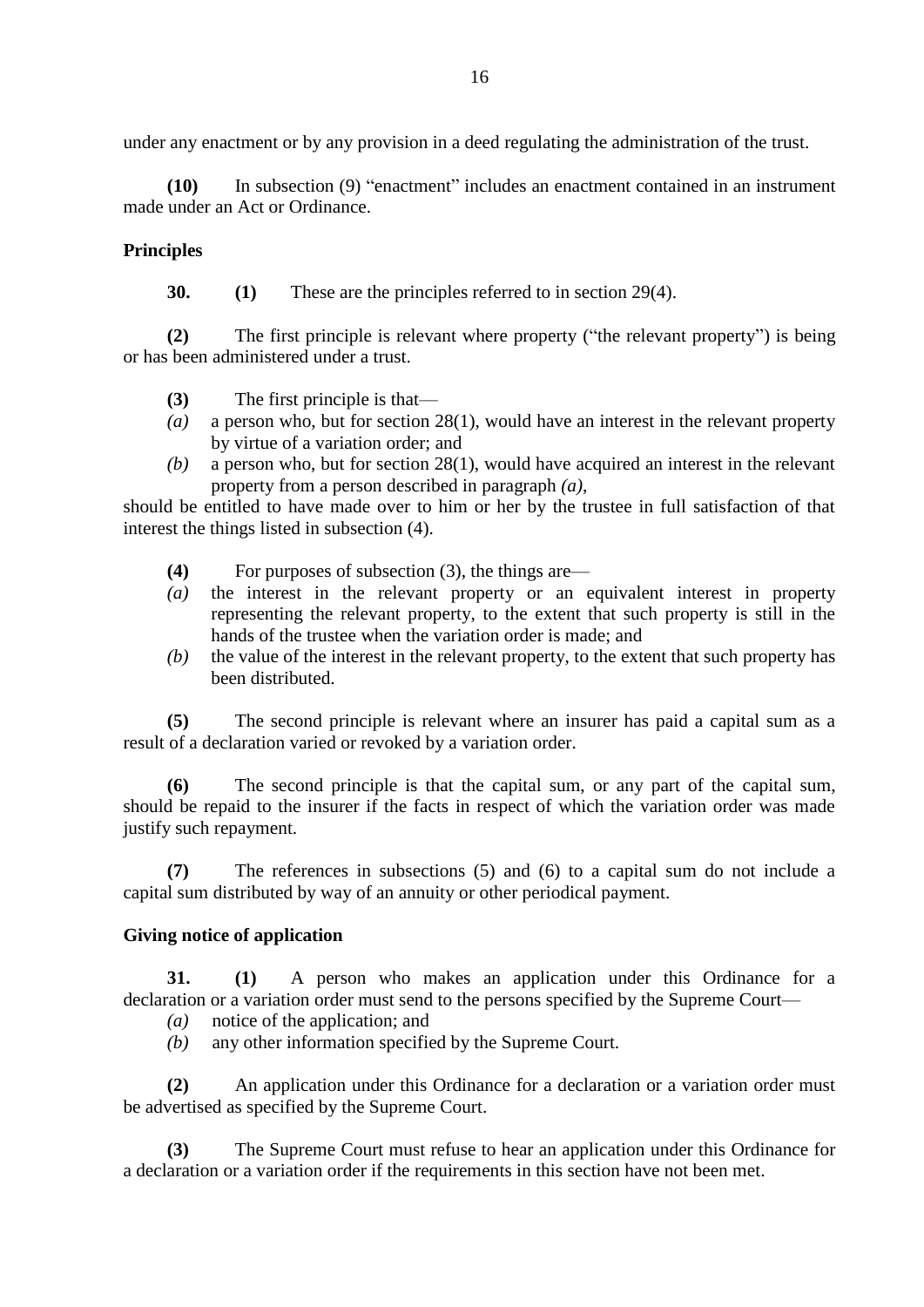#### **Attorney General**

**32. (1)** In proceedings on an application under this Ordinance for a declaration or a variation order, the Supreme Court may at any stage direct that papers relating to the matter be sent to the Attorney General.

**(2)** The Supreme Court may do so on the application of a party to the proceedings or without such an application being made.

**(3)** If the Attorney General incurs costs in connection with an application under this Ordinance for a declaration or a variation order, the Supreme Court may make such order as it considers appropriate as to the payment of the costs by parties to the proceedings.

**(4)** Subsection (3) applies whether the costs are incurred by virtue of a direction under subsection (1), an intervention under section 33(2) or otherwise.

## **Right to intervene**

**33. (1)** The missing person's spouse, life partner, parent, child or sibling may intervene in proceedings on an application under this Ordinance for a declaration or a variation order.

**(2)** The Attorney General may intervene in such proceedings, whether or not the Supreme Court directs that papers relating to the application be sent to the Attorney General.

**(3)** Any other person may intervene in such proceedings only with the permission of the Supreme Court.

- **(4)** References in this section to intervening in proceedings include—
- *(a)* arguing before the Supreme Court any question in relation to the application which the Supreme Court considers it necessary to have fully argued;
- *(b)* in proceedings on an application for a declaration under this Ordinance, seeking a determination or order under section 26;
- *(c)* in proceedings on an application for a variation order, seeking a determination or order under section 29.

#### **Information**

**34. (1)** In proceedings on an application under this Ordinance for a declaration or a variation order, the Supreme Court may by order at any stage require a person who is not a party to the proceedings to provide it with specified information that it considers relevant to the question of whether the missing person is alive or dead.

**(2)** The Supreme Court may do so only if the court considers it necessary for the purpose of disposing of the proceedings.

**(3)** The Supreme Court may do so on the application of a party to the proceedings or without such an application being made.

**(4)** The order may not require the provision of information—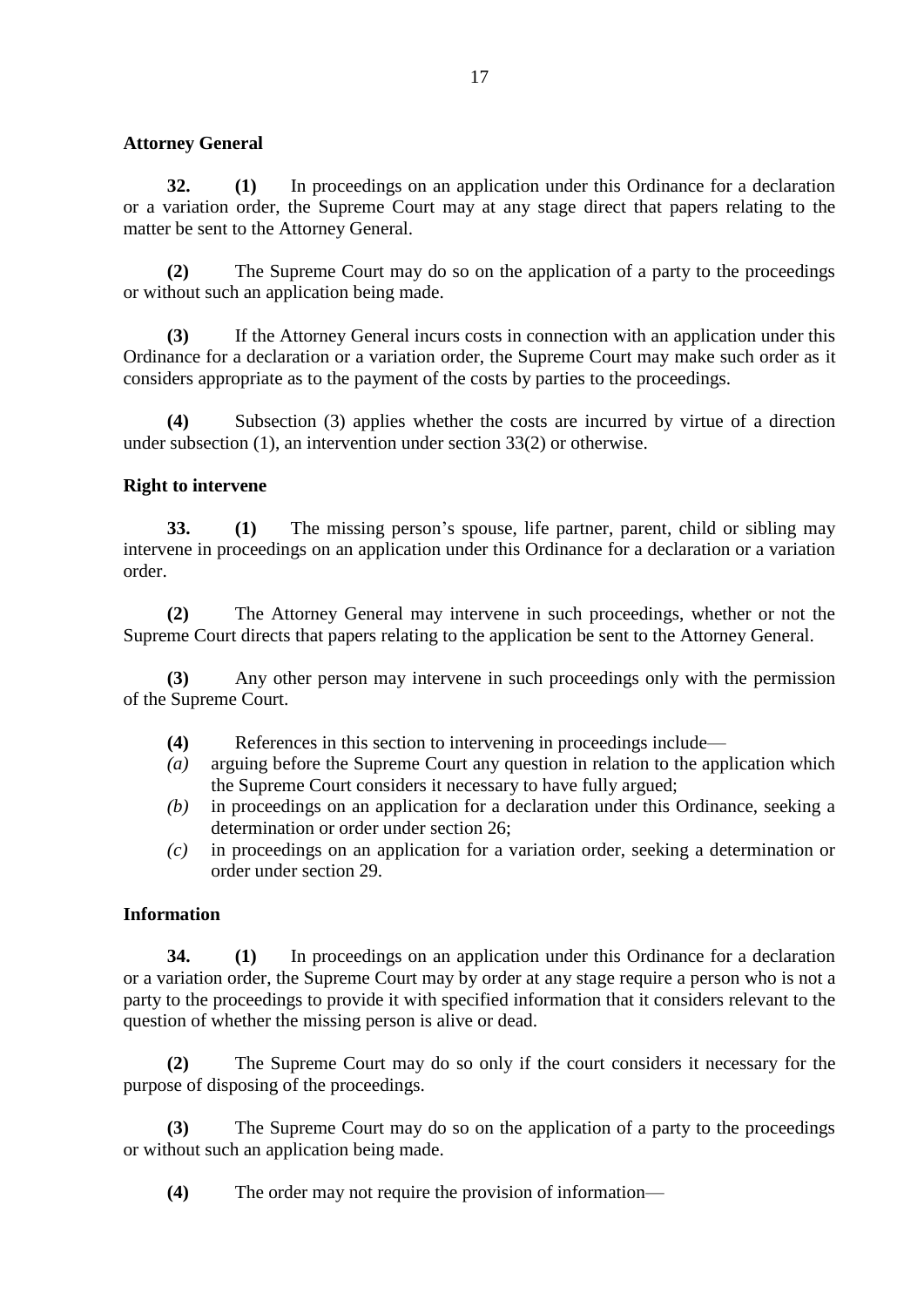- *(a)* which is permitted or required by any rule of law to be withheld on grounds of public interest immunity;
- *(b)* which any person would be entitled to refuse to provide on grounds of legal professional privilege; or
- *(c)* the providing of which might incriminate the person providing it, or that person's spouse.

**(5)** Before making an order under this section, the Supreme Court must send notice of its intention to make the order to any person who, in the Supreme Court's opinion, is likely to be affected by the order.

**(6)** The Supreme Court may discharge or vary an order made under this section on an application made by any person who, in the opinion of the Supreme Court, is affected by it.

**(7)** In this section **"specified"** means specified in an order under this section.

#### **Insurance against claims: trustees**

**35. (1)** If the Supreme Court so directs, the trustee of a trust affected by a declaration under this Ordinance must as soon as reasonably practicable take out an insurance policy in respect of any claim which might arise by virtue of an order under section 29(2).

**(2)** For the purposes of this section, a trust is affected by a declaration under this Ordinance if—

- *(a)* it arises as a result of the declaration; or
- *(b)* property held under the trust is affected by the declaration.

**(3)** A premium payable by the trustee in accordance with a direction under this section may be paid out of money or other property held under the trust.

#### **Insurance against claims: insurers paying capital sums**

**36. (1)** Before paying a capital sum to a person as a result of a declaration under this Ordinance, an insurer may require the person to take out an insurance policy in respect of any claim which the insurer might make in the event of a variation order being made.

- **(2)** The policy must be taken out—
- *(a)* in the person's own name; and
- *(b)* for the benefit of the insurer.
- **(3)** Subsection (1) does not apply if—
- *(a)* the sum is paid in respect of an annuity or other periodical payment; and
- *(b)* the Supreme Court so orders at any time.

**(4)** In this section **"insurer"** means any person who provides for the payment of a benefit on a person's death.

#### **Register of Presumed Deaths**

**37. (1)** The Registrar-General must maintain a register which is to be called the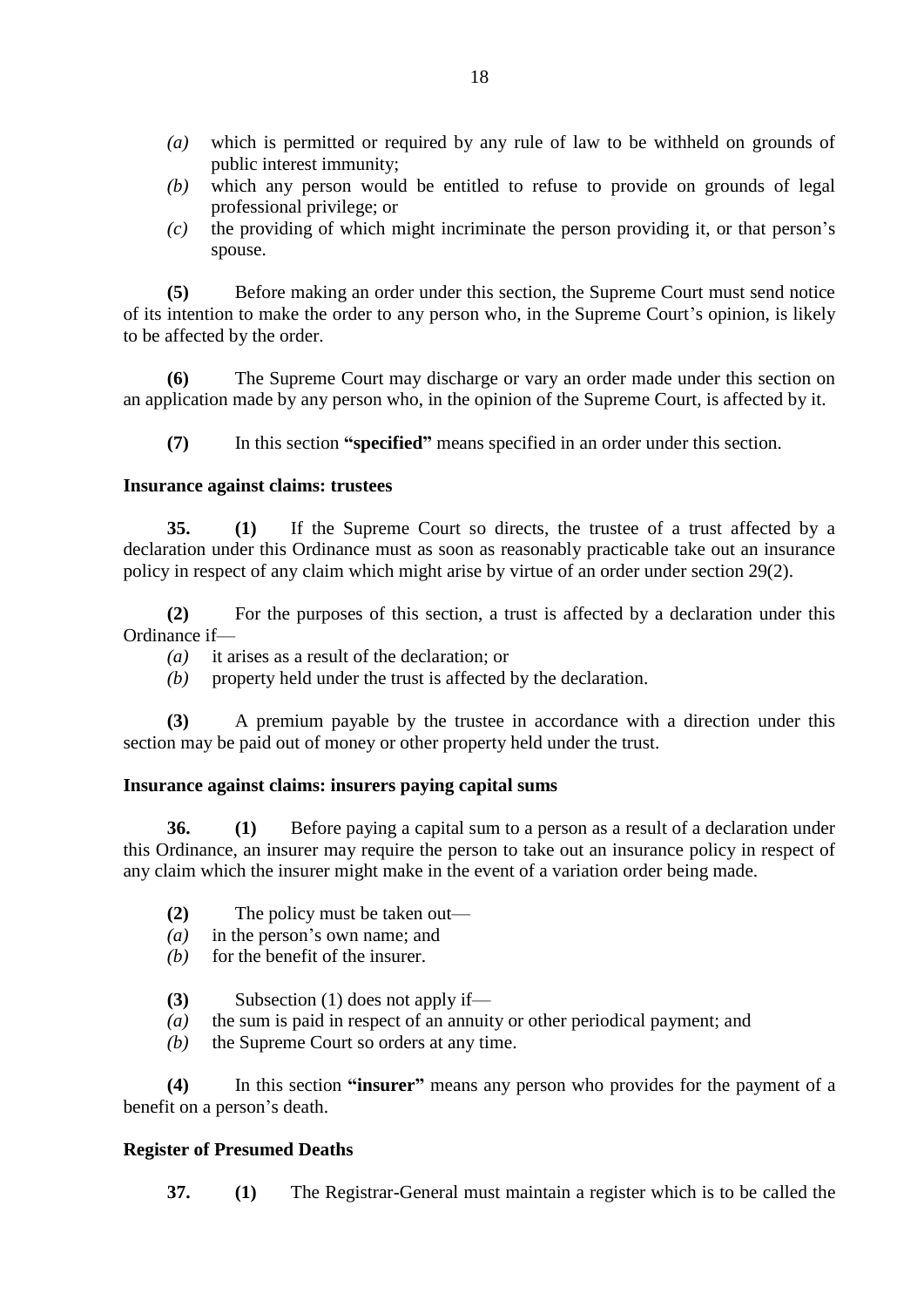Register of Presumed Deaths.

**(2)** The register must be maintained in the office of the Registrar-General.

**(3)** The register may be maintained in any form the Registrar-General considers appropriate.

**(4)** Schedule 5 (which makes further provision about the Register of Presumed Deaths) has effect.

#### **Other determinations about death of missing person**

**38. (1)** No declaration which may be applied for under section 23 may be made otherwise than under this Ordinance.

**(2)** If a court or tribunal makes a declaration that a missing person is presumed to be dead (other than on an application under this Ordinance), section 24(2) to (4) apply to the court or tribunal as they apply to the Supreme Court when it makes a declaration under this Ordinance.

**(3)** Apart from subsections (1) and (2), nothing in the preceding provisions of this Ordinance affects any power or duty that a court or tribunal has other than under this Ordinance to determine a question relating to the death of a missing person.

#### *Miscellaneous provisions*

#### **Chief Coroner as judge of the Supreme Court**

**39. (1)** The Chief Coroner is by virtue of office a judge of the Supreme Court in terms of section 84 of the Schedule of the Constitution and for the purposes of that office has jurisdiction, powers, authority, privileges and immunities conferred on a judge of the Supreme Court in this Ordinance.

**(2)** The Chief Coroner may only exercise the jurisdiction, powers, authority, privileges and immunities conferred on a judge of the Supreme Court in this Ordinance, when directed to do so by the Chief Justice.

#### **Power to amend periods of time**

**40.** The Governor in Council may by regulations amend this Ordinance by increasing or reducing a period of time referred to in section 23(1)*(b)*, section 24(1) or (4) or section 29(3).

#### **Consequential and supplementary etc provision**

**41. (1)** The Governor in Council may by regulations make consequential, supplementary, incidental, transitional, transitory or saving provision in relation to any provision of this Ordinance.

#### **Application to Crown**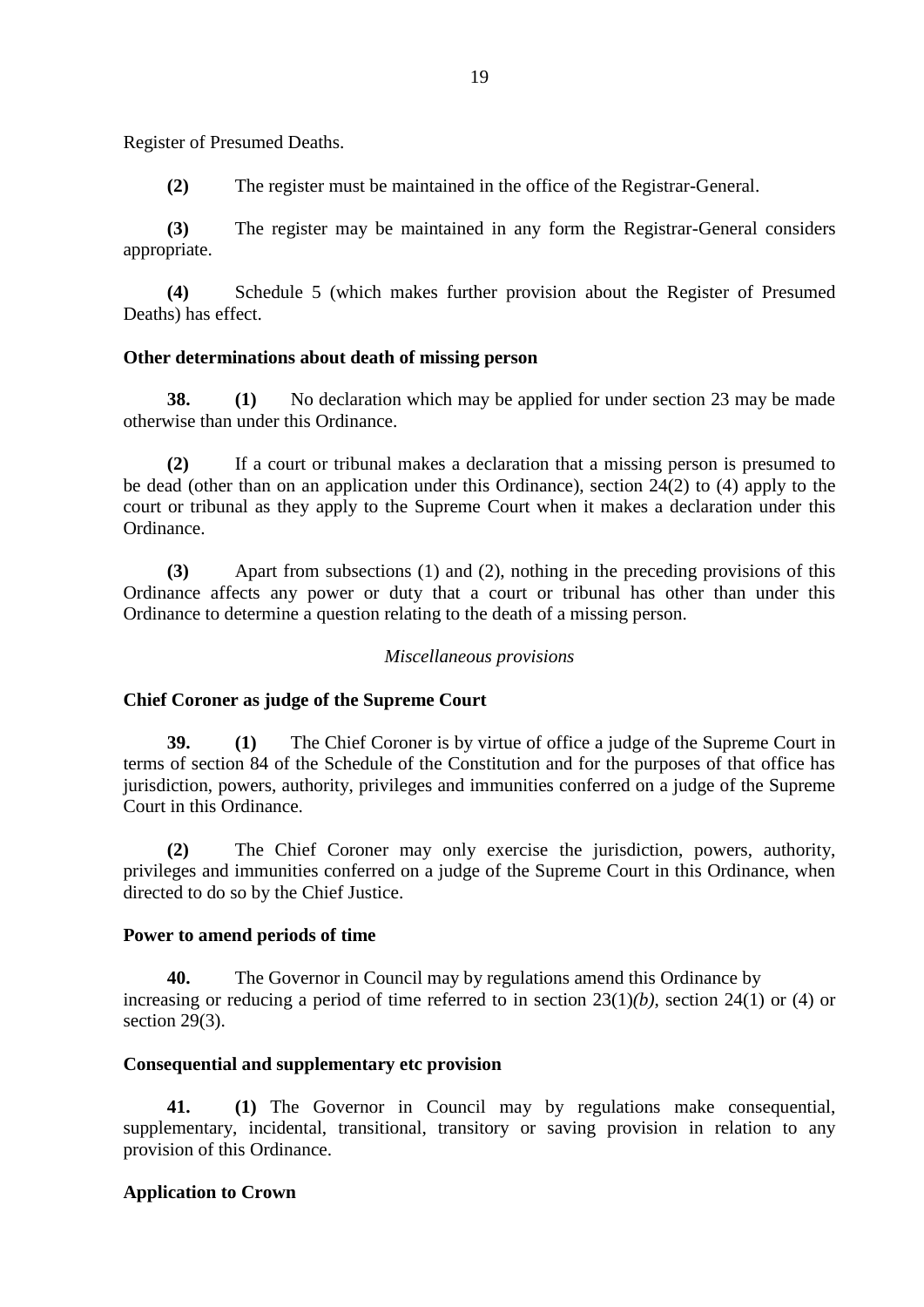**42.** This Ordinance binds the Crown.

## **Repeal and amendment of legislation**

**43.** *Omitted*

## **SCHEDULE 1**

#### (Section 9)

## **DUTY OR POWER TO SUSPEND OR RESUME INVESTIGATIONS**

**1. (1)** A Coroner must suspend an investigation into a person's death if the Attorney General requests the Coroner to do so on the ground that a person may be charged with—

- *(a)* a homicide offence involving the death of the deceased; or
- *(b)* an offence that is alleged to be a related offence.

**(2)** Subject to paragraphs 2 and 3, a suspension of an investigation under this paragraph must be for—

- *(a)* a period of 28 days beginning with the day on which the suspension first takes effect; or
- *(b)* any longer period (beginning with that day) the Coroner specifies.

**(3)** The period referred to in sub-paragraph (2) may be extended or further extended at the further request of the Attorney General.

**2. (1)** Subject to sub-paragraph (2), a Coroner must suspend an investigation into a person's death if—

- *(a)* the Coroner becomes aware that a person has—
	- (i) appeared or been brought before a Magistrates' Court charged with a homicide offence involving the death of the deceased; or
	- (ii) been charged on an indictment with such an offence without having appeared or been brought before a Magistrates' Court charged with it;
- *(b)* the Attorney General informs the Coroner that a person has—
	- (i) appeared or been brought before a Magistrates' Court charged with an offence that is alleged to be a related offence; or
	- (ii) been charged on an indictment with such an offence without having been sent for trial for it,

and the Attorney General requests the Coroner to suspend the investigation.

- **(2)** The Coroner need not suspend the investigation—
- *(a)* under sub-paragraph (1)*(a)*, if the Attorney General informs the Coroner that he or she has no objection to the investigation continuing; or
- *(b)* in any case, if the Coroner thinks that there is an exceptional reason for not suspending the investigation.
- **(3)** In the case of an investigation that is already suspended under paragraph 1—
- *(a)* a suspension imposed by virtue of that paragraph comes to an end if, in reliance of sub-paragraph (2)*(b)*, the Coroner decides not to suspend the investigation;
- *(b)* a reference in this paragraph to suspending an investigation is to be read as a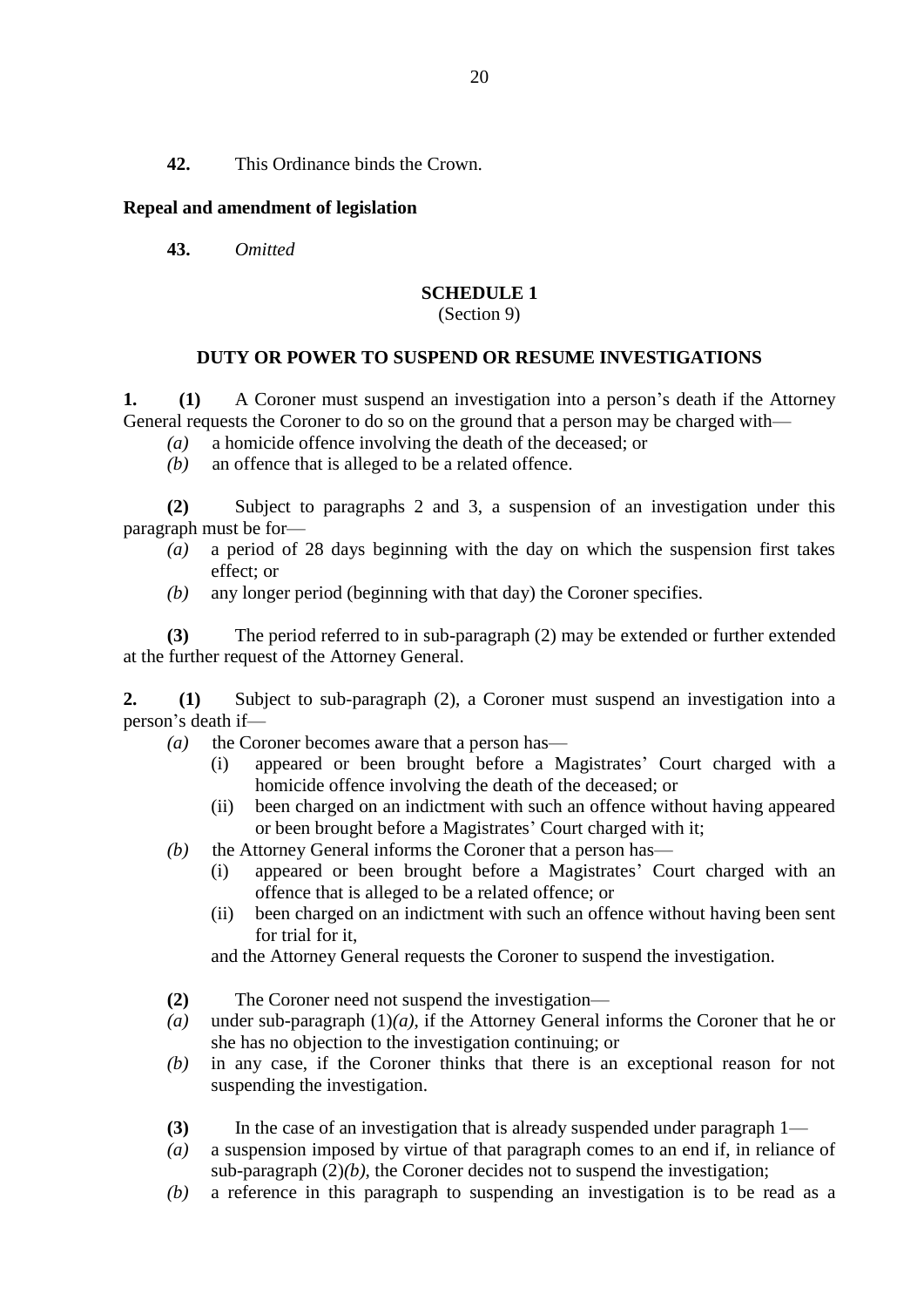reference to continuing the suspension of an investigation;

*(c)* if the suspension of the investigation is continued under this paragraph, the investigation is to be treated for the purposes of paragraphs 1(3), 7 and 8 of this Schedule as suspended under this paragraph (and not as suspended under paragraph 1).

**3. (1)** Subject to sub-paragraph (2), a Coroner must suspend an investigation into a person's death if the Governor requests the Coroner to do so on the ground that the cause of death is likely to be adequately investigated by an inquiry under the Commissions of Enquiry Ordinance, 1926 (SH) that is being or is to be held.

**(2)** The Coroner need not suspend the investigation if there appears to be an exceptional reason for not doing so.

- **(3)** In the case of an investigation that is already suspended under paragraph 1—
- *(a)* a reference in this paragraph to suspending the investigation is to be read as a reference to continuing the suspension of the investigation;
- *(b)* if the suspension of the investigation is continued under this paragraph, the investigation is to be treated for the purposes of paragraphs 1(3), 7 and 9 of this Schedule as suspended under this paragraph (and not as suspended under paragraph 1).

**4. (1)** This paragraph applies where an investigation is suspended under paragraph 3 on the basis that the cause of death is likely to be adequately investigated by an inquiry under the Commissions of Enquiry Ordinance, 1926 (SH)

**(2)** The terms of reference of the inquiry must be such that it has as its purpose, or among its purposes, the purpose set out in section  $6(1)$  (read with section  $6(2)$  where applicable); and the Commissions of Enquiry Ordinance, 1926 (SH) has effect accordingly.

**5.** A Coroner may suspend an investigation into a person's death in any case if it appears to the Coroner that it would be appropriate to do so.

**6.** If an investigation is suspended under this Schedule, the Coroner must adjourn any inquest that is being held as part of the investigation.

**7.** An investigation that is suspended under paragraph 1 must be resumed once the period under paragraph  $1(2)$ , or as the case may be the extended period under paragraph  $1(3)$ , has ended.

**8. (1)** An investigation that is suspended under paragraph 2 may not be resumed unless, but must be resumed if, the Coroner thinks that there is sufficient reason for resuming it.

- **(2)** Subject to sub-paragraph (3)—
- *(a)* an investigation that is suspended under paragraph 2 may not be resumed while proceedings are continuing before the court of trial in respect of a homicide offence involving the death of the deceased;
- *(b)* an investigation that is suspended by virtue of paragraph 2(1)*(a)* or *(b)* may not be resumed while proceedings are continuing before the court of trial in respect of the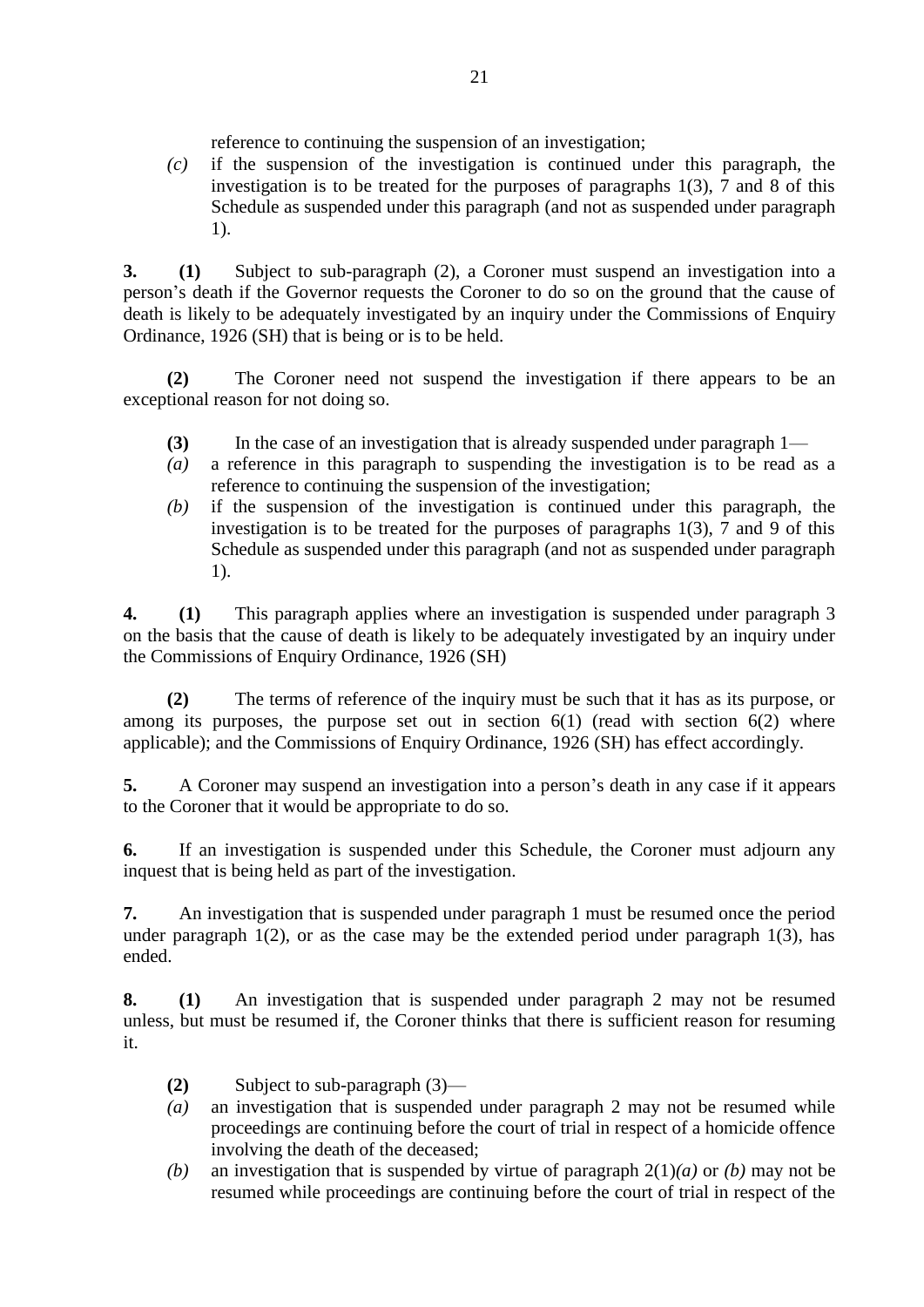offence referred to in that sub-paragraph.

**(3)** The investigation may be resumed while the proceedings in question are continuing if in the case of an investigation suspended by virtue of  $2(2)(a)$ , the Attorney General informs the Coroner that he or she has no objection to the investigation being resumed.

**(4)** In the case of an investigation resumed under this paragraph, a determination under section  $6(1)(a)$  may not be inconsistent with the outcome of-

- *(a)* the proceedings in respect of the charge (or each charge) by reason of which the investigation was suspended;
- *(b)* any proceedings that, by reason of sub-paragraph (2), had to be concluded before the investigation could be resumed.
- **9. (1)** If an investigation is suspended under paragraph 3—
	- *(a)* it may not be resumed unless, but must be resumed if, the Coroner thinks that there is sufficient reason for resuming it;
	- *(b)* it may not be resumed earlier than 28 days after the relevant day;
	- *(c)* where sub-paragraph (4), (6), (8) or (10) applies, it may be resumed only in accordance with that sub-paragraph (and not before the end of the 28-day period mentioned in paragraph *(b)*).
	- **(2)** In sub-paragraph (1)*(b)* "the relevant day" means—
	- *(a)* if the Governor gives the Coroner notification under this paragraph, the day on which the inquiry concerned is concluded;
	- *(b)* otherwise, the day on which the findings of that inquiry are published.

**(3)** Sub-paragraph (4) applies if, during the suspension of the investigation, the Coroner—

- *(a)* becomes aware that a person has appeared or been brought before a Magistrates' Court charged with a homicide offence involving the death of the deceased; or
- *(b)* becomes aware that a person has been charged on an indictment with such an offence without having appeared or been brought before a Magistrates' Court charged with it.

**(4)** The Coroner must not resume the investigation until after the conclusion of proceedings before the court of trial in respect of the offence in question, unless the Attorney General informs the Coroner that he or she has no objection to the investigation being resumed before then.

**(5)** Sub-paragraph (6) applies if, during the suspension of the investigation, the Attorney General informs the Coroner that a person—

- *(a)* has appeared or been brought before a Magistrates' Court charged with an offence that is alleged to be a related offence; or
- *(b)* has been charged on an indictment with such an offence without having been sent for trial for it.

**(6)** If the Attorney General requests the Coroner not to resume the investigation until after the conclusion of proceedings before the court of trial in respect of the offence in question, the Coroner must not do so.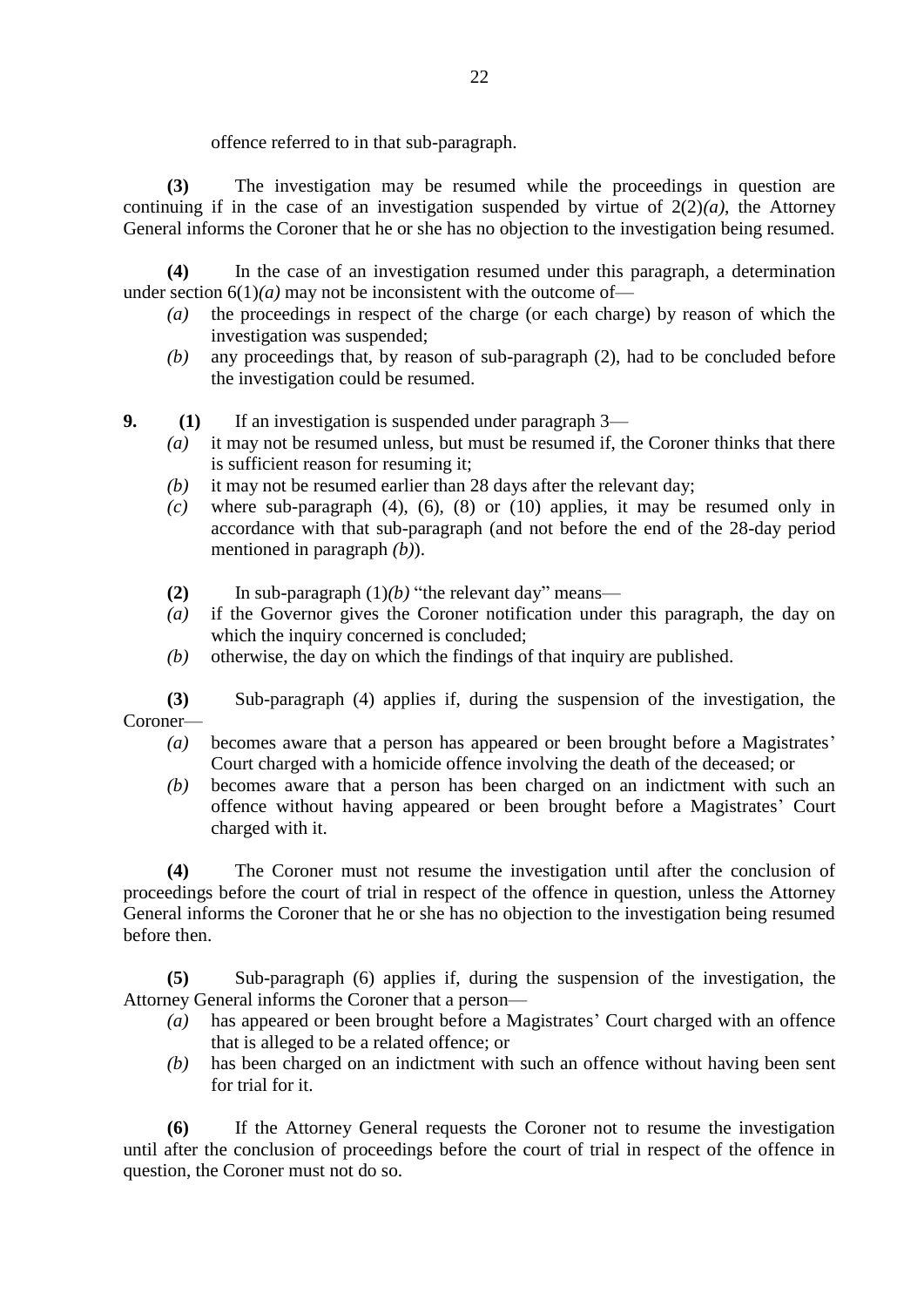**(7)** In the case of an investigation resumed under this paragraph, a determination under section  $6(1)(a)$  may not be inconsistent with the outcome of-

- *(a)* the inquiry under the Commissions of Enquiry Ordinance, 1926 (SH), by reason of which the investigation was suspended;
- *(b)* any proceedings that, by reason of sub-paragraph (4) and (6) had to be concluded before the investigation could be resumed.

**10.** An investigation that is suspended under paragraph 5 may be resumed at any time if the Coroner thinks that there is sufficient reason for resuming it.

**11.** If an investigation is resumed under this Schedule, the Coroner must resume any inquest that was adjourned under paragraph 6.

# **SCHEDULE 2**

(Section 16)

## **POWERS OF CORONERS**

**1. (1)** A Coroner may by notice require a person to attend at a time and place stated in the notice and to give evidence at an inquest.

**(2)** A Coroner who is conducting an investigation may by notice require a person, within a period the Coroner considers reasonable—

- *(a)* to provide information to the Coroner, about any matters specified in the notice, in the form of a written statement;
- *(b)* to produce any documents in the custody or under the control of the person which relate to a matter that is relevant to the investigation; or
- *(c)* to produce for inspection, examination or testing any other thing in the custody or under the control of the person which relates to a matter that is relevant to the investigation.

**(3)** A Coroner who is conducting an investigation may order a member of the emergency services, a medical practitioner or an undertaker to collect, examine or test anything which relates to a matter that is relevant to the investigation (including from the body of a deceased person) at any location and in such time scales as the Coroner directs and to report on the same to the Coroner.

- **(4)** A notice under sub-paragraph (1), (2) or (3) must—
- *(a)* explain the possible consequences, under Schedule 3, of not complying with the notice; and
- *(b)* indicate what the recipient of the notice should do if he or she wishes to make a claim under sub-paragraph (5).
- **(5)** A claim by a person that—
- *(a)* he or she is unable to comply with a notice under this paragraph; or
- *(b)* it is not reasonable in all the circumstances to require him or her to comply with such a notice, is to be determined by the Coroner, who may revoke or vary the notice on that ground.
- **(6)** In deciding whether to revoke or vary a notice on the ground mentioned in sub-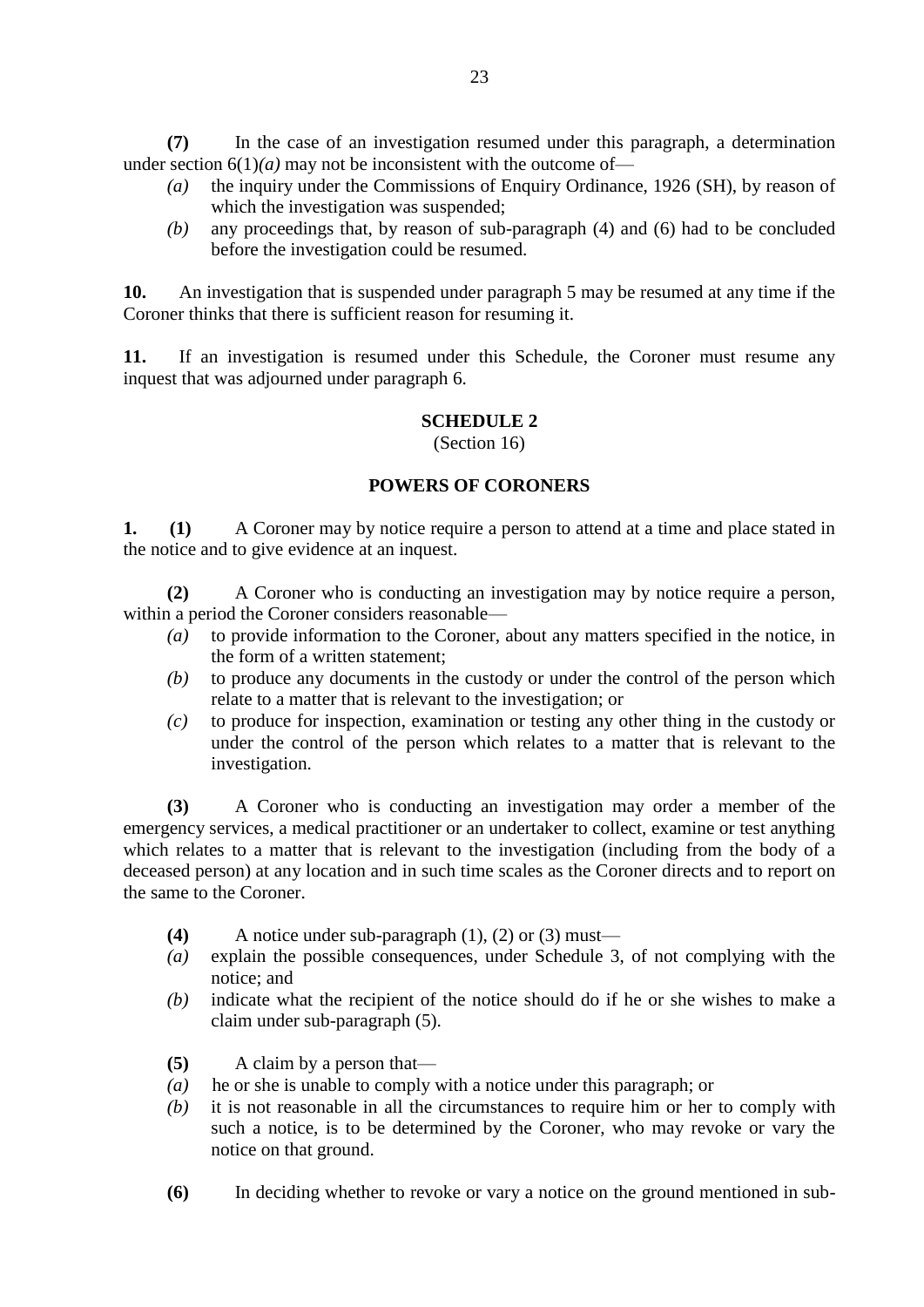paragraph (5)*(b)*, the Coroner must consider the public interest in the information in question being obtained for the purposes of the investigation, having regard to the likely importance of the information.

**(7)** For the purposes of this paragraph a document or thing is under a person's control if it is in the person's possession or if he or she has a right to possession of it.

**2. (1)** A person may not be required to give, produce or provide any evidence or document under paragraph 1 if he or she could not be required to do so in civil proceedings in a court in Ascensiion.

**(2)** The rules of law under which evidence or documents are permitted or required to be withheld on grounds of public interest immunity apply in relation to an investigation as they apply in relation to civil proceedings in a court in Ascension.

**3. (1)** A Coroner conducting an investigation may enter and search any land specified in the authorisation if so authorised by —

- *(a)* the Chief Coroner; or
- *(b)* another Coroner nominated by the Chief Coroner to give such authorisation,
- **(2)** An authorisation may be given only if—
- *(a)* the Coroner conducting the investigation has reason to suspect that there might be anything on the land which relates to a matter that is relevant to the investigation; and
- *(b)* any of the conditions in sub-paragraph (3) are met.
- **(3)** Those conditions are that—
- *(a)* it is not practicable to communicate with a person entitled to grant permission to enter and search the land;
- *(b)* permission to enter and search the land has been refused;
- *(c)* the Coroner has reason to believe that such permission would be refused if requested;
- *(d)* the purpose of a search might be frustrated or seriously prejudiced unless the Coroner can secure immediate entry to the land on arrival.
- **(4)** A Coroner conducting an investigation who is lawfully on any land may—
- *(a)* seize anything that is on the land; and
- *(b)* inspect and take copies of any documents.
- **4. (1)** The person by whom an authorisation under paragraph 3(1) is given must make a record—
	- (a) setting out the reasons for the suspicion referred to in paragraph  $3(2)(a)$ ;
	- *(b)* specifying which of the conditions in paragraph 3(3) is met.

**(2)** If the authorisation is given by a Coroner nominated under paragraph 3(1)*(b)*, that Coroner must give the record made under this paragraph to the Chief Coroner.

**5. (1)** A power under paragraph 3(4) is not exercisable unless the person exercising the power has reasonable grounds for believing—

*(a)* that its exercise might assist the investigation; and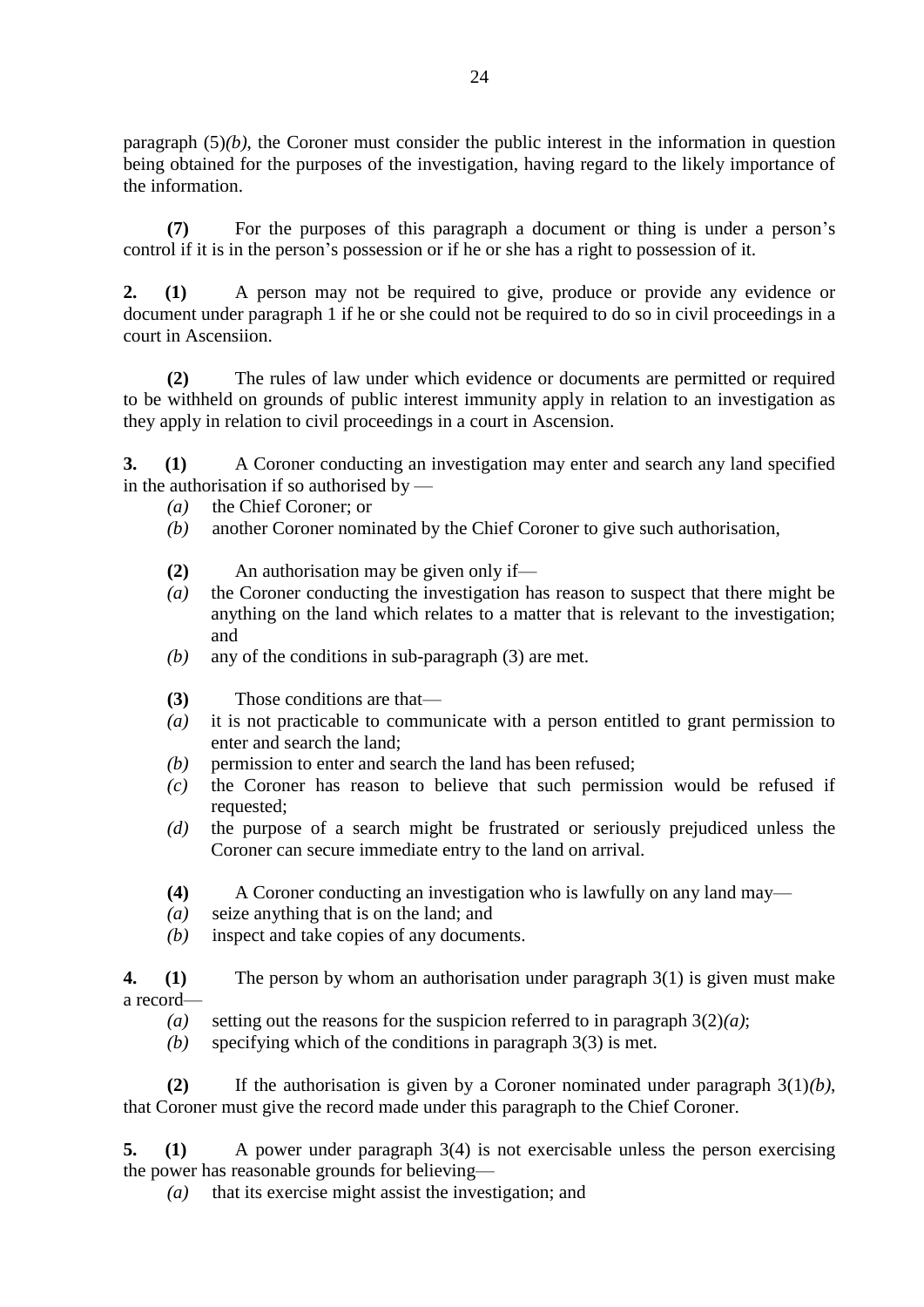*(b)* in the case of the seizure of anything, that the seizure is necessary to prevent the thing being concealed, lost, damaged, altered or destroyed.

**(2)** The power under paragraph 3(4)*(b)* includes power to require any information that is stored in an electronic form and is on, or accessible from, the land to be produced in a form in which—

*(a)* it can be taken away; and

*(b)* it is legible or from which it can readily be produced in a legible form.

**(3)** A power under paragraph 3(4) does not apply to any item that the person by whom the power is exercisable has reasonable grounds for believing to be subject to legal privilege.

**(4)** Anything that has been seized or taken away under paragraph 3 may be retained for so long as is necessary in all the circumstances.

**(5)** A person on whom a power is conferred by virtue of paragraph 3 may use reasonable force, if necessary, in the exercise of the power.

**(6)** In this paragraph "subject to legal privilege", in relation to an item, has the meaning given by section 9 of the Police and Criminal Evidence Ordinance, 2003 (SH).

**6. (1)** A Coroner may order the exhumation of a person's body if sub-paragraph (2) or (3) applies.

- **(2)** This sub-paragraph applies if—
- *(a)* the body is buried in Ascension; and
- *(b)* the Coroner considers it necessary for the body to be examined under section 10.
- **(3)** This sub-paragraph applies if—
- *(a)* the body is buried within Ascension; and
- *(b)* the Coroner considers it necessary for the body to be examined for the purpose of any criminal proceedings that have been instituted or are contemplated in respect of—
	- (i) the death of the person whose body it is; or
	- (ii) the death of another person who died in circumstances connected with the death of that person.
- **7. (1)** If—
	- *(a)* a Coroner has been conducting an investigation into a person's death;
	- *(b)* anything revealed by the investigation gives rise to a concern that circumstances creating a risk of other deaths will occur, or will continue to exist, in the future; and
	- *(c)* in the Coroner's opinion, action should be taken to prevent the occurrence or continuation of such circumstances, or to eliminate or reduce the risk of death created by such circumstances,

the Coroner must report the matter to a person whom the Coroner believes has power to take such action.

**(2)** A person to whom a Coroner makes a report under this paragraph must give the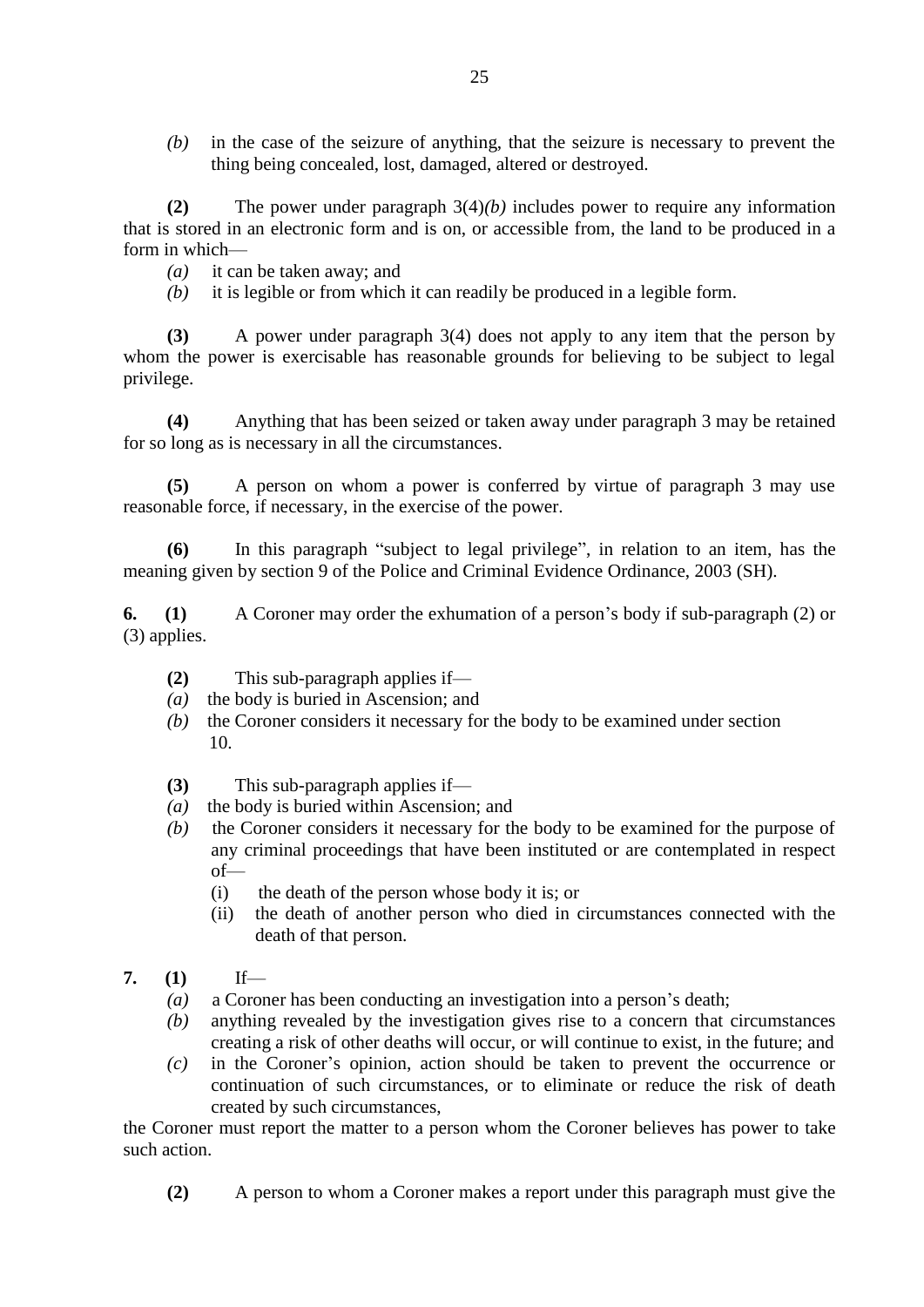Coroner a written response to it.

**(3)** A copy of a report under this paragraph, and of the response to it, must be sent to the Chief Coroner.

## **SCHEDULE 3**

(Section 17)

#### **OFFENCES**

**1.** A Coroner may impose a fine not exceeding £1000 on a person who fails without reasonable excuse to do anything required by a notice or order under paragraph 1 and 2 of Schedule 2.

**2. (1)** It is an offence for a person to do anything that is intended to have the effect of—

- *(a)* distorting or otherwise altering any evidence, document or other thing that is given, produced or provided for the purposes of an investigation; or
- *(b)* preventing any evidence, document or other thing from being given, produced or provided for the purposes of such an investigation,

or to do anything that the person knows or believes is likely to have that effect. Penalty: A fine of £20,000 or imprisonment for 5 years, or both.

- **(2)** It is an offence for a person—
- *(a)* intentionally to suppress or conceal a document that is, and that the person knows or believes to be, a relevant document; or
- *(b)* intentionally to alter or destroy such a document.

Penalty: A fine of £20,000 or imprisonment for 5 years, or both.

**(3)** For the purposes of sub-paragraph (2) a document is a "relevant document" if it is likely that a person conducting an investigation would (if aware of its existence) wish to be provided with it.

**(4)** A person does not commit an offence under sub-paragraph (1) or (2) by doing anything that is authorised or required—

- *(a)* by a Coroner; or
- *(b)* by virtue of paragraph 2 of Schedule 2 or any privilege that applies.

**(5)** Proceedings for an offence under sub-paragraph (1) or (2) may be instituted only by the Attorney General.

**3.** It is an offence for a person, in giving unsworn evidence at an inquest by virtue of section  $21(2)(a)$ , to give false evidence in such circumstances that, had the evidence been given on oath, he or she would have been guilty of perjury.

Penalty: A fine of £20,000 or imprisonment for 5 years, or both

**4. (1)** The powers of a Coroner under paragraph 1 are additional to, and do not affect, any other power of the Coroner to—

- *(a)* compel a person to appear before him or her;
- *(b)* compel a person to give evidence or produce any document or other thing;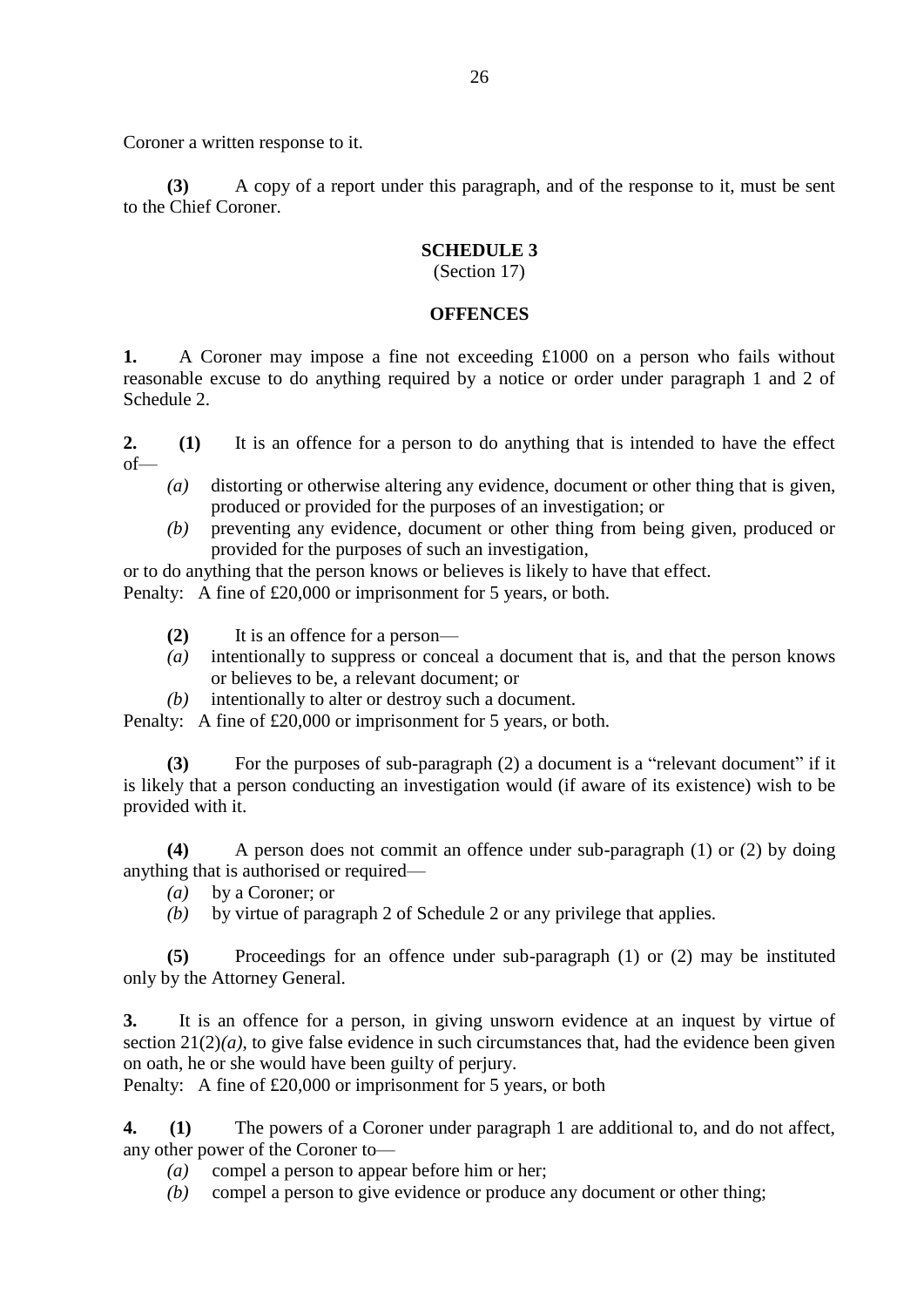*(c)* punish a person for contempt of court for failure to appear or to give evidence or to produce any document or other thing.

**(2)** A person may not be fined under paragraph 1 and also be punished under any such other power.

#### **SCHEDULE 4**

#### (Section 18)

#### **ALLOWANCES, FEES AND EXPENSES**

**1. (1)** Regulations, under section 20 may prescribe the allowances that may be paid by (or on behalf of) Coroners to—

- *(a)* witnesses;
- *(b)* persons who produce documents or things by virtue of paragraph 1(1), (2) or (3) of Schedule 2;
- *(c)* persons who provide evidence in the form of a written statement by virtue of paragraph  $1(2)(a)$  of that Schedule.

**(2)** In this paragraph **"witness"** means a person properly attending before a Coroner to give evidence at an inquest or in connection with the possibility of doing so (whether or not the person actually gives evidence), but does not include—

- *(a)* a police officer, attending in his or her capacity as such;
- *(b)* an officer of an institution to which the Prisons (Ascension) Ordinance, 1960 applies in his or her capacity as such;
- *(c)* a prisoner in respect of an occasion on which he or she is conveyed in custody to appear before a Coroner.

**2.** Regulations may prescribe the fees and allowances that may be paid by (or on behalf of) Coroners to persons who make examinations under section 10.

**3.** Fees payable to Coroners for supplying copies of documents in their custody relating to investigations or inquests that they are conducting or have conducted must be an amount the Coroner considers reasonable.

**4. (1)** Regulations, under section 20, may make provision for or in connection with meeting or reimbursing expenses incurred by Coroners.

#### **SCHEDULE 5**

(Section 37(4))

#### **REGISTER OF PRESUMED DEATHS**

**1. (1)** When a declaration under this Ordinance satisfies section 25(3)*(a)* or *(b)*, the Supreme Court must send to the Registrar-General —

- *(a)* a copy of the declaration; and
- *(b)* any prescribed information.

**(2)** On receipt of a copy of a declaration in accordance with sub-paragraph (1), the Registrar-General must—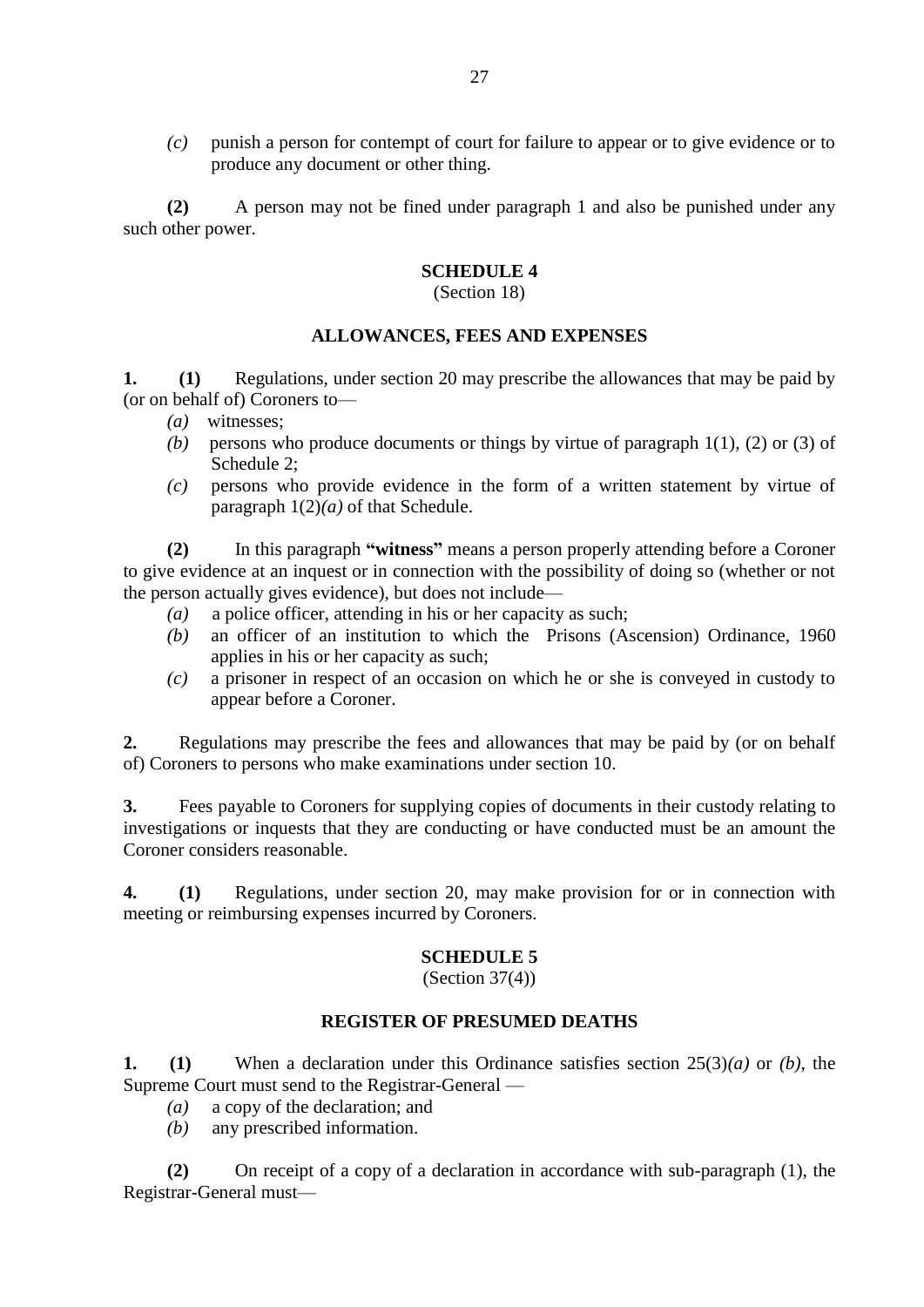- *(a)* make an entry in the Register of Presumed Deaths containing the name of the missing person and any other information prescribed in relation to that person's presumed death;
- *(b)* secure that the entry made in the Register of Presumed Deaths is included in the index of the registers of deaths; and
- *(c)* make traceable the connection between the entry in the Register of Presumed Deaths and the index of the registers of deaths.

**(3)** In this paragraph **"prescribed"** means prescribed by the Registrar-General with the approval of the Chief Coroner.

**2.** (1) When a variation order satisfies section 28(4)(a) or (b), the Supreme Court must send to the Registrar-General—

- *(a)* a copy of the order; and
- *(b)* any prescribed information.

**(2)** If the variation order varies a declaration, on receipt of a copy of the order in accordance with sub-paragraph (1), the Registrar-General must—

- *(a)* amend the entry in the Register of Presumed Deaths in relation to the missing person; and
- *(b)* amend any entry relating to that person made in the index of the registers of deaths in accordance with paragraph 1(2)*(b)*.

**(3)** If the variation order revokes a declaration, on receipt of a copy of the order in accordance with sub-paragraph (1), the Registrar-General must—

- *(a)* cancel the entry in the Register of Presumed Deaths relating to the missing person; and
- *(b)* cancel any entry relating to that person made in the index of the registers of deaths in accordance with paragraph 1(2)*(b)*.

**(4)** In this paragraph **"prescribed"** means prescribed by the Registrar-General with the approval of the Chief Coroner.

**3. (1)** Any right to search the index of the registers of deaths includes the right to search entries included in it in accordance with paragraph 1(2)*(b)*.

**(2)** Any person is entitled to have a certified copy of an entry in the Register of Presumed Deaths (but see paragraph 6).

**(3)** The Registrar-General must cause a certified copy of an entry in the Register of Presumed Deaths to be sealed or stamped with the seal of the General Register Office.

**(4)** A certified copy of an entry in the Register of Presumed Deaths is of no force or effect unless it is sealed or stamped in accordance with sub-paragraph (3).

**4.** A certified copy of an entry in the Register of Presumed Deaths in relation to a person is to be received as evidence of the person's death, without further or other proof, if it purports to be sealed or stamped in accordance with paragraph 3(3).

**5. (1)** If it appears to the Registrar-General that there is a clerical error in the Register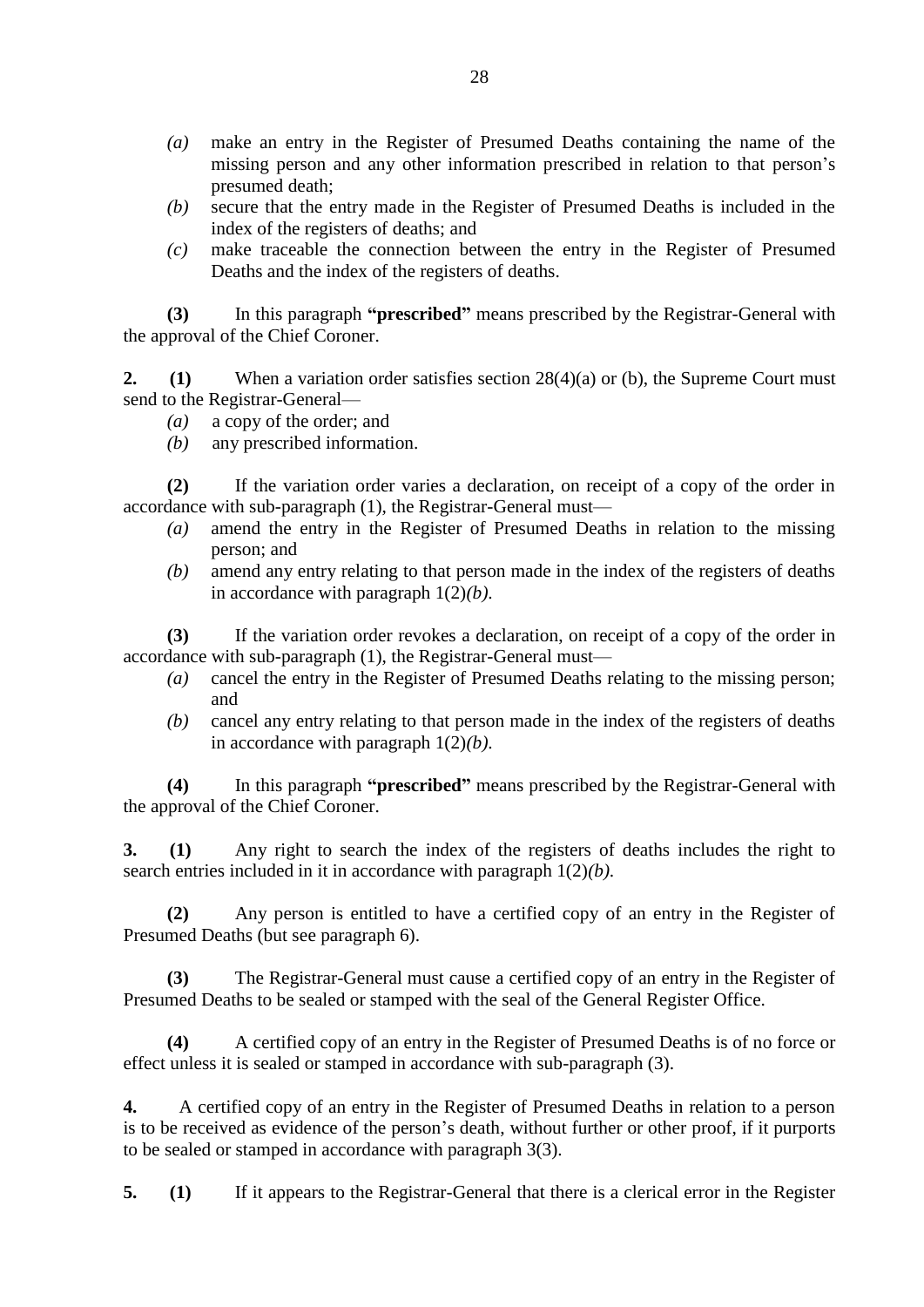of Presumed Deaths, the Registrar-General may authorise a person to correct the error.

**(2)** If it appears to the Supreme Court that there is an error in the Register of Presumed Deaths, the Supreme Court may direct the Registrar-General to secure that the error is corrected.

**(3)** The Registrar-General may annotate, or cancel the annotation of, any entry in the Register of Presumed Deaths.

**(4)** Sub-paragraph (5) applies if it appears to the Registrar-General that the death of a missing person to whom an entry in the Register of Presumed Deaths relates—

- *(a)* has been registered in a register of deaths made under the Births and Deaths (Registration) (Ascension) Ordinance, 1853; or
- *(b)* has been recorded in a register kept or maintained under the law of a country or territory outside St Helena, Ascension and Tristan da Cunha corresponding in nature to a register described in paragraph *(a)*.

**(5)** The Registrar-General must annotate the relevant entry in the Register of Presumed Deaths accordingly.

**6. (1)** A fee of a prescribed amount is payable to the Registrar-General for a certified copy of an entry in the Register of Presumed Deaths.

**(2)** The Registrar-General may refuse to provide such a copy until the prescribed fee is paid, except as otherwise prescribed.

**(3)** In this paragraph **"prescribed"** means prescribed by the Registrar-General with the approval of the Chief Coroner.

**7.** In this Schedule "**the index of registers of deaths"** means the index kept in the General Register Office of certified copies of entries in the registers of deaths made under the Births and Deaths (Registration) Ordinance, 1853.

\_\_\_\_\_\_\_\_\_\_\_\_\_\_\_\_\_\_\_\_\_\_\_

# **CORONERS AND PRESUMPTION OF DEATH ORDINANCE, 2015**

#### **CORONERS (INQUESTS) RULES, 2015** (Section 21)

# TABLE OF CONTENTS

- 1. Citation and commencement
- 2. Interpretation
- 3. Application to existing inquests
- 4. General application
- 5. Pre-inquest review hearing
- 6. Days on which an inquest may be held
- 7. Notification of inquest hearing arrangements
- 8. Alteration of arrangements for an inquest hearing
- 9. Inquest hearings to be held in public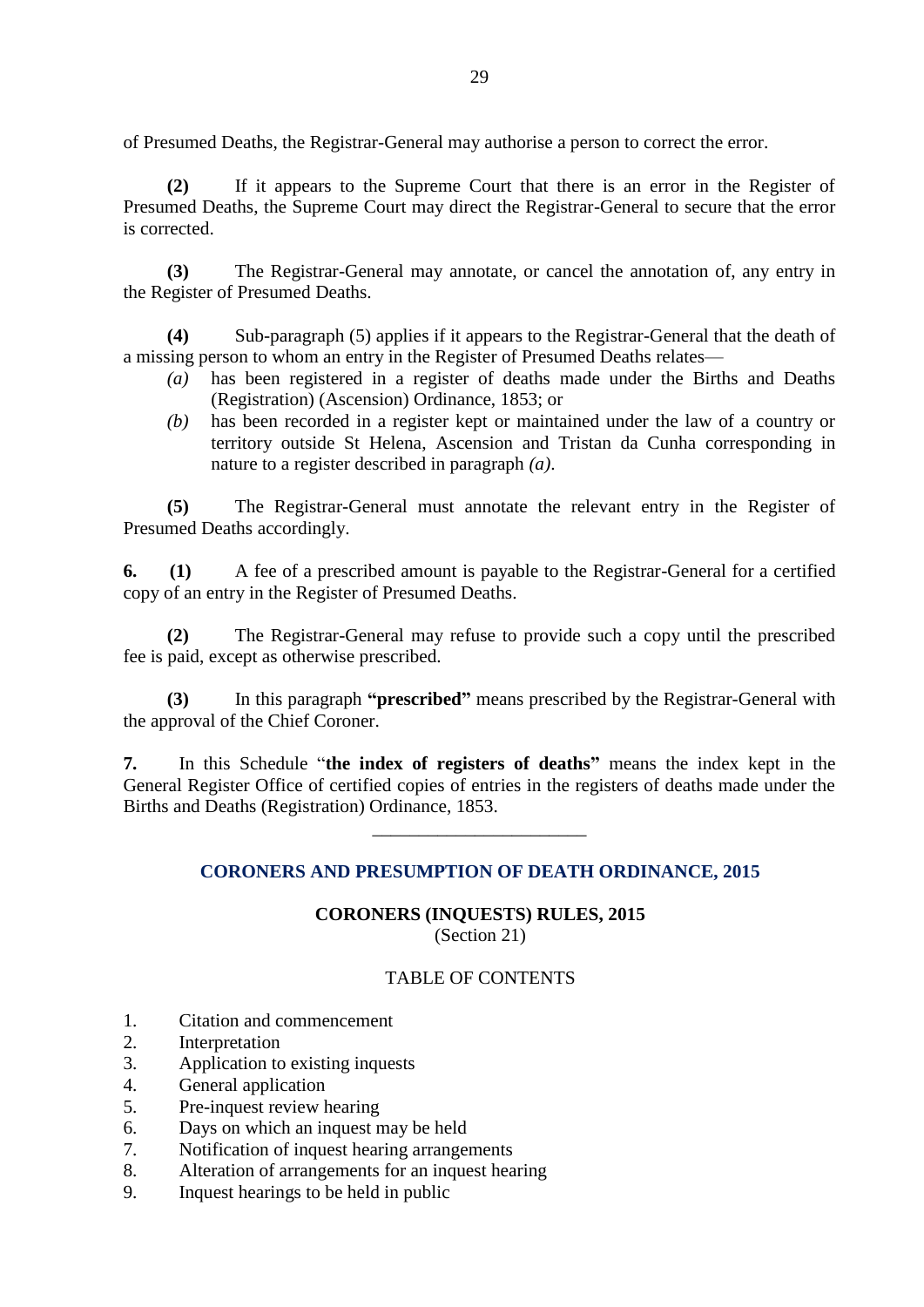- 10. Disclosure of documents at the request of an interested person<br>11. Managing disclosure
- Managing disclosure
- 12. Restrictions on disclosure
- 13. Costs of disclosure
- 14. Evidence by video link
- 15. Evidence given from behind a screen
- 16. Entitlement to examine witnesses
- 17. Evidence given on oath or affirmation
- 18. Examination of witnesses
- 19. Self-incrimination
- 20. Written evidence
- 21. Inquiry findings
- 22. Adjournment and resumption of an inquest
- 23. Recording inquest hearings
- 24. Address as to facts

#### **Citation and commencement**

**1.** These Rules may be cited as the Coroners (Inquests) Rules, 2015, and come into force on 17th April 2015.

## **Interpretation**

**2. (1)** In these Rules, **"working day"** means a day that is not a Saturday, a Sunday, or a public holiday.

**(2)** All references to section and schedule provisions in these Rules are references to provisions in the Ordinance, unless a rule specifically states otherwise.

#### **Application to existing inquests**

**3. (1)** These Rules apply to any inquest which has not been completed before the commencement of these Rules.

**(2)** Any direction, time limit, adjournment or other decision made by the Coroner in relation to an inquiry made before the commencement of these Rules must stand.

#### **General application**

**4.** These Rules apply where a Coroner holds an inquest under section 6(4) of the Ordinance.

#### **Pre-inquest review hearing**

**5.** A Coroner may at any time during the course of an investigation and before an inquest hearing hold a pre-inquest review hearing.

#### **Days on which an inquest may be held**

**6.** An inquest must be held on a working day, unless the Coroner considers that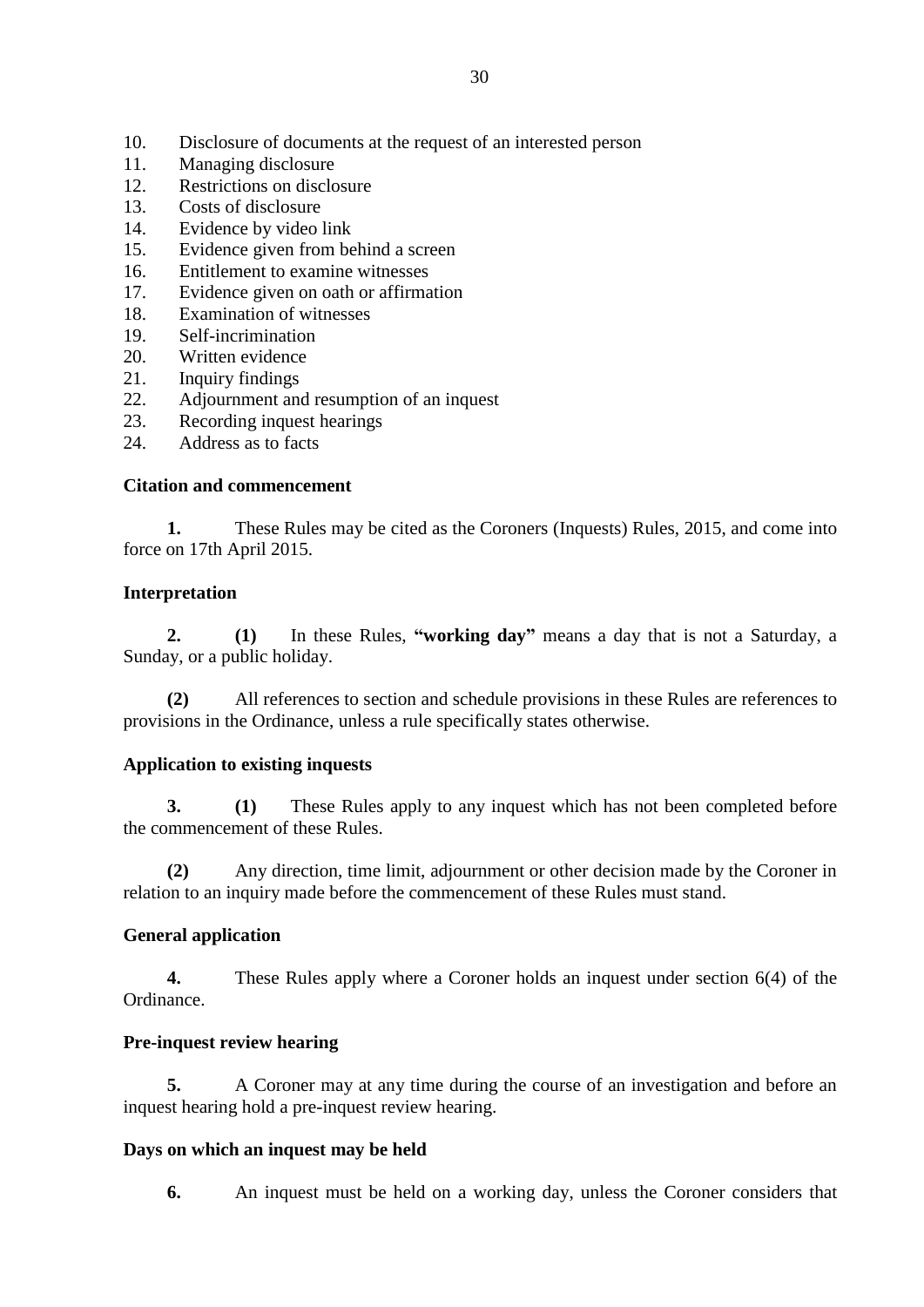there is an urgent reason for holding it on some other day.

## **Notification of inquest hearing arrangements**

**7. (1)** A Coroner must give 2 weeks' notice to the next of kin or personal representative of the deceased, if known, and any other interested persons who have made themselves known to the Coroner, of the date, time and place of the inquest hearing.

**(2)** If an inquest hearing is to be held, the Coroner must make details of the date, time and place of the inquest hearing publicly available before the inquest hearing commences.

## **Alteration of arrangements for an inquest hearing**

**8. (1)** If the date, time or place of the inquest hearing is altered, the Coroner must notify the next of kin or personal representative of the deceased, if known, and any other interested persons who have made themselves known to the Coroner, of the alteration within one week of the decision to alter.

**(2)** The Coroner must make the details of any alteration made under paragraph (1) publicly available within one week of the decision to alter.

## **Inquest hearings to be held in public**

**9. (1)** An inquest hearing and any pre-inquest review hearing must be held in public unless paragraph (2) applies.

**(2)** A Coroner may direct that the public be excluded from a pre-inquest review hearing or an inquest hearing, or any part of a pre-inquest review hearing or an inquest hearing, if the Coroner considers it would be in the interests of justice or national security to do so.

# **Disclosure of documents at the request of an interested person**

**10. (1)** Subject to rule 12, if an interested person asks for disclosure of a document held by the Coroner, the Coroner must provide that document or a copy of that document, or make the document available for inspection by that person as soon as is reasonably practicable.

- **(2)** Documents to which this rule applies include—
- *(a)* any post-mortem examination report;
- *(b)* any other report that has been provided to the Coroner during the course of the investigation;
- *(c)* where available, the recording of any inquest hearing held in public, but not in relation to any part of the hearing from which the public was excluded under rule 9(2);
- *(d)* any other document which the Coroner considers relevant to the inquest.

# **Managing disclosure**

- **11.** A Coroner may—
- *(a)* disclose an electronic copy of a document instead of, or in addition to, a paper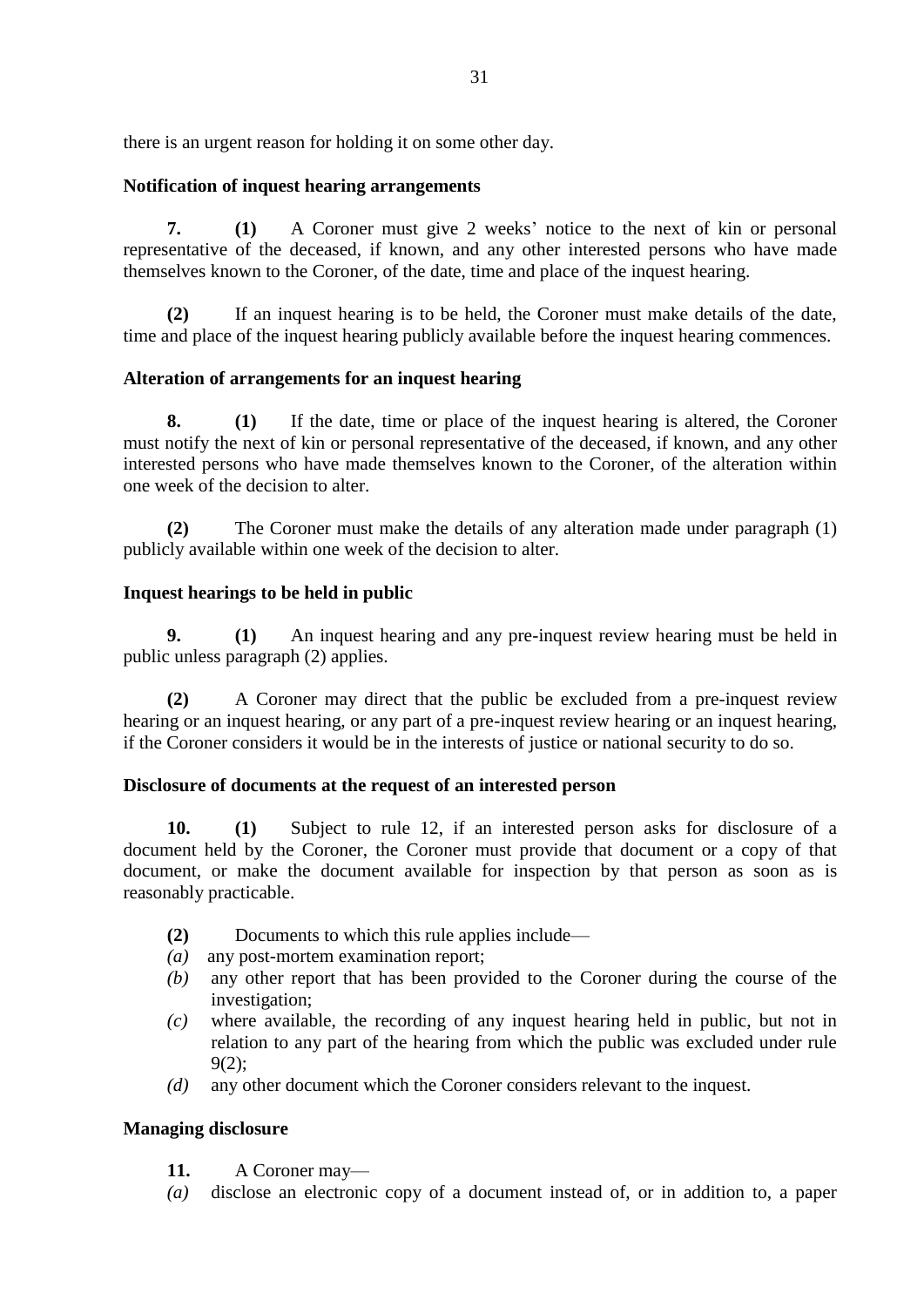copy;

- *(b)* disclose a redacted version of all or part of a document; or
- *(c)* make a document available for inspection at a particular time and place.

## **Restrictions on disclosure**

**12.** A Coroner may refuse to provide a document or a copy of a document requested under rule 10 if—

- *(a)* there is a statutory or legal prohibition on disclosure;
- *(b)* the consent of any author or copyright owner cannot reasonably be obtained;
- $(c)$  the request is unreasonable;
- *(d)* the document relates to contemplated or commenced criminal proceedings; or
- *(e)* the Coroner considers the document irrelevant to the investigation.

## **Costs of disclosure**

**13.** A Coroner may not charge a fee for any document, or copy of any document, disclosed to an interested person before or during an inquest.

# **Evidence by video link**

**14. (1)** A Coroner may direct that a witness may give evidence at an inquest hearing through a live video link.

**(2)** A direction may not be given under paragraph (1) unless the Coroner determines that giving evidence in the way proposed—

- *(a)* would improve the quality of the evidence given by the witness;
- *(b)* would allow the inquest to proceed more expediently; or
- *(c)* due to the witnesses location, would be more practicable than the witness being required to attend the inquest personally.

**(3)** Before giving a direction under paragraph (1), the Coroner must consider all the circumstances of the case, including in particular—

- *(a)* any views expressed by the witness or any interested person;
- *(b)* whether it would be in the interests of justice or national security to give evidence by video link; and
- *(c)* whether in the opinion of the Coroner, giving evidence by video link would impede the effectiveness of the questioning of the witness.
- **(4)** A direction may be given under paragraph (1) on—
- *(a)* an application by the witness or, in the case of a child witness, the parent or legal guardian of that witness;
- *(b)* an application by an interested person; or
- *(c)* the Coroner's own initiative.

# **Evidence given from behind a screen**

**15. (1)** A Coroner may direct that a witness may give evidence at an inquest hearing from behind a screen.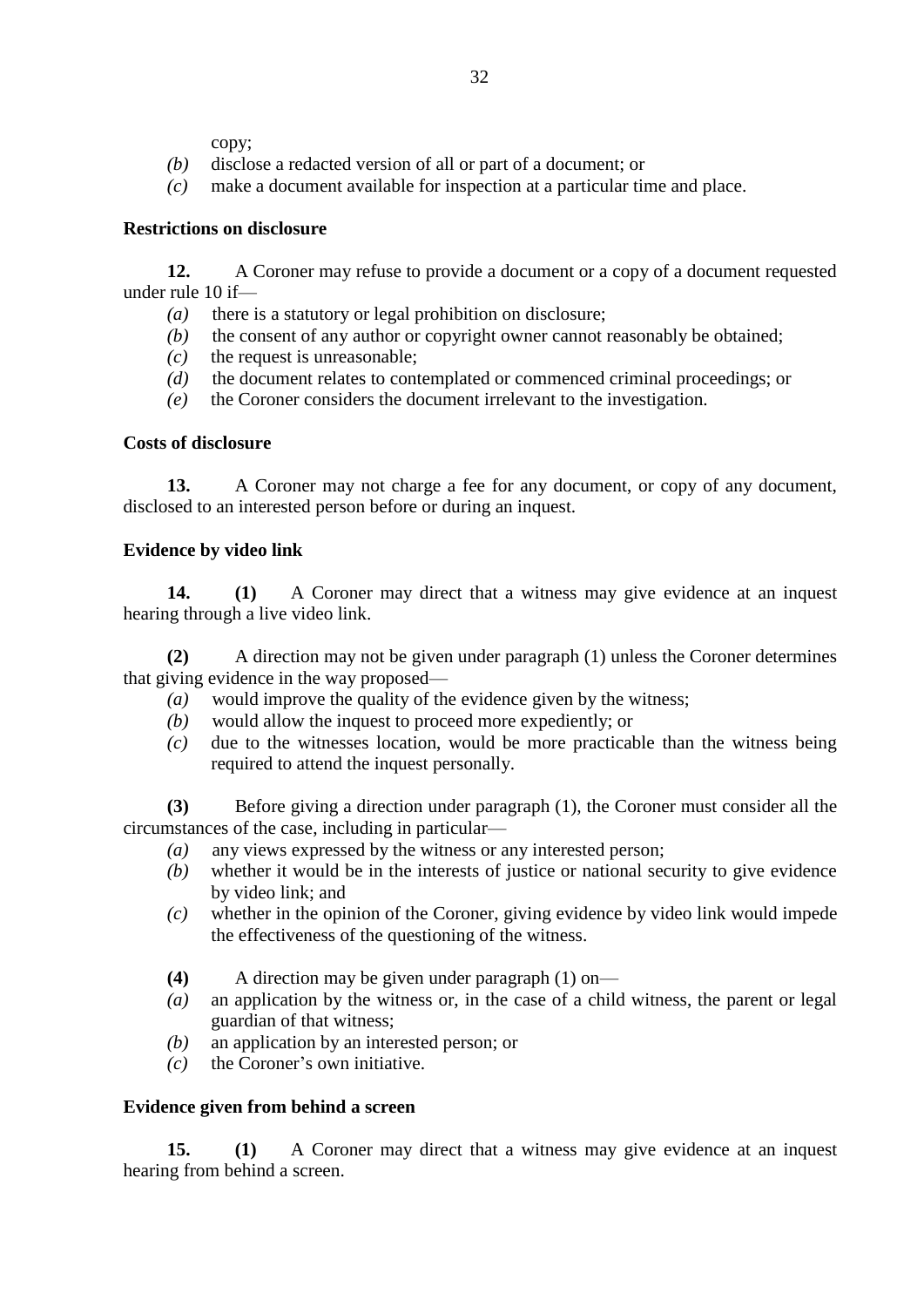**(2)** A direction may not be given under paragraph (1) unless the Coroner determines that giving evidence in the way proposed would be likely to improve the quality of the evidence given by the witness or allow the inquest to proceed more expediently.

**(3)** In making that determination, the Coroner must consider all the circumstances of the case, including in particular—

- *(a)* any views expressed by the witness or an interested person;
- *(b)* whether it would be in the interests of justice or national security to allow evidence to be given from behind a screen; and
- *(c)* whether giving evidence from behind a screen would impede the effectiveness of the questioning of the witness by an interested person or a representative of the interested person.
- **(4)** A direction may be given under paragraph (1)—
- *(a)* on the application by the witness or, in the case of a child witness, the parent or legal guardian of that witness;
- *(b)* on an application of an interested person; or
- *(c)* on the Coroner's own initiative.

#### **Entitlement to examine witnesses**

**16. (1)** A Coroner must allow any interested person, who so requests, to examine any witness at an inquest either in person or by the interested person's representative.

**(2)** A Coroner must disallow any question put to the witness which the Coroner considers irrelevant.

#### **Evidence given on oath or affirmation**

**17. (1)** A witness providing evidence at an inquest hearing must be examined by the Coroner on oath or affirmation, subject to paragraph (2).

**(2)** A child under the age of 14, or a child aged 14 or over who is considered by the Coroner to be unable to understand the nature of an oath or affirmation, may, on promising to tell the truth, be permitted to give unsworn evidence.

#### **Examination of witnesses**

**18.** Unless the Coroner otherwise determines, a witness at an inquest hearing must be examined in the following order—

- *(a)* first by the Coroner;
- *(b)* then by any interested person who has asked to examine the witness;
- *(c)* if the witness is represented at the inquest, the witness's representative; and
- *(d)* again by the Coroner, if required.

#### **Self-incrimination**

**19. (1)** A witness at an inquest is not obliged to answer any question tending to incriminate him or her.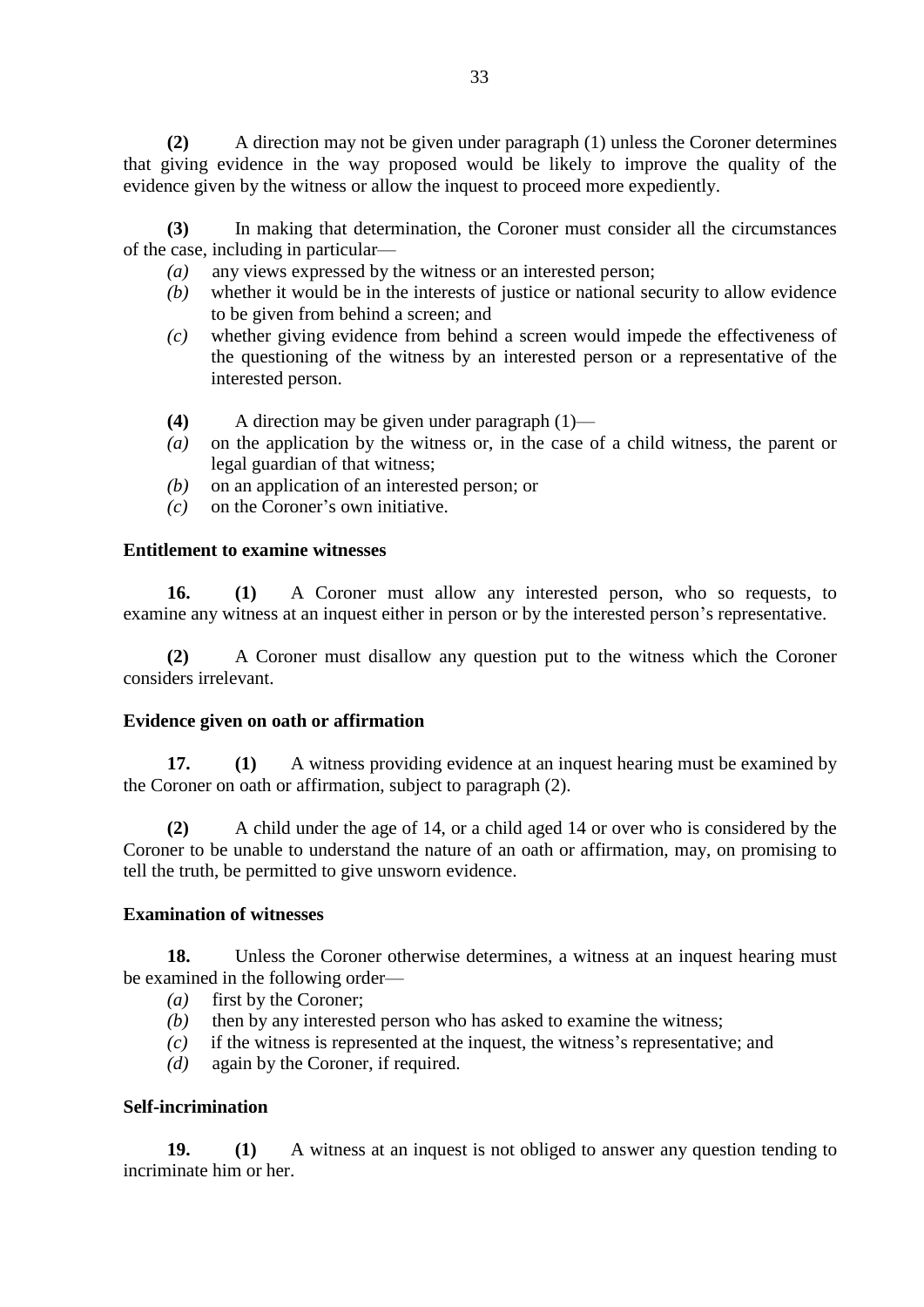**(2)** If it appears to the Coroner that a witness has been asked such a question, the Coroner must inform the witness that he or she may refuse to answer it.

#### **Written evidence**

**20. (1)** Written evidence as to who the deceased was and how, when and where the deceased came by his or her death is not admissible unless the Coroner is satisfied that—

- *(a)* it is not possible for the maker of the written evidence to give evidence at the inquest hearing at all, or within a reasonable time;
- *(b)* there is a good and sufficient reason why the maker of the written evidence should not attend the inquest hearing;
- *(c)* there is a good and sufficient reason to believe that the maker of the written evidence will not attend the inquest hearing; or
- *(d)* the written evidence (including evidence in admission form) is unlikely to be disputed.

**(2)** Before admitting such written evidence the Coroner must announce at the inquest hearing—

- *(a)* what the nature of the written evidence to be admitted is;
- *(b)* the full name of the maker of the written evidence to be admitted in evidence;
- *(c)* that any interested person may object to the admission of any such written evidence; and
- *(d)* that any interested person is entitled to see a copy of any written evidence if he or she so wishes.

**(3)** A Coroner must admit as evidence at an inquest hearing any document made by a deceased person if the Coroner is of the opinion that the contents of the document are relevant to the purposes of the inquest.

**(4)** A Coroner may direct that all or parts only of any written evidence submitted under this rule may be read aloud at the inquest hearing.

#### **Inquiry findings**

**21. (1)** A Coroner may admit the findings of an inquiry, including any inquiry under the Commissions of Enquiry Ordinance, 1926, if the Coroner considers them relevant to the purposes of the inquest.

**(2)** Before admitting such inquiry findings as evidence, the Coroner must announce publicly—

- *(a)* that the findings of the inquiry may be admitted as evidence;
- *(b)* the title of the inquiry, date of publication and a brief account of the findings; and
- *(c)* that any interested person is entitled to see a copy of the inquiry findings if he or she so wishes.

#### **Adjournment and resumption of an inquest**

**22. (1)** A Coroner may adjourn an inquest if the Coroner is of the view that it is reasonable to do so.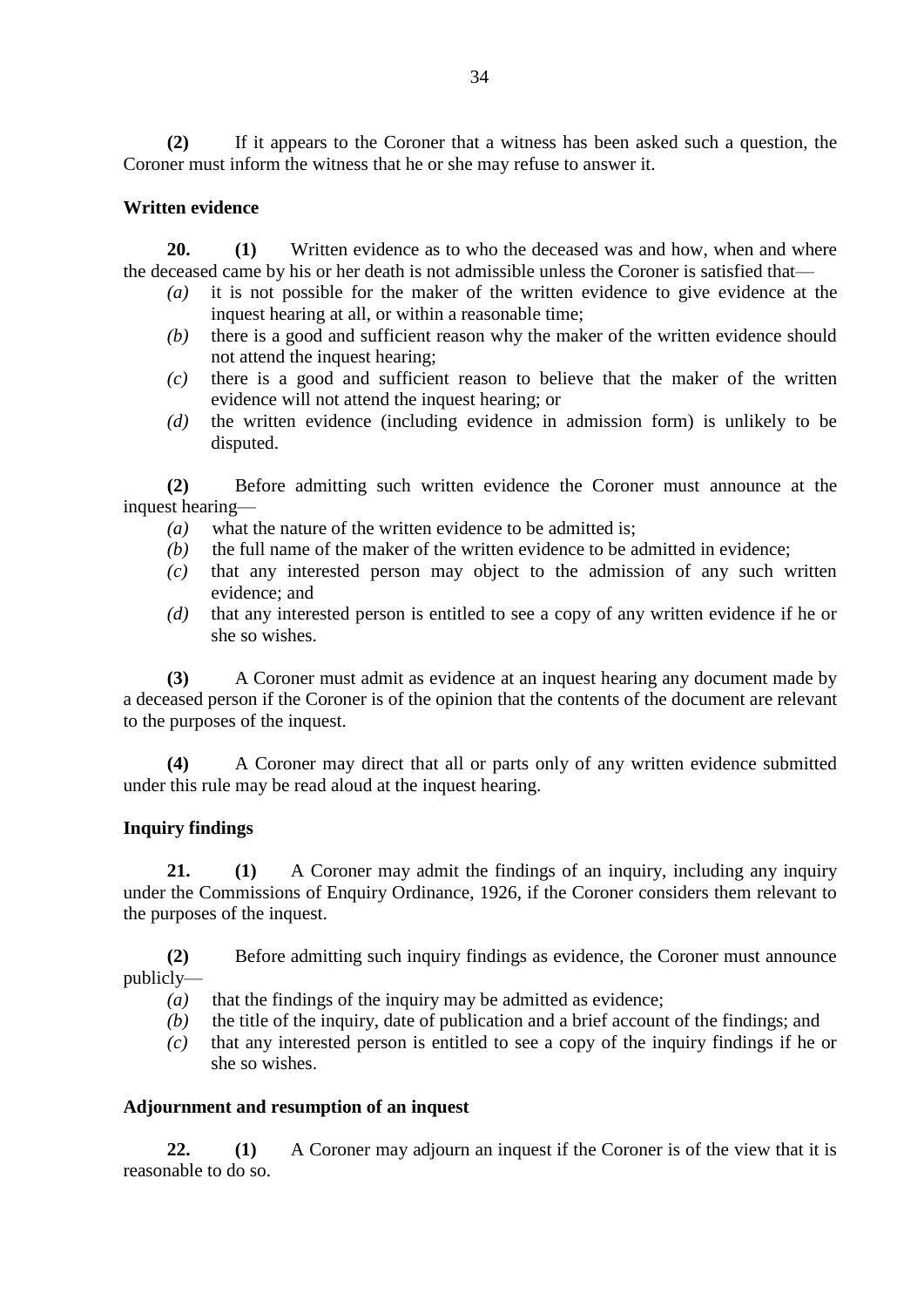**(2)** The Coroner must inform the next of kin or personal representative of the deceased and any other interested persons who have made themselves known to the Coroner as soon as reasonably practicable of the decision to adjourn, the date of the decision to adjourn and the reason for the adjournment.

**(3)** The Coroner must inform the next of kin or personal representative of the deceased and any other interested persons who have made themselves known to the Coroner as soon as reasonably practicable of the date, time and place at which an adjourned inquest is to be resumed.

**(4)** A Coroner must adjourn an inquest and notify the Attorney General if, during the course of the inquest, it appears to the Coroner that the death of the deceased is likely to have been due to a homicide offence and that a person may be charged in relation to the offence.

#### **Recording inquest hearings**

**23.** A Coroner must keep a recording of every inquest hearing, including any preinquest review hearing.

#### **Address as to facts**

**24.** An interested party may, with the leave of the Coroner, address the Coroner as to the facts of who the deceased was and how, when and where the deceased came by his or her death prior to the conclusion of the inquest.

\_\_\_\_\_\_\_\_\_\_\_\_\_\_\_\_\_\_\_\_\_\_

## **CORONERS (INVESTIGATIONS) REGULATIONS, 2015** (Sections 14 and 20)

# TABLE OF CONTENTS

- 1. Citation and commencement
- 2. Interpretation
- 3. Application
- 4. Report of death to Coroner
- 5. Register of reported deaths
- 6. Preliminary investigations
- 7. Movement of deceased and delegation of administrative functions
- 8. Certificate of fact of death
- 9. Providing information to Registrar-General
- 10. Commencement and resumption of full investigation
- 11. Delay in post-mortem examination to be avoided
- 12. Post-mortem examination where homicide offence is suspected
- 13. Notification of post-mortem examination
- 14. Preservation or retention of material from post-mortem examination
- 15. Preservation or retention of material: further rules
- 16. Post-mortem examination report
- 17. Discontinuance of investigation
- 18. Transfer of investigations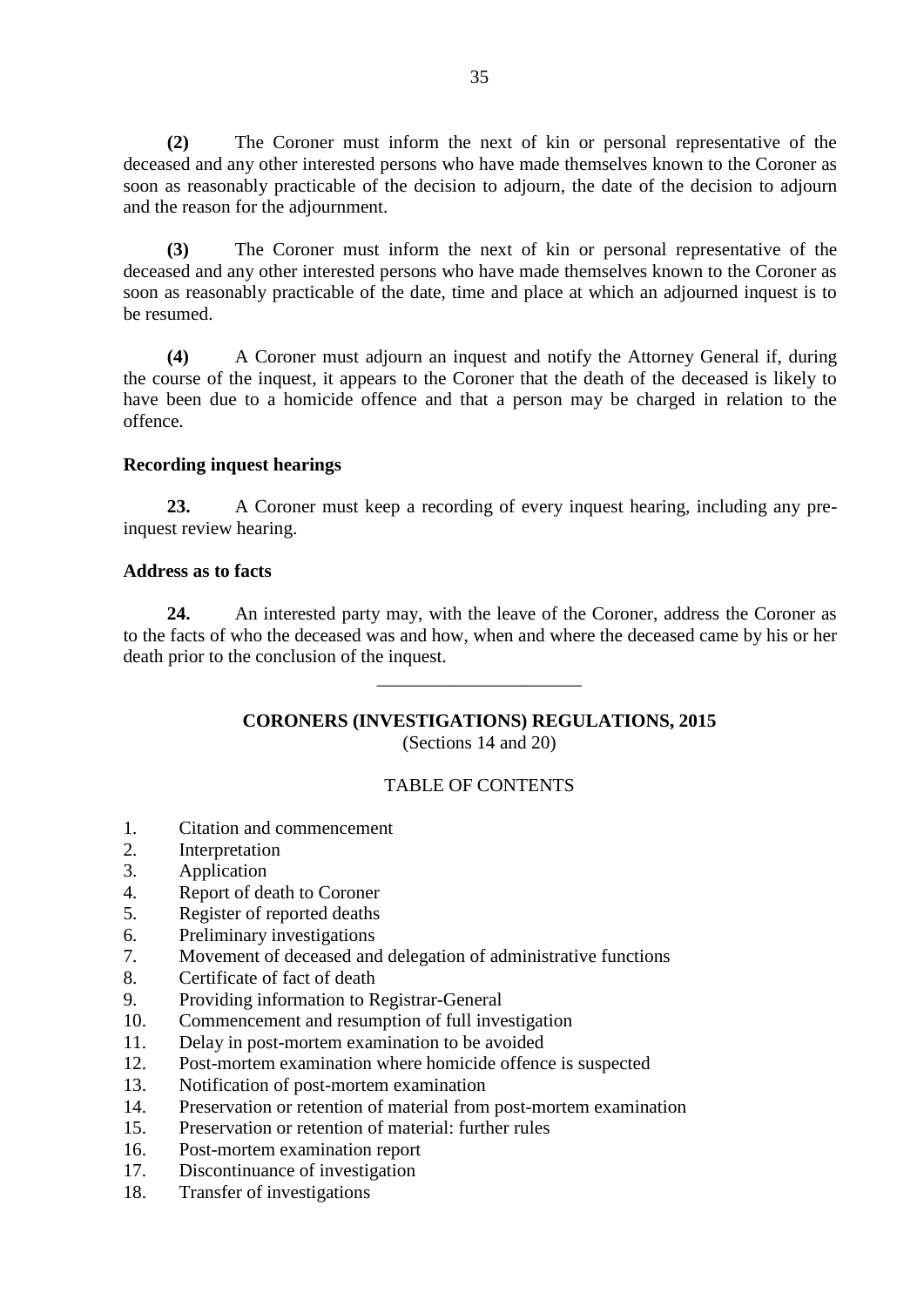- 19. Release of bodies<br>20. Burial or crematic
- Burial or cremation order
- 21. Exhumation
- 22. Disclosure
- 23. Providing information to the Safeguarding of Children Board
- 24. Power of the Chief Coroner to require information
- 25. Retention and release of documents
- 26. Report on action to prevent other deaths
- 27. Response to a report on action to prevent other deaths
- 28. Record of Investigations
- 29. Penalties for offences

Schedule: Forms

## **Citation and commencement**

 **1.** These Regulations may be cited as the Coroners (Investigations) Regulations, 2015, and come into force on 1st May 2015.

## **Interpretation**

**2. (1)** In these Regulations—

**"full investigation"** means an investigation other than a preliminary investigation;

**"investigation"** means a preliminary and/or full investigation;

**"preliminary investigation"** means whatever investigations seems to the Coroner necessary in order to decide whether a duty arises under section 3(2) of the Ordinance or otherwise to conduct a full investigation;

**"Coroner's Officer"** means any detective of the St Helena Police Service or any other person designated as such by the Chief Coroner for the purposes of these Regulations;

**"suitable practitioner"** has the meaning given to that term by section 10(3) of the Ordinance.

**(2)** All references to sections and schedule provisions in these Regulations are references to provisions in the Ordinance, unless a regulation specifically states otherwise.

**(3)** A reference to a Form in these Regulations is a reference to a form in the Schedule to these Regulations, or any other similar form approved by the Chief Coroner.

# **Application**

**3. (1)** These Regulations have effect in relation to any investigation, (including any inquiry commenced under the Coroners Ordinance, Cap. 11, prior to its repeal), which has not been completed before the commencement of these Regulations.

**(2)** Any decision of a Coroner made in relation to an investigation, or such inquiry as the case may be, including any decision relating to a post-mortem examination before the commencement of these Regulations, stands.

# **Report of death to Coroner**

**4. (1)** As soon as reasonably practicable after the report of a death to a Coroner under section 12, a Coroner must require a medical practitioner to—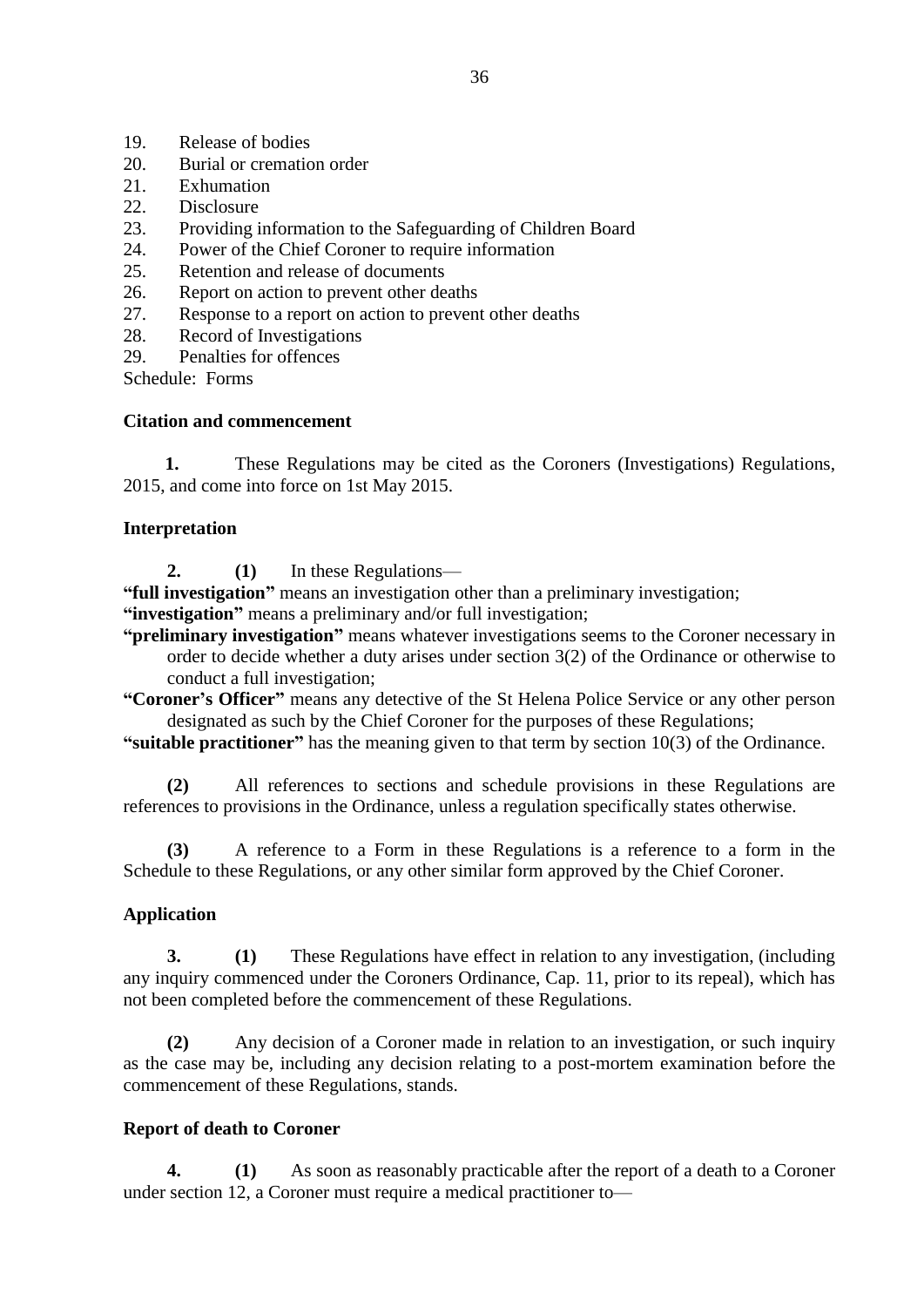- *(a)* prepare a medical practitioner's certificate using Form 1—
	- (i) in so far as the information required in it is known; and
	- (ii) stating, if possible, the cause of death to the best of the practitioner's knowledge and belief; and
- *(b)* deliver a copy of such certificate, together with a copy of all medical records held by the Health Directorate, to the Coroner within timescales the Coroner directs.

**(2)** A Coroner may allow a medical practitioner to issue a fresh medical practitioner's certificate superseding an existing one.

**(3)** A Coroner may refer any case to a medical examiner and require that such medical examiner, or someone acting on the medical examiner's behalf, make whatever enquiries appear to be necessary in order to confirm or establish the probable cause of death.

**(4)** A Coroner may request a medical examiner, to whom a copy of the medical practitioner's certificate has been given to—

- *(a)* confirm the probable cause of death stated on the certificate or, if the medical examiner is unable to confirm the probable cause of death, to intimate such to the Coroner and the reasons for it;
- *(b)* prepare a medical examiner's certificate stating the probable cause of death to the best of the medical examiner's knowledge and belief, using Form 2; and
- *(c)* deliver a copy of such medical examiner's certificate to the Coroner within such timescales as the Coroner directs.

**(5)** A Coroner may allow a medical examiner to issue a fresh medical examiner's certificate superseding an existing one.

#### **Register of reported deaths**

**5. (1)** The Clerk to the Coroner must keep a register of all deaths reported in Ascension, using Form 3.

**(2)** The Clerk to the Coroner must record in the register the following information, when known—

- *(a)* the date on which a death was reported under section 3;
- *(b)* the deceased's full name, gender, age and full address;
- *(c)* any other information that aids the identification of the deceased; and
- *(d)* the place of death or, if that is unknown, the place where the body was found.

#### **Preliminary investigations**

**6.** As soon as practicable after a death is notified under section 12, the Coroner to whom such notification is made, or any other Coroner directed to do so by the Chief Coroner, must—

- *(a)* conduct a preliminary investigation; and
- *(b)* attempt to identify the deceased's next of kin or personal representative and ascertain from that person, if identified, whether any circumstances of the death are such that there should be a full investigation into the death.

# **Movement of deceased and delegation of administrative functions**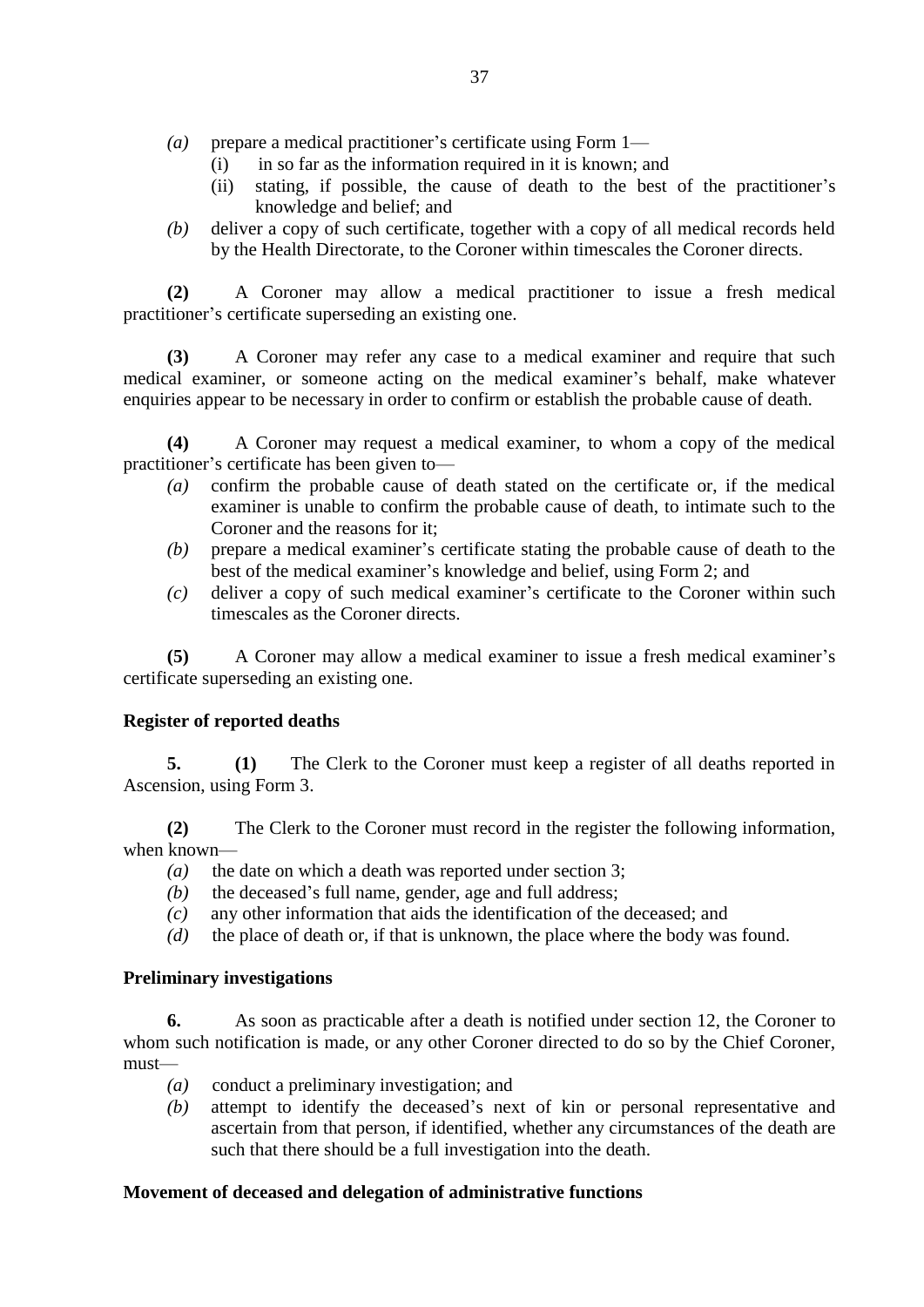**7. (1)** Subject to subsection (2), the body of a person who appears to be deceased must not be moved—

- *(a)* until life has been pronounced extinct by a medical practitioner or other person designated by the Senior Medical Officer as suitable to make such a pronouncement; and
- *(b)* without the authority of a Coroner.
- **(2)** Subsection (1) does not apply if—
- *(a)* the purpose of movement is to administer emergency medical treatment or to preserve the body from loss, destruction or damage;
- *(b)* there is any other necessary and urgent ground for moving the body; or
- *(c)* the movement of the body has been agreed in writing in protocols approved by the Chief Coroner.

**(3)** A Coroner may delegate administrative, but not judicial, functions (including authorising the movement of the body of a deceased) to a Coroner's Officer or other support staff.

#### **Certificate of fact of death**

**8. (1)** If a Coroner has begun but not yet completed a preliminary investigation, or having completed a preliminary investigation decides that a full investigation is unnecessary, the Coroner must, when requested to do so by a person under a duty to register the death under section 15 of the Births and Deaths (Registration) Ordinance, 1853, provide that person with a Certificate of the Fact of Death using Form 4.

**(2)** The Registrar-General may register the particulars contained in a Certificate of Fact of Death even if all of the particulars required to fully register the death under the Births and Deaths (Registration) Ordinance, 1853 have not at that time been so provided.

**(3)** The Registrar-General may issue a death certificate containing the particulars contained in the Certificate of Fact of Death.

#### **Providing information to Registrar-General**

**9. (1)** If a Coroner completes or discontinues a full investigation, the Coroner must provide the Registrar-General with all available particulars required to fully complete the registration of the death under the Births and Deaths (Registration) Ordinance, 1853, so far as not already provided.

**(2)** A Coroner must use Form 5 when providing the Registrar-General with the particulars required by paragraph (1).

#### **Commencement and resumption of full investigation**

**10. (1)** A Coroner who is under a duty to conduct a full investigation must inform the deceased's next of kin or personal representative and any other interested persons who have made themselves known to the Coroner, of the Coroner's decision to conduct a full investigation.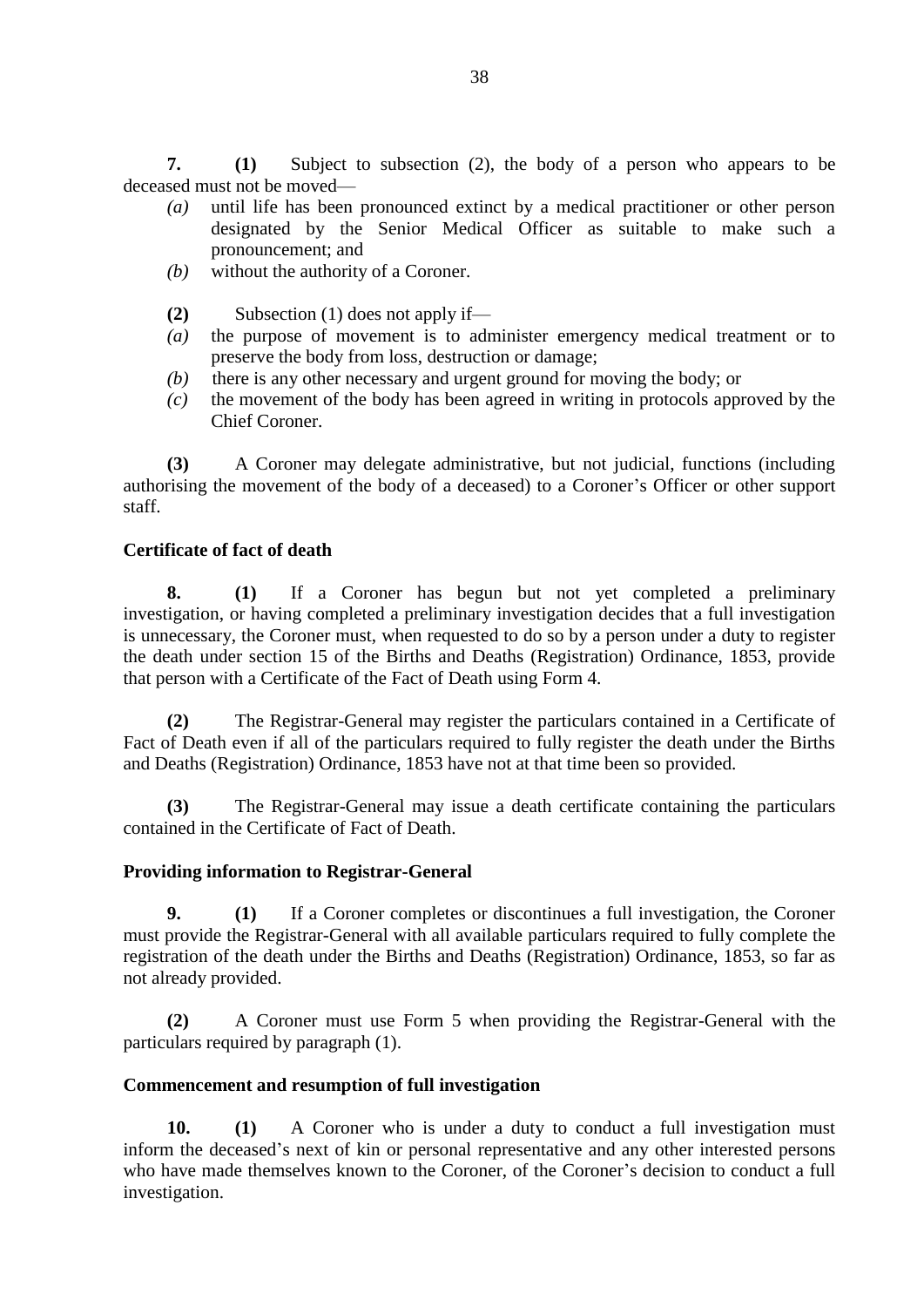**(2)** If a Coroner resumes a suspended investigation, the Coroner must notify the resumption and the reason for it to —

- *(a)* the next of kin or personal representative of the deceased; and
- *(b)* any other interested persons who have made themselves known to the Coroner.

#### **Delay in post-mortem examination to be avoided**

**11.** A Coroner, who considers that a post-mortem examination should be made under section 10, must request a suitable medical practitioner to make the post-mortem examination as soon as reasonably practicable.

#### **Post-mortem examination where homicide offence is suspected**

**12.** If a Coroner is informed by the Director of Police that a homicide offence is suspected in connection with the death of the deceased, the Coroner must consult with the Director of Police about who should make the post-mortem examination.

#### **Notification of post-mortem examination**

**13. (1)** If a Coroner has requested a suitable medical practitioner to conduct a post-mortem examination, the Coroner must notify the persons or bodies listed in paragraph (3) of the date, time and place at which that post-mortem examination is to be made.

**(2)** A Coroner need not give such notification where it is impracticable or where to do so would cause the post-mortem examination to be unreasonably delayed.

- **(3)** The persons to be notified are—
- *(a)* the next of kin or the personal representative of the deceased and any other interested person who has notified the Coroner in advance of his or her desire to be represented at the post-mortem examination;
- *(b)* the deceased's regular medical practitioner, if there was one, and if that person has notified the Coroner of his or her desire to be represented at the post-mortem examination;
- *(c)* if the deceased died in hospital the Director of Health;
- *(d)* if the death of the deceased may have been caused by an accident or disease which must be reported to an enforcing authority - that enforcing authority or the appropriate inspector or representative of that authority;
- *(e)* any Government directorate which has notified the Coroner of its desire to be represented at the examination; and
- *(f)* if the Chief of Police has notified the Coroner of his or her desire to be represented at the examination - the Chief of Police.

**(4)** Any of the persons or bodies listed in paragraph (3) are entitled to be represented at a post-mortem examination by a medical practitioner, or if they are a medical practitioner, may represent themselves.

**(5)** Any other person, including a trainee doctor, medical student or other medical practitioner, may attend a post-mortem examination, but only with the consent of the Coroner.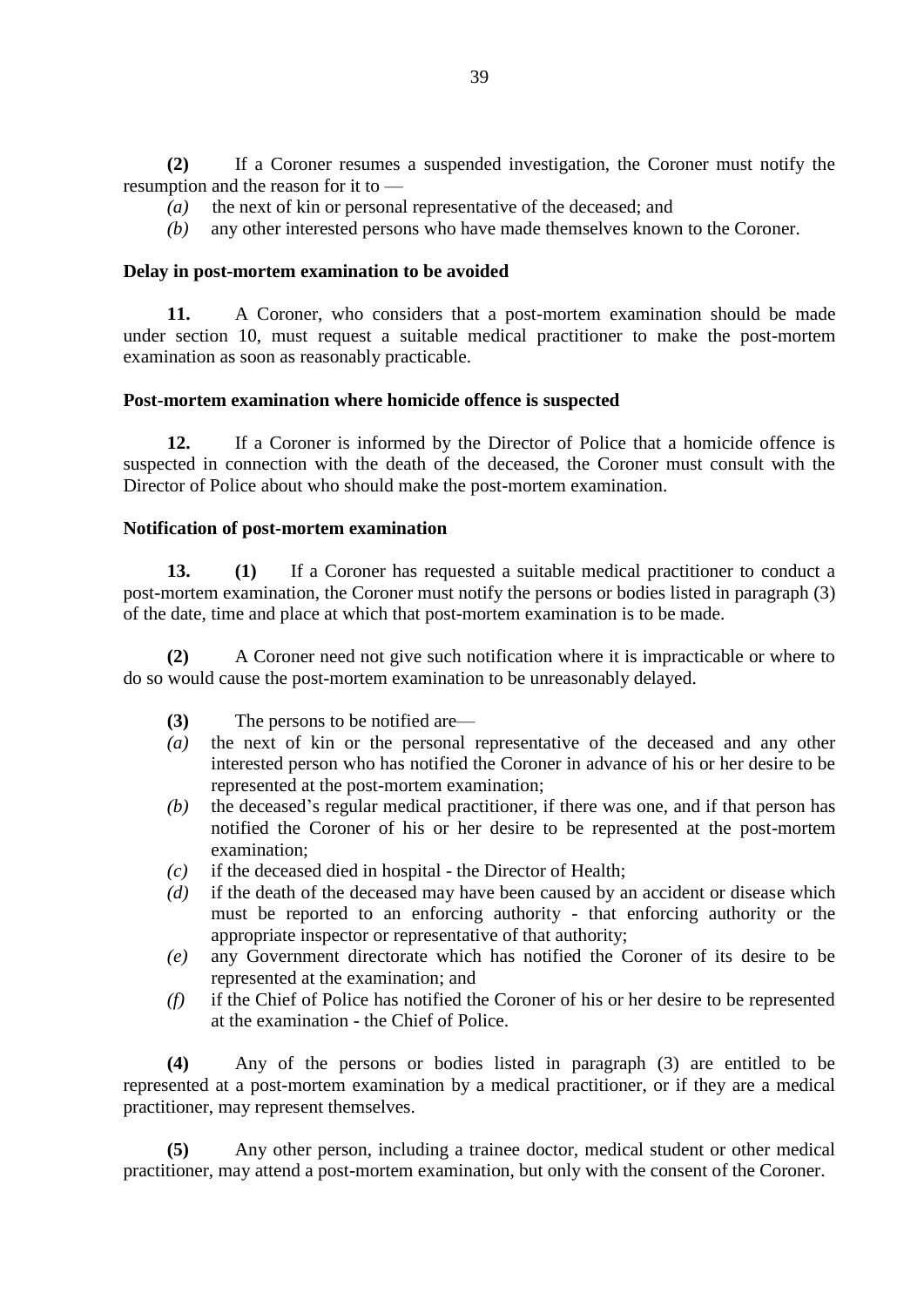## **Preservation or retention of material from post-mortem examination**

**14. (1)** If a suitable practitioner conducts a post-mortem examination under section 10 of the Ordinance and preserves or retains material which in the practitioner's opinion might relate to the cause of death or identity of the deceased, the practitioner must provide the Coroner with written notification of that fact.

**(2)** A medical practitioner who preserves or retains material under paragraph (1) must provide the Coroner with a written notification that—

- *(a)* identifies the material being preserved or retained; and
- *(b)* explains why the practitioner is of the opinion set out in paragraph (1).
- **(3)** A written notification under paragraph (2) may—
- *(a)* specify the period of time for which the practitioner believes the material should be preserved or retained; and
- *(b)* specify different periods of time in relation to different preserved or retained material.

**(4)** On receiving a notification under paragraph (1), the Coroner must notify the medical practitioner of the period of time for which the Coroner requires the material to be preserved or retained for the purposes of fulfilling the Coroner's functions under the Ordinance.

**(5)** On making the notification under paragraph (4), the Coroner must also notify, where known—

- *(a)* the next of kin or personal representative of the deceased; and
- *(b)* any interested person who has notified the Coroner of his or her desire to be represented at the post-mortem examination,

that material is being preserved or retained, the period or periods for which it is required to be preserved or retained and the options for dealing with the material under paragraph (6) once the period or periods of preservation or retention has or have expired.

**(6)** The options for dealing with material must be exercised in the sole discretion of the Coroner after consideration of any representations made by persons notified under paragraph (5). They are—

- *(a)* disposal of the material by burial, cremation or other lawful disposal by the medical practitioner;
- *(b)* return of the material to a person listed in paragraph  $(5)(a)$  or *(b)*; or
- *(c)* retention of the material with the consent of a person listed in paragraph (5)*(a)* for medical research or other purposes.

# **Preservation or retention of material: further rules**

- **15. (1)** A Coroner who—
- *(a)* receives a request from the Attorney General to suspend an investigation because a person may be charged with an offence in relation to the death of the deceased; or
- *(b)* becomes aware or is informed that a person has been charged with an offence in relation to, or connected with, the death of the deceased,

must notify the Director of Police and the Attorney General of any period for which the Coroner requires material to be preserved or retained under regulation 14(4).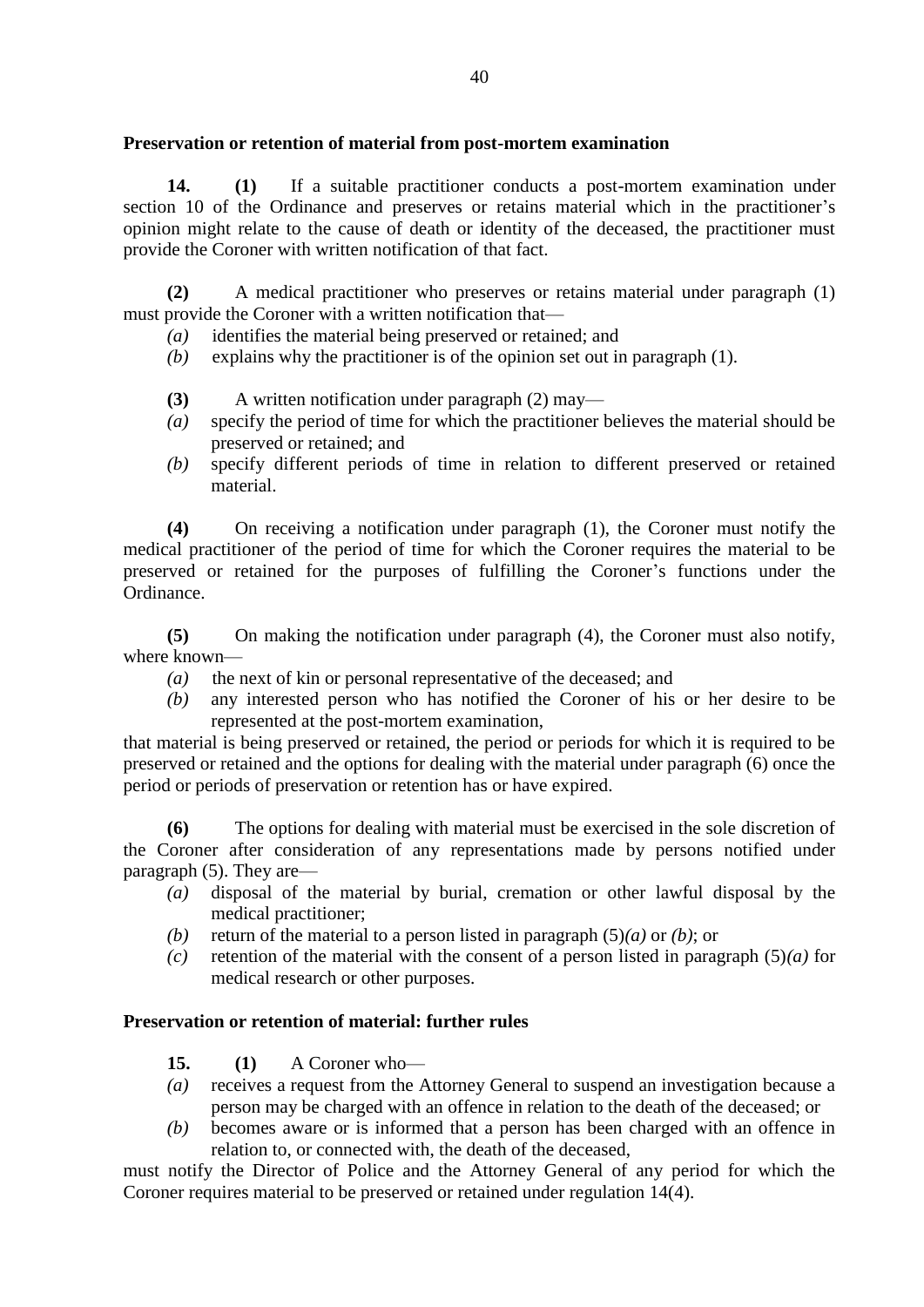**(2)** If the Coroner is informed that, instead of an investigation, an enquiry is to be held under the Commissions of Enquiry Ordinance, 1926, or any other lawfully constituted public inquiry, the Coroner must notify the person presiding over that enquiry of any period for which the Coroner requires material to be preserved or retained under regulation 14(4).

**(3)** A Coroner may from time to time vary a period notified under regulation 14(4) and must notify both the suitable practitioner conducting the post-mortem examination and any person notified under regulations 14(5), 15(1) and 15(2) of the variation.

**(4)** If a suitable practitioner has received a notification from a Coroner under regulation 14(4) and the practitioner believes that the material should be preserved or retained for a different period, the practitioner may request that the Coroner vary the time by providing a notification in accordance with regulation 14(2).

**(5)** If a suitable practitioner has retained material in accordance with regulation 14 and the period notified under regulation 14(4) has expired, the practitioner must record the fact that the material has been—

- *(a)* disposed of by the practitioner or on behalf of the practitioner;
- *(b)* delivered into the possession of a specified person; or
- *(c)* dealt with in accordance with regulation 14(6).

**(6)** Any record made by a suitable practitioner under paragraph (5) must be retained by him or her for a period the Chief Coroner directs.

#### **Post-mortem examination report**

**16. (1)** A suitable practitioner, on completion of a post-mortem examination, must report to the Coroner as soon as practicable after the examination has been made.

**(2)** Unless authorised in writing by the Coroner, the practitioner who made the postmortem examination may not supply any other person, other than the Attorney General, with the post-mortem examination report or any copy of it.

#### **Discontinuance of investigation**

**17.** If a Coroner discontinues an investigation in accordance with section 5(1) because the post-mortem examination reveals the cause of death, the Coroner must record the cause of death and notify the next of kin or personal representative of the deceased, using Form 6.

#### **Transfer of investigations**

**18. (1)** If the Chief Coroner directs a Coroner to conduct an investigation under section 4—

- *(a)* the existing Coroner must provide the directed Coroner with all relevant evidence, documents and information;
- *(b)* the directed Coroner must notify the next of kin or personal representative of the deceased of the transfer; and
- *(c)* the directed Coroner must notify any other interested persons who have made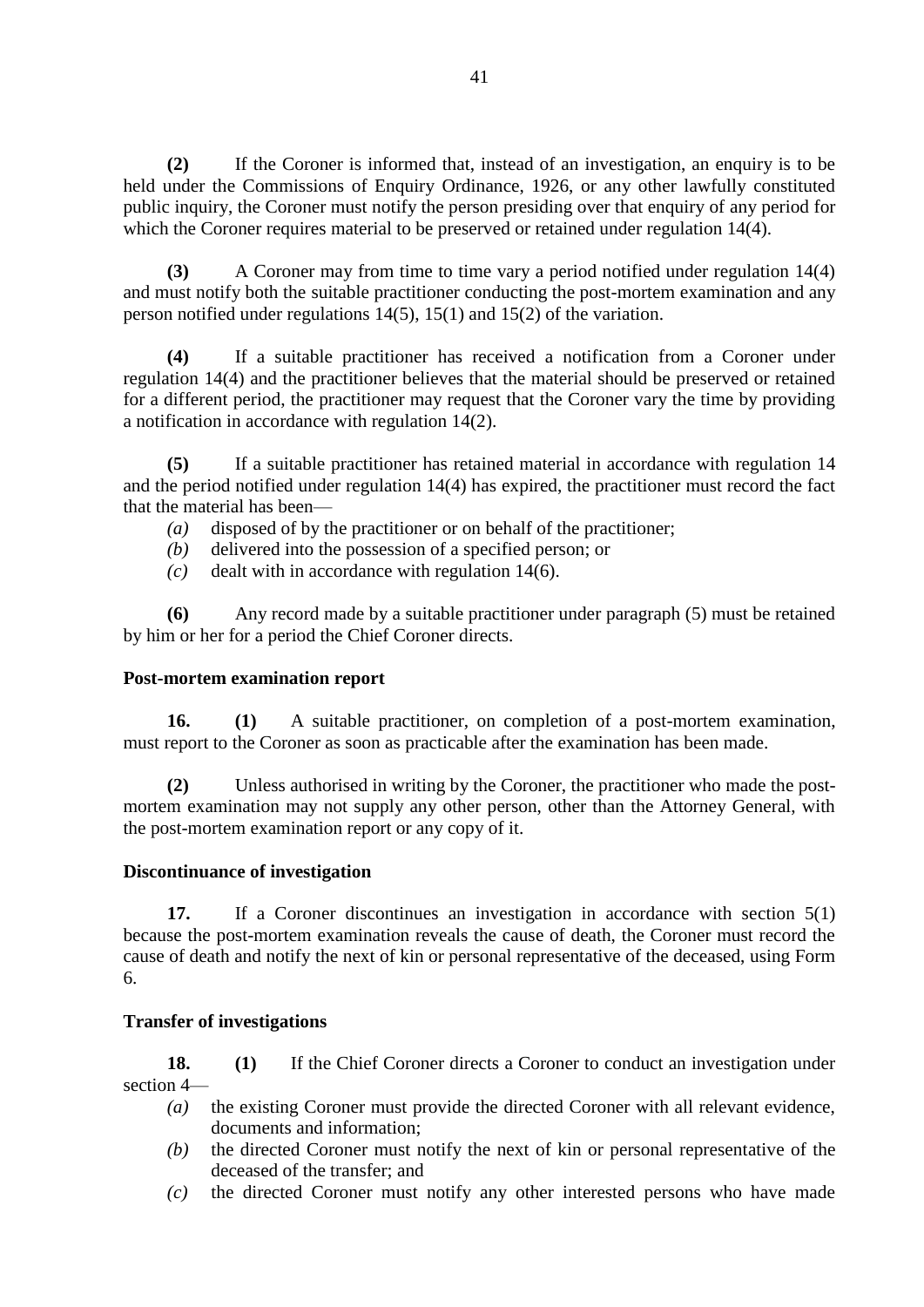themselves known to the Coroner of the transfer.

**(2)** A Coroner must fulfil the obligations under this regulation within a period the Chief Coroner directs.

## **Release of bodies**

**19. (1)** A Coroner must release the body for burial or cremation as soon as is reasonably practicable.

**(2)** If a Coroner cannot release the body within 7 days of being made aware that the body is within Ascension, the Coroner must notify the next of kin or personal representative of the deceased of the reason for the delay.

## **Burial or cremation order**

**20. (1)** A Coroner may issue an order authorising the burial or cremation of a body if the Coroner no longer needs to retain the body for the purposes of the investigation.

**(2)** A Coroner must use Form 7 when issuing an order to bury or cremate a body.

# **Exhumation**

**21. (1)** A Coroner may issue a direction to exhume a body lying within Ascension.

**(2)** If such a direction is made the Coroner must use Form 8.

# **Disclosure**

**22.** Rules 10 to 13 of the Coroners (Inquests) Rules, 2015, apply to the disclosure of documents to an interested person made by the Coroner at any time during the course of a full investigation, unless the Chief Coroner directs that such is not in the interests of justice at that time.

# **Providing information to the Safeguarding of Children Board**

**23.** (1) If a Coroner decides to conduct a full investigation into a death, or directs that a post-mortem examination should be made, and the Coroner believes the deceased was under the age of 18, the Coroner must notify the Safeguarding of Children Board within three days of making the decision or direction.

- **(2)** A Coroner must provide all information to the Safeguarding of Children Board.
- **(3)** In this regulation—

**"information"** means any information that is—

- *(a)* held by the Coroner for the purposes of an investigation under the Ordinance; and
- *(b)* relates to the death of a person who was, or may have been, under the age of 18 at the time of death;

**"Safeguarding of Children Board"** means the Ascension Safeguarding of Children Board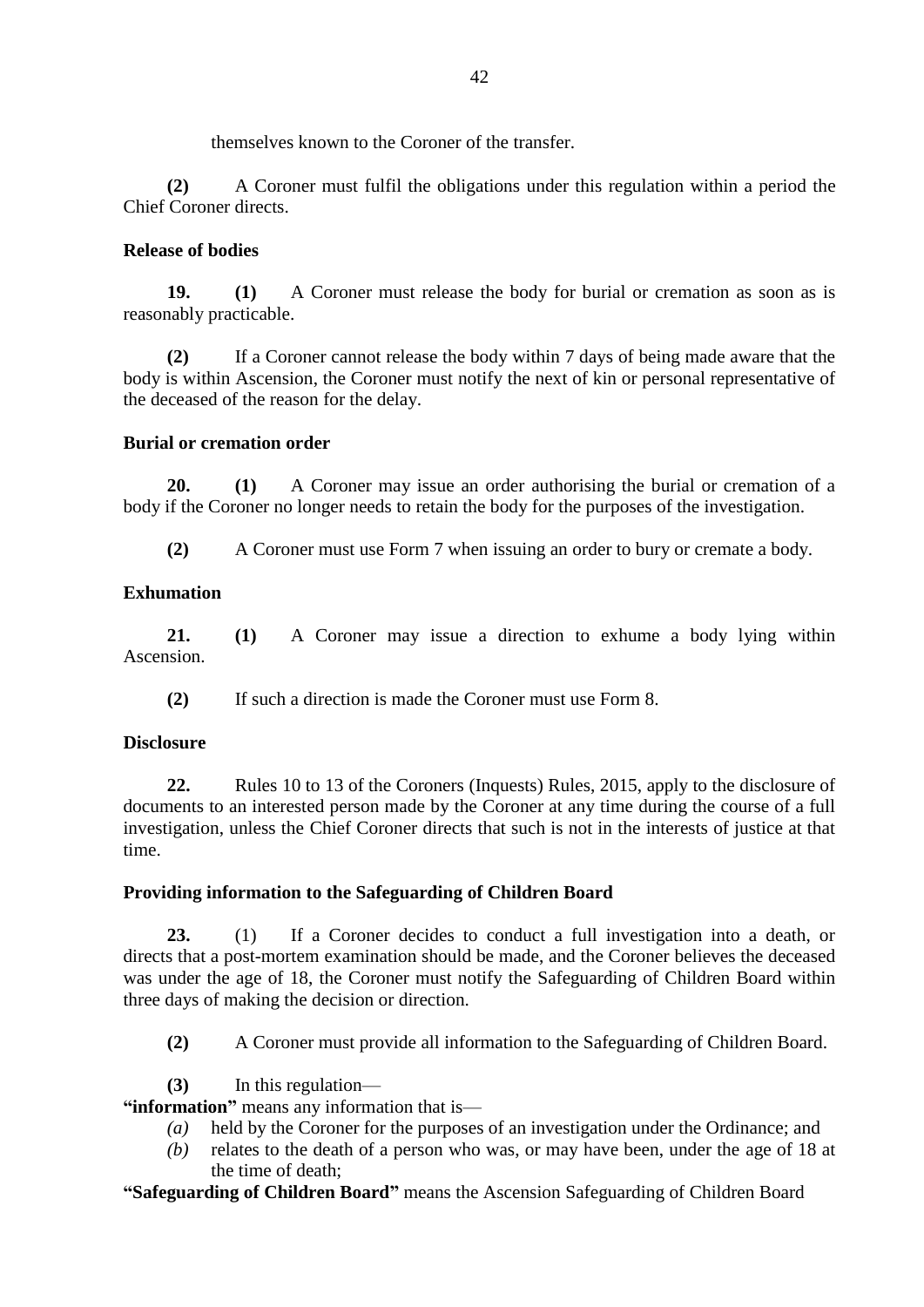established under section 19 of the Child Welfare Ordinance, 2011.

## **Power of the Chief Coroner to require information**

**24. (1)** The Chief Coroner may at any time require information from a Coroner in relation to any investigation that has been or is being conducted by that Coroner.

**(2)** A Coroner must provide the Chief Coroner with the information requested under paragraph (1) within the period specified in the direction.

#### **Retention and release of documents**

**25. (1)** Any document in the possession of a Coroner in connection with an investigation or post-mortem examination must, unless a court or the Chief Coroner otherwise directs, be retained by the Clerk to the Coroner for at least 15 years after the investigation is completed.

**(2)** Subject to these Regulations or other rules of law, the Coroner may provide any document or a copy of any document to any person who in the opinion of the Coroner is a proper person to have possession of it.

**(3)** Subject to regulation 22, a Coroner may charge for the provision of any document or copy of any document.

#### **Report on action to prevent other deaths**

**26. (1)** This regulation applies where a Coroner is under a duty by virtue of paragraph 7(1) of Schedule 2 of the Ordinance to make a report to prevent other deaths.

**(2)** A report may not be made until the Coroner has considered all the documents, evidence and information that in the opinion of the Coroner are relevant to the investigation.

- **(3)** the Coroner—
- *(a)* must send a copy of the report to the Chief Coroner and every interested person who, in the Coroner's opinion, should receive it;
- *(b)* must send a copy of the report to the Safeguarding of Children Board (which has the same meaning as in regulation 23(3)) if the Coroner believes the deceased was under the age of 18; and
- *(c)* may send a copy of the report to any other person whom the Coroner believes might find it useful or of interest.
- **(4)** On receipt of a report the Chief Coroner may—
- *(a)* publish a copy of the report, or a summary of it in any manner the Chief Coroner thinks fit; and
- *(b)* send a copy of the report to any person whom the Chief Coroner believes might find it useful or of interest.

#### **Response to a report on action to prevent other deaths**

**27. (1)** This regulation applies if a person is under a duty to give a response to a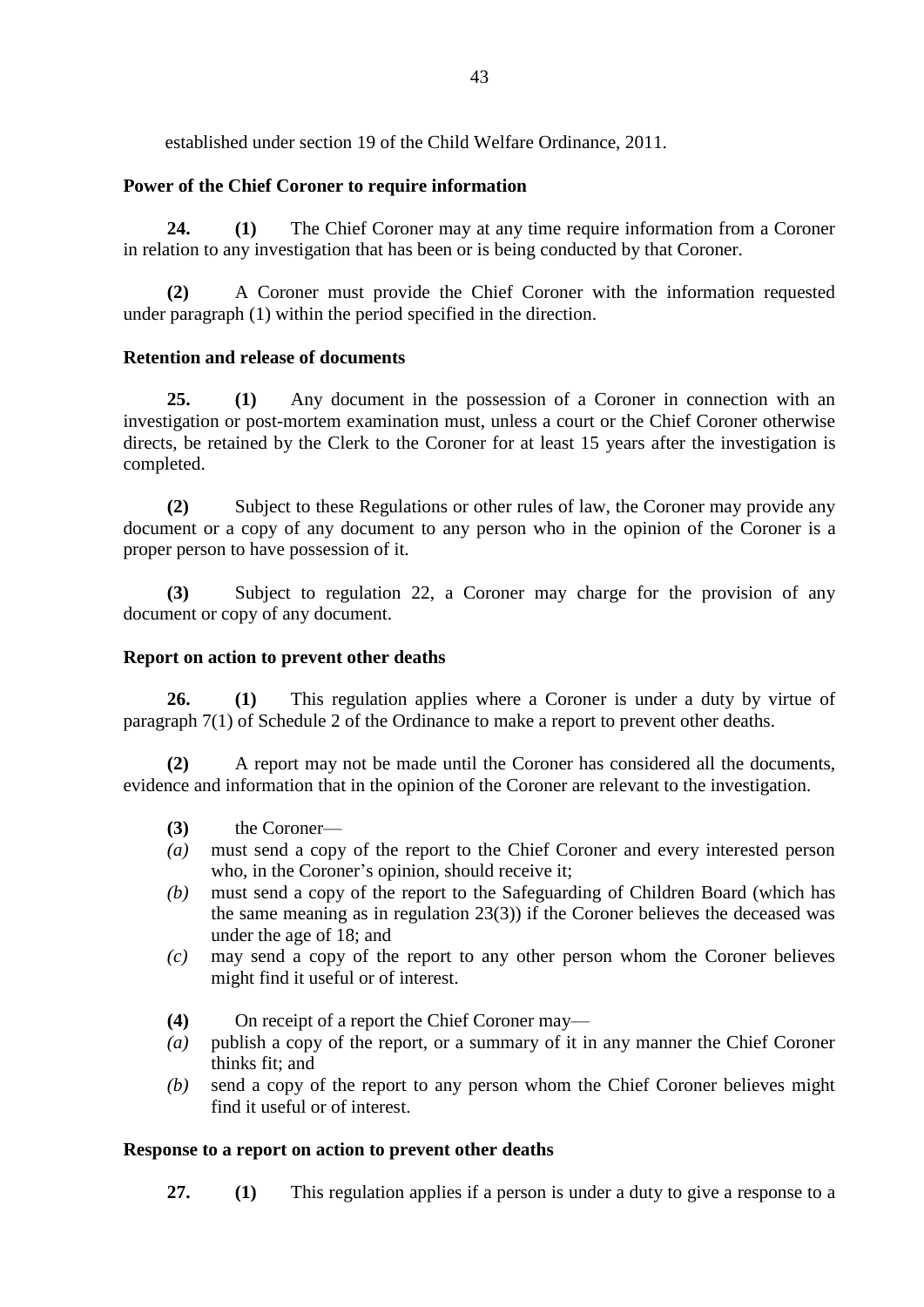report to prevent other deaths made in accordance with paragraph 7(1) of Schedule 2 of the Ordinance.

- **(2)** the response to a report must contain—
- *(a)* details of any action that has been taken or which it is proposed will be taken by the person giving the response or any other person, whether in response to the report or otherwise, and set out a timetable of the action taken or proposed to be taken; or
- *(b)* an explanation as to why no action is proposed.

**(3)** The response must be provided to the Coroner who made the report within 31 days after the report is sent.

**(4)** The Coroner who made the report may extend the period referred to in paragraph (3), even if an application for extension is made after the time for compliance has expired.

- **(5)** On receipt of a response to a report the Coroner—
- *(a)* must send a copy of the response to the report to the Chief Coroner;
- *(b)* must send a copy of the response to any interested persons who in the Coroner's opinion should receive it; and
- *(c)* may send a copy of the response to any other person whom the Coroner believes might find it useful or of interest.

**(6)** On receipt of a copy of a response under paragraph (5)*(a)*, the Chief Coroner may—

- *(a)* publish a copy of the response, or a summary of it, in any manner the Chief Coroner thinks fit; and
- *(b)* send a copy of the response to any person whom the Chief Coroner believes might find it useful or of interest (other than a person who has been sent a copy of the response under paragraph (5)*(b)* or *(c)*).

**(7)** A person who gives a response to a report may make written representations to the Coroner about—

- *(a)* the release of the response; or
- *(b)* the publication of the response.

**(8)** Representations under paragraph (7) must be made to the Coroner no later than the time when the response to the report to prevent other deaths is provided to the Coroner under paragraph (3).

**(9)** The Coroner must pass any representations made under paragraph (7) to the Chief Coroner, who must consider those representations and decide whether there should be any restrictions on the release or publication of the response.

#### **Record of Investigations**

**28.** A Coroner must make a determination and any findings required under section 8 using Form 9.

#### **Penalties for offences**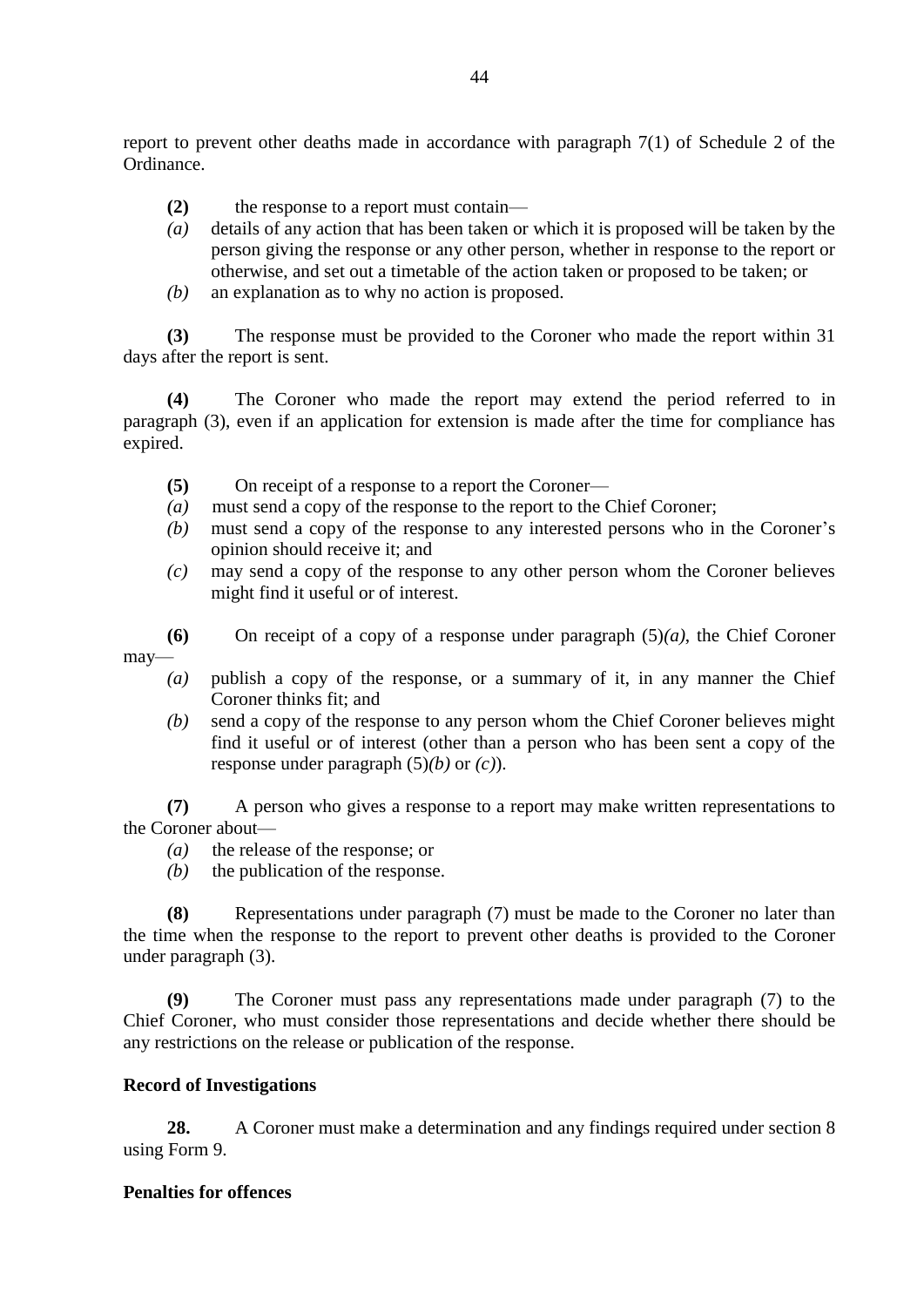**29.** Without prejudice to the penalties for offences under Schedule 3, a Coroner may impose a fine not exceeding £1,000 on a person who fails without reasonable excuse to do anything they are required by a Coroner to do under these regulations.

#### **SCHEDULE**

(Regulation 2(3))

#### **CORONERS AND PRESUMPTION OF DEATH ORDINANCE, 2015**

#### **CORONERS (INVESTIGATIONS) REGULATIONS, 2015**

#### **FORM 1**

## **MEDICAL PRACTITIONER'S CERTIFICATE**

(Regulation 4(1))

I Dr [inset full name of doctor] hereby certify, to the best of my knowledge and belief that [Full name of deceased] Date of Birth [insert date for birth] Age [insert age] Place of Birth [insert Place of birth] of [insert full address] Nationality [insert nationality] Marital Status [insert marital status] died at [insert time] on the [insert date] and that the most probable cause of death was: [insert approximate interval between onset and death then disease or condition directly (or as a consequence) leading to death and antecedent causes and other significant conditions contributing to the death]

Date: Signature: Medical Practitioner

Annex (if known): Name, address and contact details for next of kin and relationship to the deceased.

#### **CORONERS AND PRESUMPTION OF DEATH ORDINANCE, 2015**

\_\_\_\_\_\_\_\_\_\_\_\_\_\_\_\_\_\_\_\_

#### **CORONERS (INVESTIGATIONS) REGULATIONS, 2015**

#### **FORM 2**

#### **MEDICAL EXAMINER'S CERTIFICATE** (Regulation 4(4))

I Dr [inset full name of examiner] hereby certify, to the best of my knowledge and belief that [Full name of deceased] Date of Birth [insert date for birth] Age [insert age] Place of Birth [insert Place of birth] of [insert full address] Nationality [insert nationality] Marital Status [insert marital status] died at [insert time] on the [insert date] and that the most probable cause of death was: [insert approximate interval between onset and death then disease or condition directly (or as a consequence) leading to death and antecedent causes and other significant conditions contributing to the death).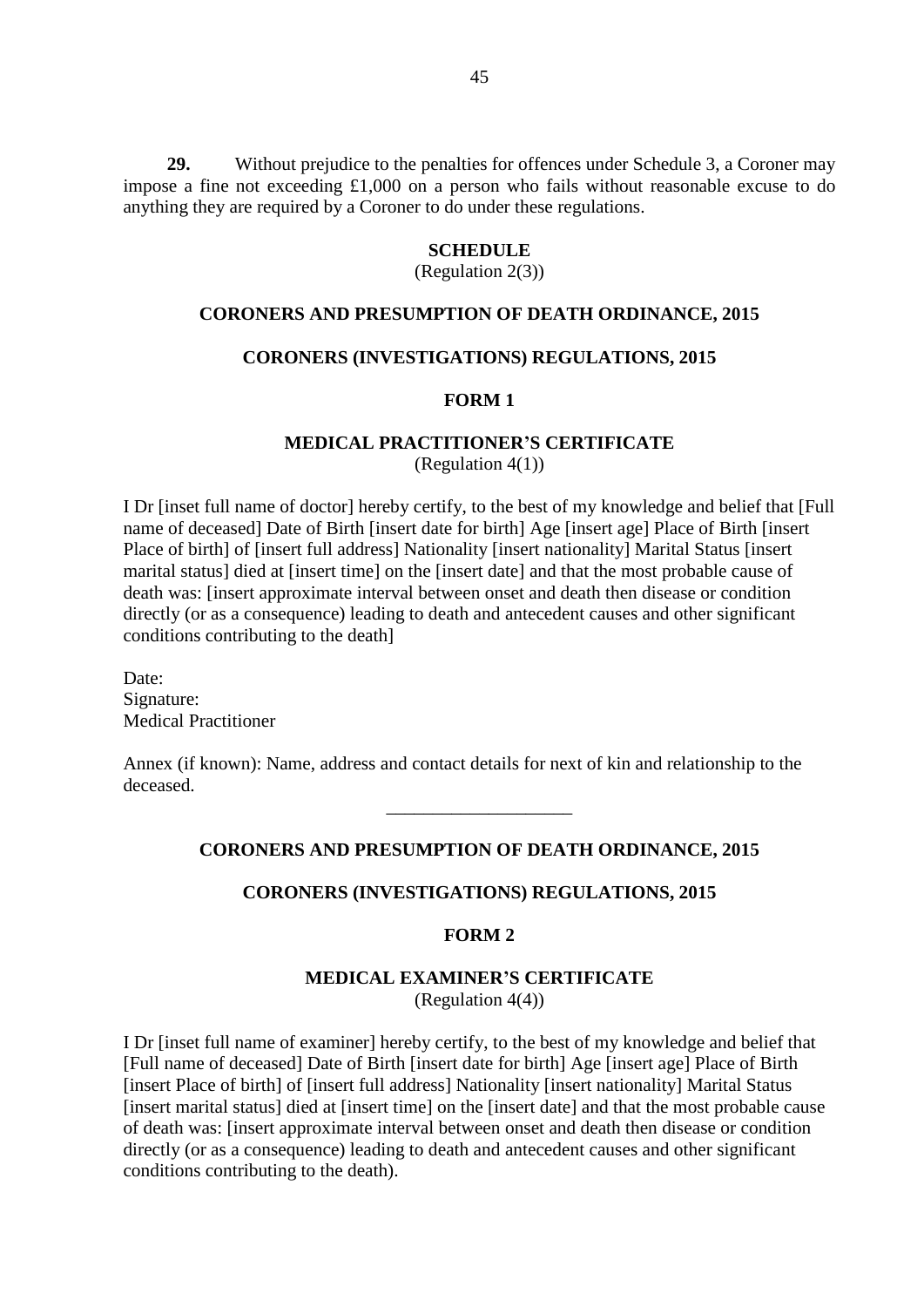Date: Signature: Medical Examiner

## **CORONERS AND PRESUMPTION OF DEATH ORDINANCE, 2015**

**\_\_\_\_\_\_\_\_\_\_\_\_\_\_\_\_\_\_\_\_\_\_\_\_\_\_\_\_\_**

# **CORONERS (INVESTIGATIONS) REGULATIONS, 2015**

## **FORM 3**

# **CORONER'S REGISTER OF DEATHS**

(Regulation 5(2))

| Date of<br>report | Full<br>name | Gender | Age | Full<br>address | Identification<br>information | Place of<br>death/where<br>body found |
|-------------------|--------------|--------|-----|-----------------|-------------------------------|---------------------------------------|
|                   |              |        |     |                 |                               |                                       |

# **CORONERS AND PRESUMPTION OF DEATH ORDINANCE, 2015**

**\_\_\_\_\_\_\_\_\_\_\_\_\_\_\_\_\_\_\_\_\_\_\_\_**

# **CORONERS (INVESTIGATIONS) REGULATIONS, 2015**

#### **FORM 4**

# **CORONER'S CERTIFICATE OF FACT OF DEATH** (Regulation 8)

| Date of<br>death* | Full<br>name* | Full<br>address* | Gender* | Age<br>$\ast$ | Rank<br><sub>or</sub><br>profession* | Probable<br>cause of<br>death* |
|-------------------|---------------|------------------|---------|---------------|--------------------------------------|--------------------------------|
|                   |               |                  |         |               |                                      |                                |

\*If known

Date: Signature: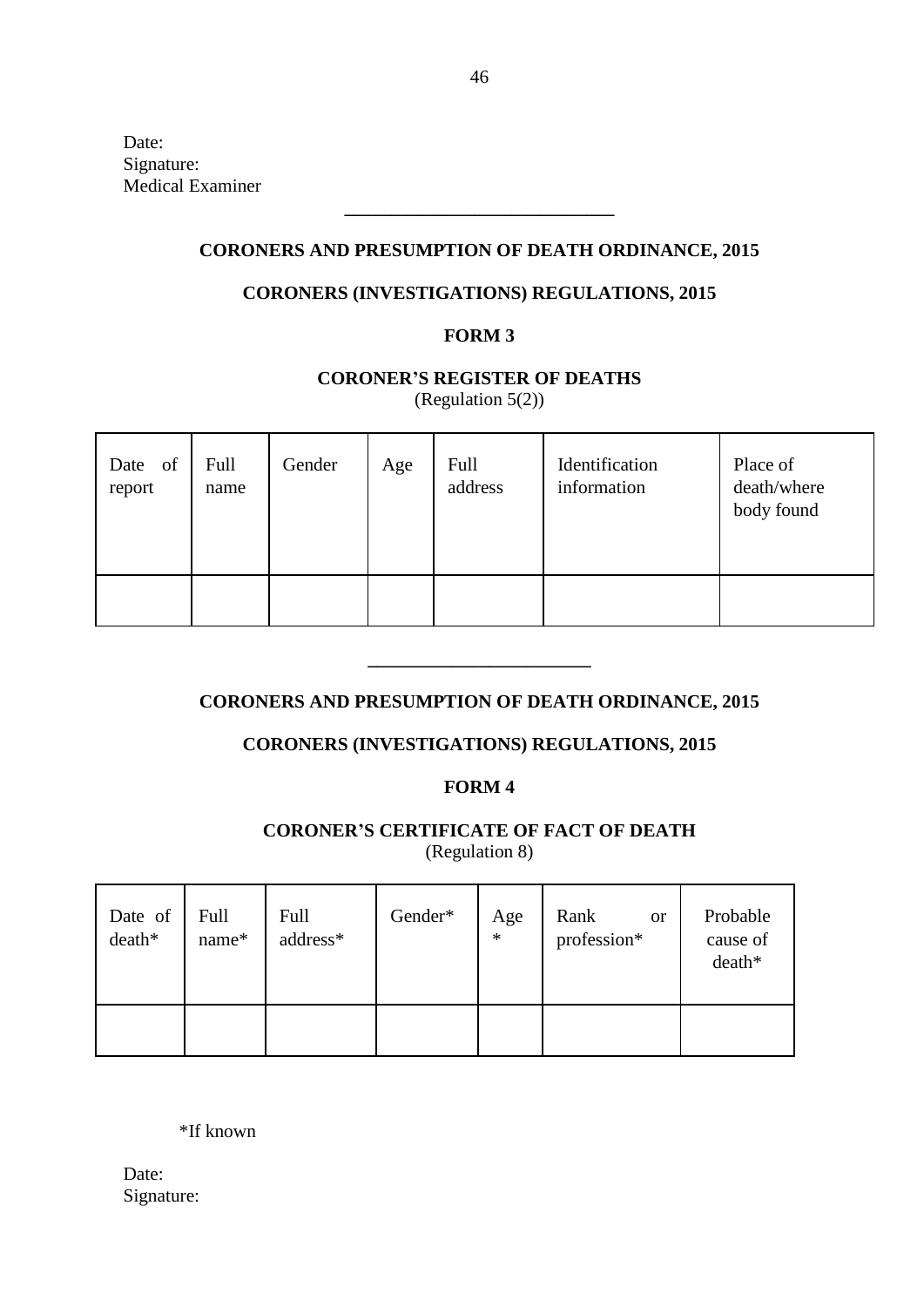Coroner

#### **CORONERS AND PRESUMPTION OF DEATH ORDINANCE, 2015**

**\_\_\_\_\_\_\_\_\_\_\_\_\_\_\_\_\_\_\_\_\_\_**

## **CORONERS (INVESTIGATIONS) REGULATIONS, 2015**

#### **FORM 5**

# **SUPPLEMENTARY CERTIFICATE TO REGISTRAR-GENERAL** (Regulation 9(2))

| Date<br>$% \left( \left( \mathcal{A},\mathcal{A}\right) \right) =\left( \mathcal{A},\mathcal{A}\right)$ of<br>death | Full<br>name | Full<br>address | Gender | Age | Rank<br><sub>or</sub><br>profession | Probable<br>cause of<br>death |
|---------------------------------------------------------------------------------------------------------------------|--------------|-----------------|--------|-----|-------------------------------------|-------------------------------|
|                                                                                                                     |              |                 |        |     |                                     |                               |

Date: Signature: Coroner

# **CORONERS AND PRESUMPTION OF DEATH ORDINANCE, 2015**

#### **CORONERS (INVESTIGATIONS) REGULATIONS, 2015**

#### **FORM 6**

#### **NOTICE OF DISCONTINUANCE** (Regulation 17)

To (insert name):

The investigation into the death of A.B. has been discontinued under section 5 of the Coroners and Presumption of Death Ordinance, 2015.

The investigation was discontinued for the following reason(s):

| Date:      |
|------------|
| Signature: |
| Coroner    |

**CORONERS AND PRESUMPTION OF DEATH ORDINANCE, 2015**

**\_\_\_\_\_\_\_\_\_\_\_\_\_\_\_\_\_\_\_\_\_\_\_\_\_\_\_**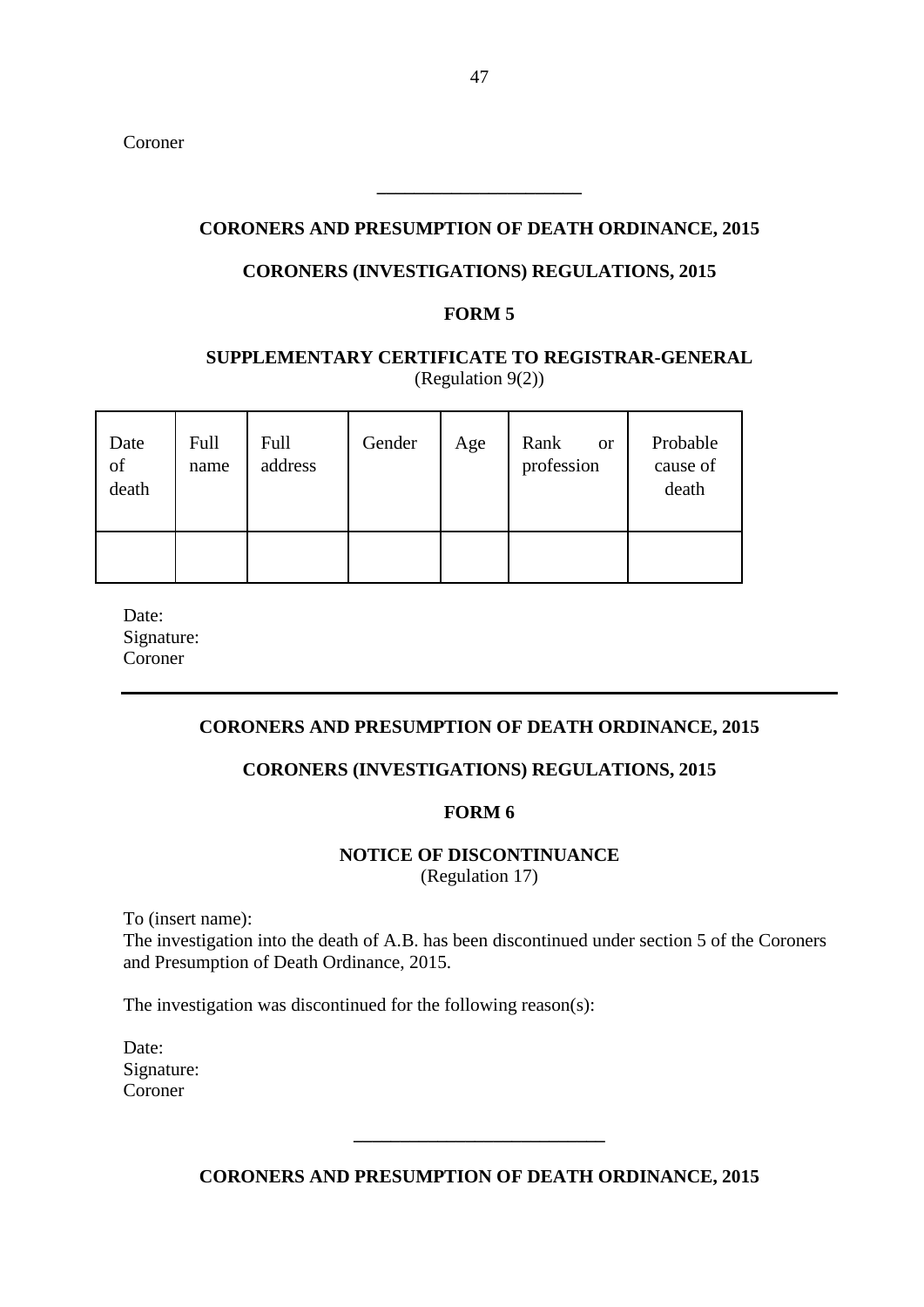#### **CORONERS (INVESTIGATIONS) REGULATIONS, 2015**

#### **FORM 7**

## **ORDER FOR BURIAL**

(Regulation 20(2))

I authorise the burial of A.B. (insert name) aged, (insert age) who died at, (insert time and place) on, (insert date)

Date: Signature: Coroner

#### **FORM 8**

\_\_\_\_\_\_\_\_\_\_\_\_\_\_\_\_\_\_\_\_\_\_\_

## **DIRECTIONS TO EXHUME**

(Regulation 21(2))

To (insert the names of the Governor or other persons having control over the churchyard, cemetery, or other place where the body is buried).

I have been informed that the body of A.B., has been buried in (insert the named churchyard, cemetery or other place where the body is buried), and it appears to me necessary for the body to be exhumed and examined for the purposes of:

1. Conducting an investigation into the death of the deceased under the Coroners and Presumption of Death Ordinance 2015; or

2. Discharging a Coroner's function in relation to the body or death of the deceased, namely; (inset function).

I direct you allow the body of A.B. to be exhumed.

Date: Signature: Coroner

#### **FORM 9**

\_\_\_\_\_\_\_\_\_\_\_\_\_\_\_\_\_\_\_\_\_\_\_\_\_\_\_\_

#### **RECORD OF AN INVESTIGATION** (Regulation 28)

The following is the record of the investigation (including the statutory determination and, where required, findings)-

1. Name of deceased (if known):

2. Medical cause of death: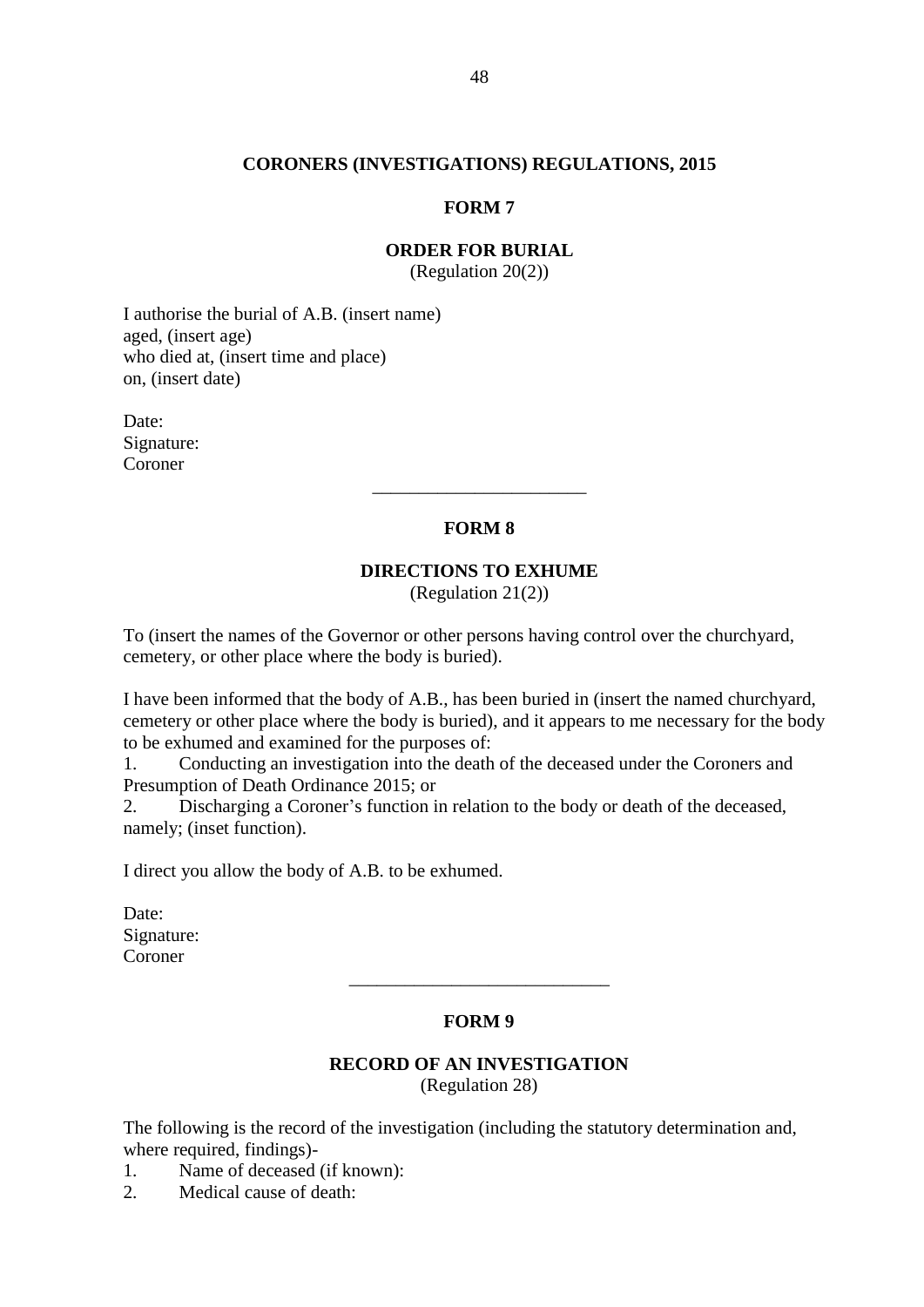3. How, when and where, and for investigations where section 6(2) of the Coroners Ordinance applies, in what circumstances the deceased came by his or her death;

4. Conclusion of the Coroner as to death (see notes (i) and (ii)):

5. Further particulars required by the Births and Deaths (Registration) Ordinance Cap 79 to be registered concerning the death:

Signature of Coroner:

Notes:

- (i) One of the following short-form conclusions may be adopted:-
- I. Accident or misadventure
- II. Alcohol/ drug related
- III. Industrial disease
- IV. Lawful/unlawful killing
- V. Natural causes
- VI. Open
- VII. Road Traffic Collision
- VIII. Stillbirth
- IX. Suicide
- (ii) As an alternative, or in addition to one of the short-from conclusions listed in NOTE (i), the Coroner may make a narrative conclusion.

(iii) The standard of proof required for the conclusions of "unlawful killing" and "suicide" is the criminal standard of proof. For all other conclusions and a narrative statement the standard of proof is the civil standard of proof.

Date: Signature: Coroner

# **CORONERS (ALLOWANCES, FEES AND EXPENSES) REGULATIONS**  (Section 20 and Schedule 4)

\_\_\_\_\_\_\_\_\_\_\_\_\_\_\_\_\_\_\_\_

#### **Citation and commencement**

**1.** These Regulations may be cited as the Coroners (Allowances, Fees and Expenses) Regulations, 2015, and come into force on 1st May 2015.

#### **Interpretation**

**2. (1)** In these Regulations—

**"copy"** in relation to a document, means anything on which information recorded in a document has been copied, by whatever means and whether directly or indirectly;

**"Coroner's officer"** means a detective of the St Helena Police Service or any other person designated as such by the Chief Coroner for the purposes of these Regulations;

**"expense"** means any allowance, fee or expense payable under these Regulations;

- **"expert witness"** means a person of any calling, profession or trade who provides assistance to a Coroner or gives evidence in an investigation because of his or her expertise (including a suitable practitioner), other than a factual witness;
- **"ordinary witness"** means any person who provides assistance to a Coroner or gives evidence in an investigation and is not an expert witness;
- **"unusual expense"** means any expense which is likely to cause the total expenses budgeted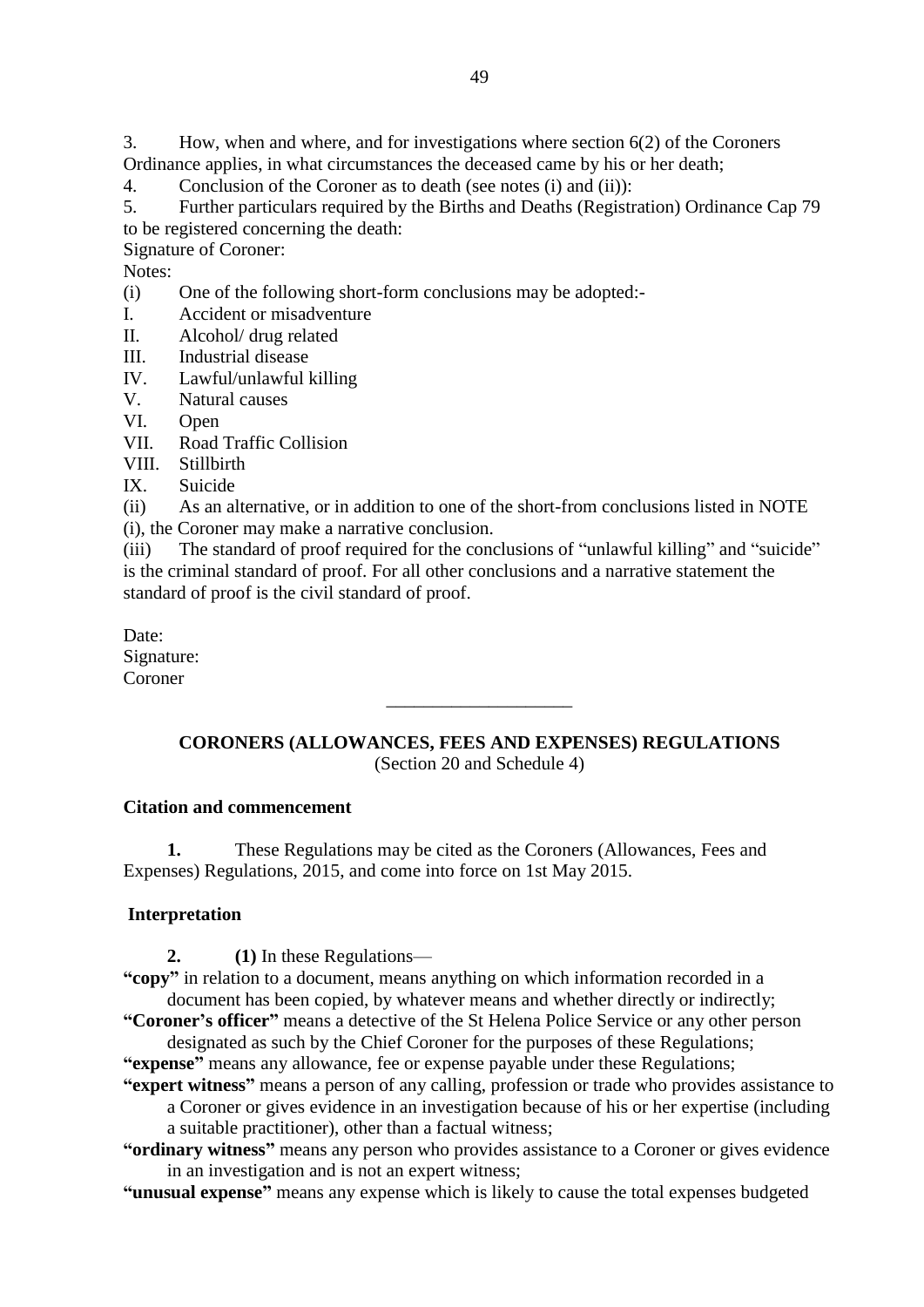for by the Financial Secretary in any particular financial year to be exceeded; **"witness"** means an expert witness or an ordinary witness.

**(2)** All references to sections and Schedule provisions in these Regulations are references to provisions in the Ordinance, unless a regulation specifically states otherwise.

## **Delegation of administrative functions**

**3.** A Coroner may delegate administrative functions under these Regulations, but not judicial functions, to a Coroner's officer and other staff.

## **Calculation and payment by the Coroner**

**4.** Any expense under these Regulations is to be calculated by the Coroner.

## **Determination by the Coroner**

**5.** A Coroner may require a person claiming an expense to provide receipts, invoices or other documents proving the expense incurred before determining and authorising any payment under these Regulations.

## **Explanation by the Coroner**

**6.** A Coroner must, if requested to do so by a person claiming an expense, provide that person with information on how his or her particular expense has been calculated.

# **Unusual allowance, fee or expense**

**7. (1)** A Coroner must report any unusual expense likely to be incurred to the Financial Secretary before it is incurred.

**(2)** If it is not possible to report the unusual expense before it is incurred under paragraph (1), the Coroner must report the unusual expense –

- *(a)* on the date it is incurred; or
- *(b)* as soon as reasonably practicable after that date.

# **Provision of expenses for ordinary witnesses**

**8. (1)** Subject to paragraph (2), the Financial Secretary may pay any ordinary witness who is deprived of any earnings, an attendance allowance equal to—

- *(a)* if the witness is in employment the earnings he or she has lost as certified by his or her employer; or
- *(b)* if the witness is self-employed or works for a commission the amount which, in the opinion of the Coroner, the witness might reasonably have expected to earn during the time he or she was necessarily absent from work.

**(2)** The attendance allowance under paragraph (1) must not be more than £300 or less than £10 for each day or part of a day exceeding 3 hours, or £5.00 for a half day of 3 hours or less.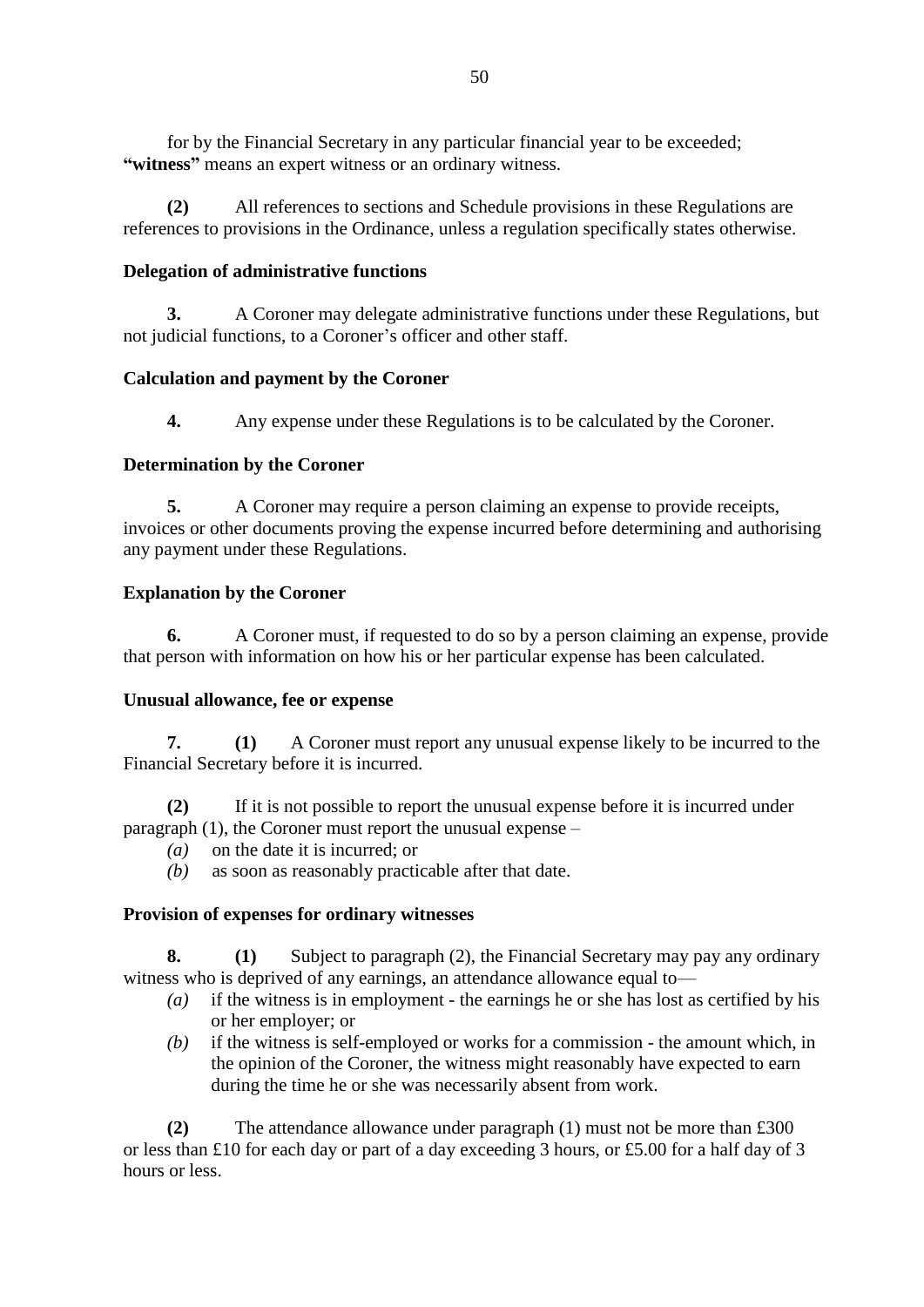## **Expert witness fee for preparatory work**

**9.** The Financial Secretary must pay an expert witness who has carried out preparatory work directly related to providing assistance or the giving of evidence in an investigation a fee that the Coroner considers reasonable having regard to the nature and complexity of the work carried out.

# **Additional expenses**

**10.** A Coroner may reimburse a witness for any additional expenses, other than those prescribed by these Regulations, including travelling and accommodation expenses, which the Coroner believes have been reasonably incurred.

## **Fee for disclosure after an investigation**

**11. (1)** This regulation applies if a Coroner discloses a document to an interested person after an investigation.

**(2)** No fee is payable if a document is disclosed by e-mail by a Coroner to an interested person.

**(3)** If a document is disclosed by a Coroner as a paper copy, a fee of £5 for a document of 10 pages or less is payable, with an additional 50p payable for each subsequent page.

**(4)** A fee of £5 per document is payable if a document is disclosed in any other medium, other than by e-mail or as a paper copy.

- **(5)** The fee for a transcription of a hearing is:
- *(a)* for a copy consisting of 360 words or less £6.20;
- *(b)* for a copy consisting of between 361 words and up to an including 1439 words £13.10;
- *(c)* for a copy consisting of 1440 words or more  $\pounds 13.10$  for the first 1440 words and 70p for each additional 72 words or part thereof.

#### **Mechanism for payment of expenses**

**12. (1)** The Clerk to the Coroner must provide the Financial Secretary with an account of all allowances, fees and expenses to be paid under these Regulations as soon as reasonably practicable.

**(2)** An account provided to the Financial Secretary under paragraph (1) must include any receipt, invoice or other document that proves the sum incurred.

**(3)** The Financial Secretary must, on being satisfied that an account submitted under paragraph (1) is correct, make the payments to which the account relates.

# **Return of receipts**

**13.** The Financial Secretary must, if so requested by a person, return any receipts,